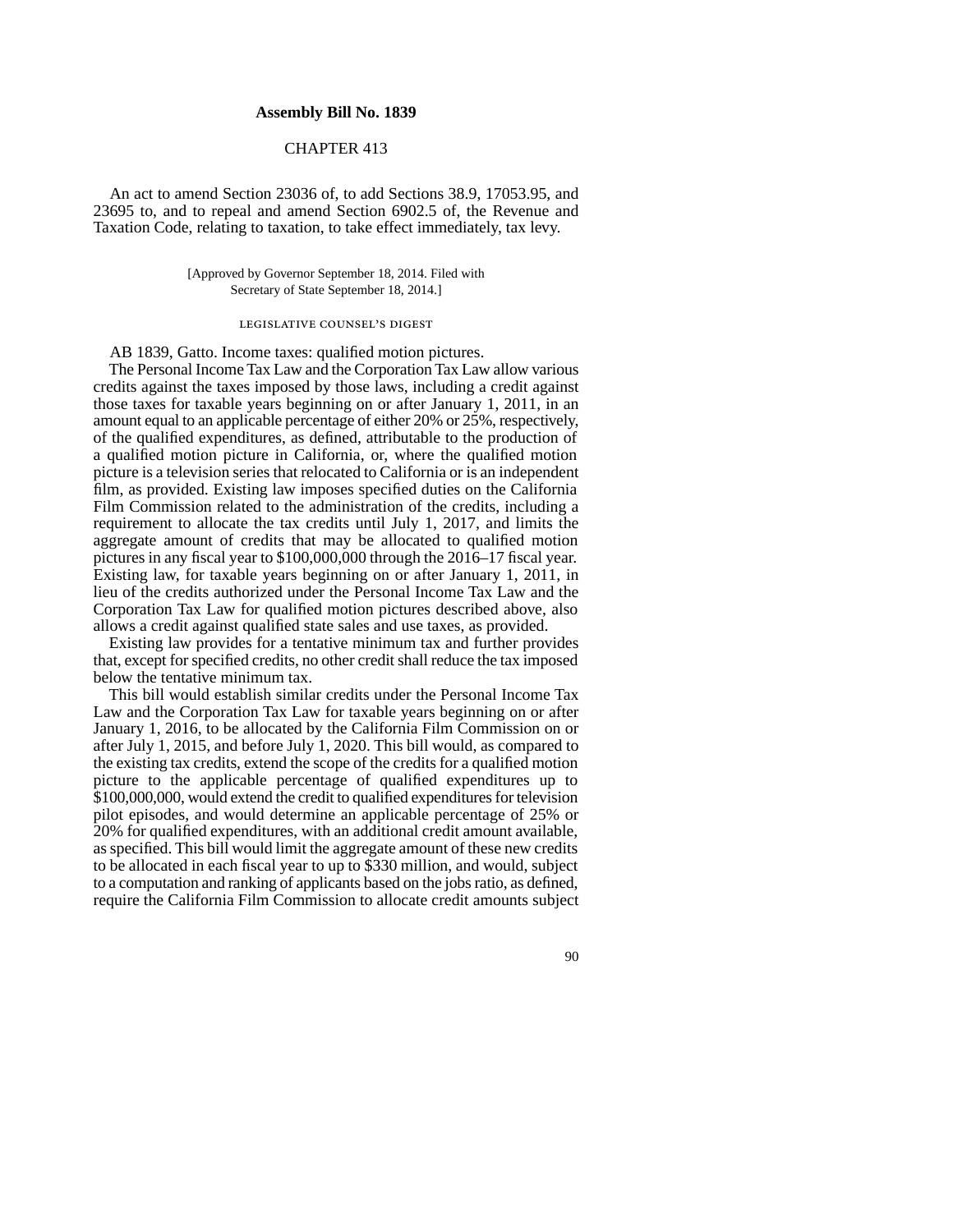to specified categories of qualified motion pictures. This bill would, for taxable years beginning on or after January 1, 2016, in lieu of the credits authorized under the Personal Income Tax Law and the Corporation Tax Law for qualified motion pictures described above, allow a credit against qualified state sales and use taxes, as provided. This bill would also require the Legislative Analyst's Office to prepare reports related to the effectiveness and administration of the qualified motion picture credit under the Sales and Use Tax Law, the Personal Income Tax Law, and the Corporation Tax Law.

This bill would, for taxable years, beginning on or after January 1, 2016, additionally allow the credit under the Corporation Tax Law for qualified expenditures for the production of qualified motion pictures to reduce the tentative minimum tax.

This bill would also make findings and declarations related to the entertainment industry, and would urge the United States Department of Commerce and the International Trade Commission to investigate and impose sanctions on specified motion picture productions and elements of production to combat unfair and illegal competition.

Existing constitutional provisions require that a statute that limits the right of access to the meetings of public bodies or the writings of public officials and agencies be adopted with findings demonstrating the interest protected by the limitation and the need for protecting that interest.

This bill would make legislative findings to that effect.

The bill would state that its provisions are severable.

This bill would incorporate additional changes in Section 23036 of the Revenue and Taxation Code, proposed by AB 2754, to be operative only if AB 2754 and this bill are both chaptered and become effective on or before January 1, 2015, and this bill is chaptered last.

This bill would take effect immediately as a tax levy.

## *The people of the State of California do enact as follows:*

SECTION 1. The Legislature finds and declares all of the following:

(a) There has been no greater ambassador for the State of California than its artistic output, inspiring generations to dream about the bounty of this golden state, driving a modern gold rush of those who came here to be a part of that California dream, as they had done during the Gold Rush and the Dust Bowl migrations during previous generations.

(b) California's artistic output is manifested in the evolution of Hollywood, a locale internationally celebrated as the home of the entertainment industry, having established itself as a filmmaking locale by the early 1900s.

(c) Hollywood's cultural output is a primary reason why California emerged as a thought leader in the United States, and around the world.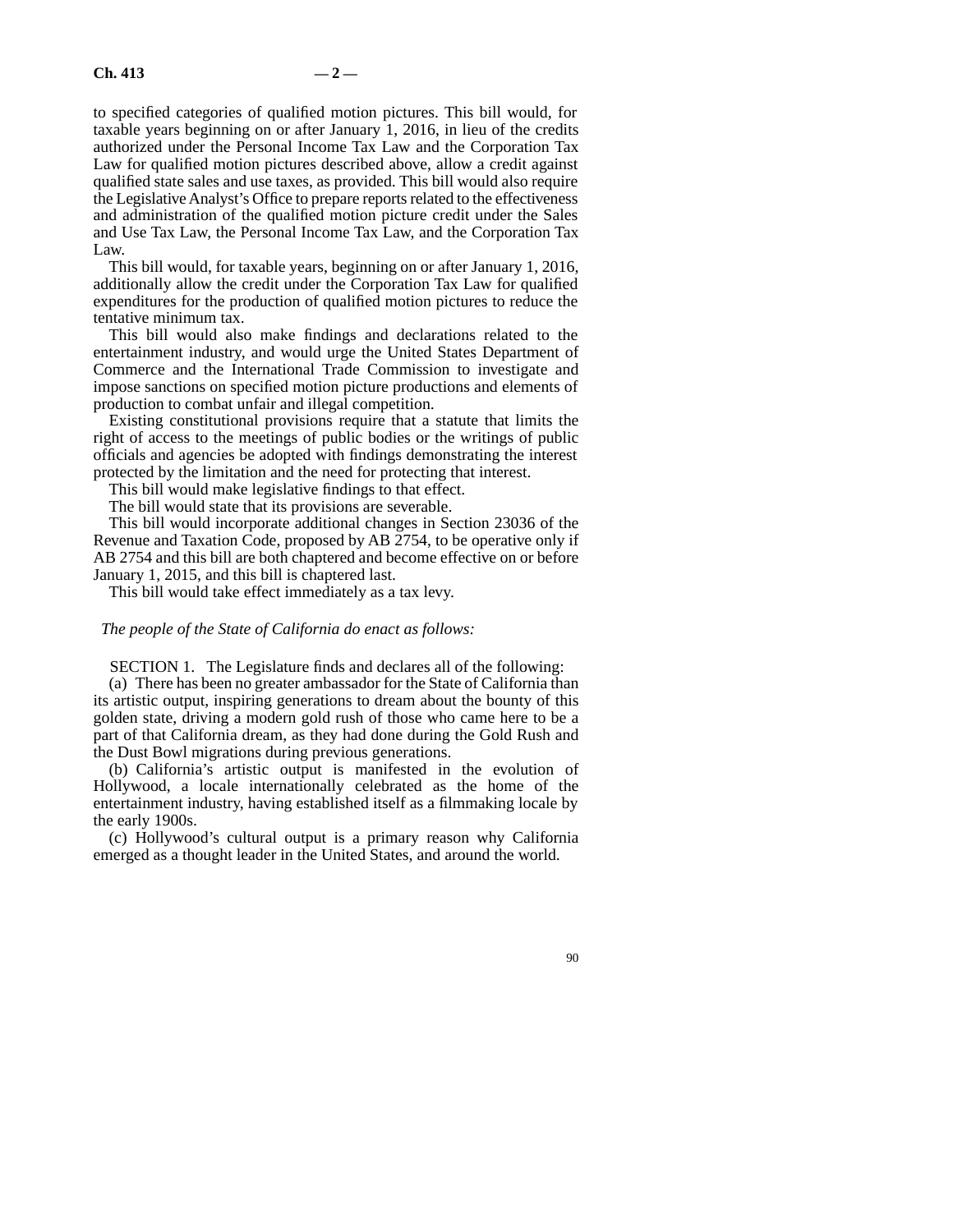(d) The benefits of a healthy entertainment industry manifest themselves in healthy employment markets, healthy tourism, healthy local economies, and healthy family units.

(e) However, since 1997, other states and nations have sought to lure the economic activity, tax revenue, workforce, and renown that are concomitant to the industry.

(f) California's entertainment workforce has been steadily eroding for more than a decade, forcing thousands of Californians to temporarily or permanently relocate, leaving their families and communities behind.

(g) The exodus of the film industry has hurt related businesses that provide the motion picture industry with specialized services, equipment, and facilities.

(h) The visual effects industry is a highly qualified and highly skilled sector of the entertainment industry that is becoming increasingly significant as films become more technical in nature.

(i) In search of subsidy programs that specifically target special effects, visual effects, and virtual photography, many California-based companies have opened international offices to compete for tax incentives offered in those jurisdictions.

(j) California, and the United States as a whole, is facing growing competition from international governments that have implemented aggressive tax rebates and initiatives that have lured tens of thousands of jobs associated with film production, postproduction, visual effects, and music scoring abroad.

(k) The federal International Trade Commission exercises broad authority to investigate the effects of subsidized imports on domestic industries, to conduct global safeguard investigations, and to protect domestic industries from unfair acts in importation.

(*l*) It is the intent of the Legislature to urge the United States Department of Commerce and the International Trade Commission to investigate aggressively and impose sanctions, including tariffs, on productions and elements of production, including visual effects, virtual photography, and music scoring, that are digitally distributed and electronically transmitted, in its definition of "articles" protected by the Tariff Act, to combat unfair and illegal competition caused by international subsidies to these articles of commerce, and to urge the United States Congress to take other appropriate actions.

(m) A central focus of this Legislature has been developing policies to help California climb out of the great recession and put families back to work. In order to halt the steady outward march of jobs and creativity, California must have a robust, smart, and efficient tax incentive program that guarantees job growth and economic expansion, coupled with strong accountability and transparency measures. Towards this end, California's tax credits for film and television must be reformed to ensure that California's taxpayers receive the maximum possible economic return on their investment. It is the intent of this legislation to replace the program's current arbitrary lottery system with a competitive and accountable system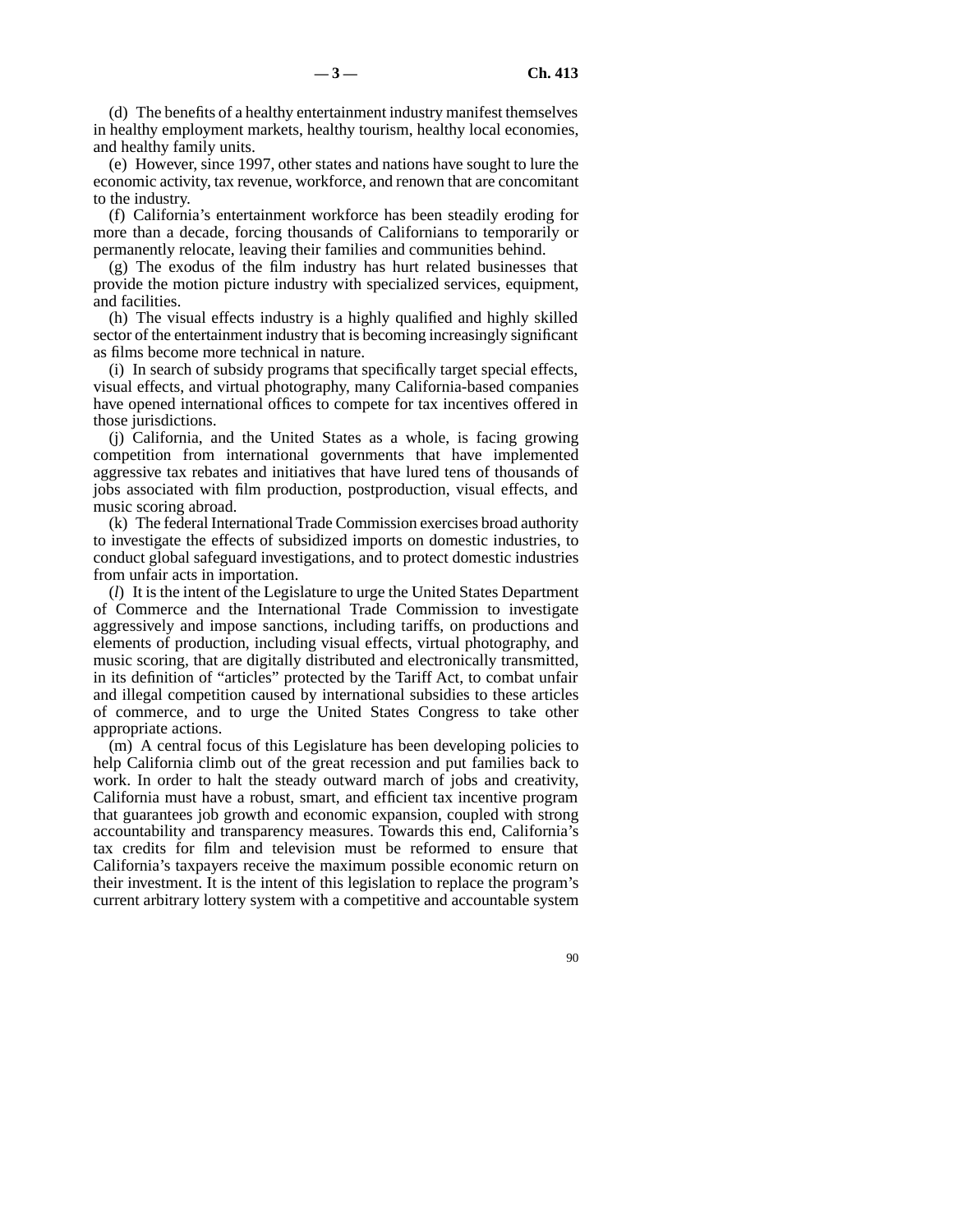that ranks tax credit applications according to net new jobs created and overall positive and sustained economic impacts for the entire state.

SEC. 2. Section 38.9 is added to the Revenue and Taxation Code, to read:

38.9. (a) On or before July 1, 2019, the Legislative Analyst's Office shall provide to the Assembly Committee on Revenue and Taxation, the Senate Committee on Governance and Finance, and the public a report evaluating the economic effects and administration of the tax credits allowed pursuant to Sections 6902.5, as amended by the act adding this section, 17053.95, and 23695. In researching the reports, the Legislative Analyst's Office may do all of the following:

(1) Request and receive all information provided to the California Film Commission pursuant to subdivision (g) of Sections 17053.95 and 23695.

(2) Request and receive all information provided to the Franchise Tax Board relating to the sale or assignment of credits pursuant to subdivision (c) of Sections 17053.95 and 23695.

(3) Request and receive all information provided to the board pursuant to subdivisions (c) and (g) of Section 6902.5, as amended by the act adding this section.

(b) The California Film Commission, the board, the Franchise Tax Board, the Employment Development Department, and all other relevant state agencies shall provide additional information, as specified by the Legislative Analyst's Office, as needed to research the reports required by this section.

(c) (1) The information received by the Legislative Analyst's Office pursuant to this section shall be considered confidential taxpayer information subject to Sections 7056, 7056.5, and 19542 of this code and Section 1094 of the Unemployment Insurance Code, and shall be subject to the appropriate confidentiality requirements of the participating state agency.

(2) The Legislative Analyst's Office may publish statistics in conjunction with the reports required by this section that are derived from information provided to the Legislative Analyst's Office pursuant to this section, if the published statistics are classified to prevent the identification of particular taxpayers, reports, and tax returns and the publication of the percentage of dividends paid by a corporation that is deductible by the recipient under Part 11 (commencing with Section 23001) of Division 2.

SEC. 3. Section 6902.5 of the Revenue and Taxation Code, as added by Section 1 of Chapter 10 of the Third Extraordinary Session of the Statutes of 2009, is repealed.

SEC. 4. Section 6902.5 of the Revenue and Taxation Code, as added by Section 1 of Chapter 17 of the Third Extraordinary Session of the Statutes of 2009, is amended to read:

6902.5. (a) For the purposes of this section:

(1) "Qualified taxpayer" means a person who is a qualified taxpayer within the meaning of paragraph (17) of subdivision (b) of Section 17053.85, 17053.95, 23685, or 23695.

(2) "Affiliate" means a qualified taxpayer's affiliated corporation that has been assigned any portion of the credit amount by the qualified taxpayer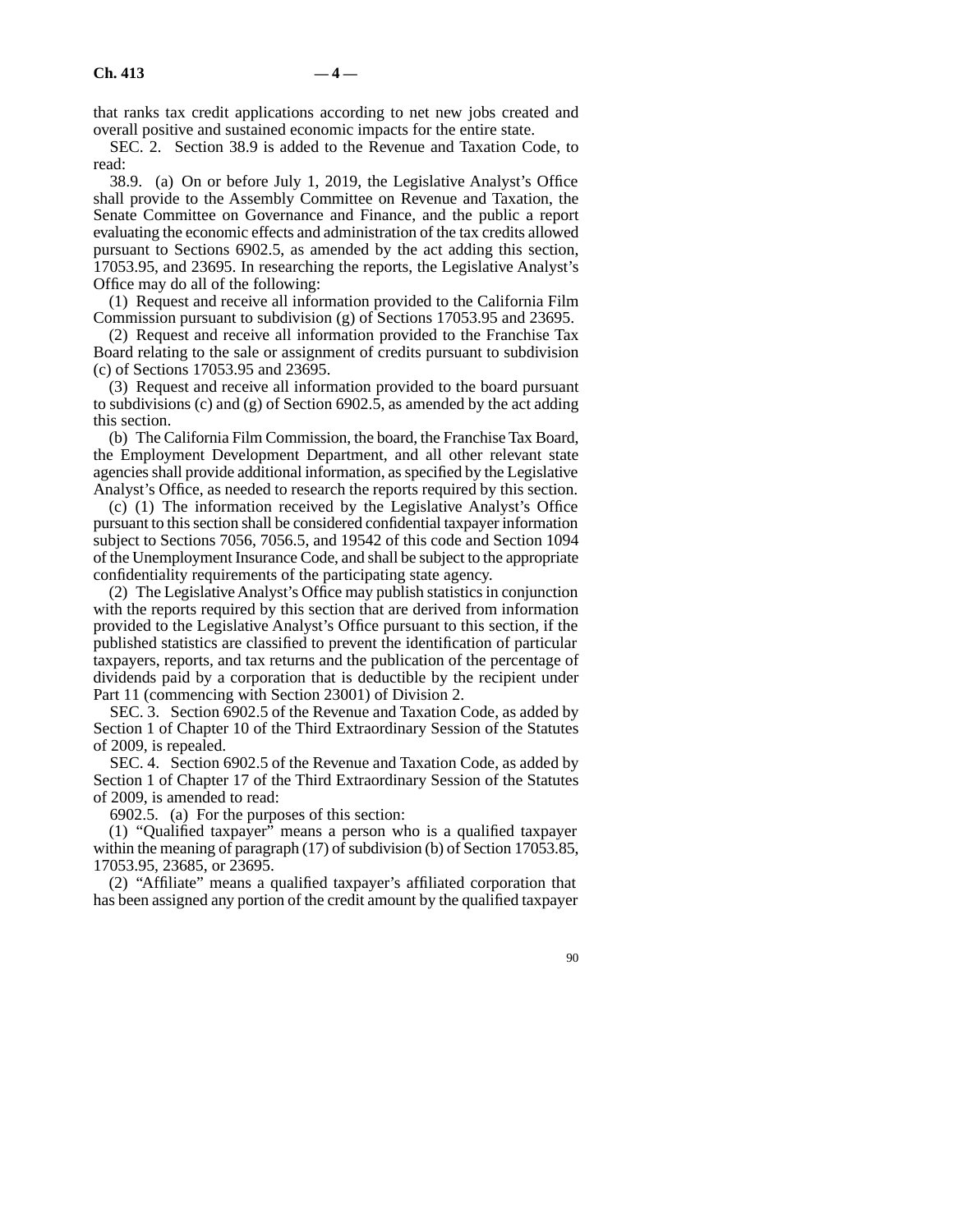pursuant to subdivision (c) of Section 23685 or subdivision (c) of Section 23695.

(3) "Credit amount" means an amount equal to the tax credit amount that would otherwise be allowed to a qualified taxpayer pursuant to Section 17053.85, 17053.95, 23685, or 23695 but for the election made pursuant to this section.

(4) "Production period" means the production period as defined in paragraph (12) of subdivision (b) of Section 17053.85, 17053.95, 23685, or 23695.

(5) (A) "Qualified sales and use taxes" means any state sales and use taxes imposed by Part 1 (commencing with Section 6001), on the operative date of the act adding this section.

(B) Notwithstanding subparagraph (A), "qualified sales and use taxes" does not mean taxes imposed by Section 6051.2, 6051.5, 6201.2, 6201.5, Part 1.5 (commencing with Section 7200), Part 1.6 (commencing with Section 7251), or Section 35 of Article XIII of the California Constitution.

(b) (1) A qualified taxpayer may, in lieu of claiming the credit allowed by Section 17053.85, 17053.95, 23685, or 23695 make an irrevocable election to apply the credit amount against qualified sales and use taxes imposed on the qualified taxpayer in accordance with this section.

(2) An affiliate may, in lieu of claiming the assigned portion of the credit allowed by Section 23685 or 23695, make an irrevocable election to apply the assigned portion of the credit amount against qualified sales and use taxes imposed on the affiliate in accordance with this section.

(c) (1) A qualified taxpayer or affiliate shall submit to the board an irrevocable election, in a form as prescribed by the board, which shall include, but not be limited to, the following information:

(A) Representation that the claimant is a qualified taxpayer or an affiliate.

(B) Statement of the dates on which the production period began and ended.

(C) The credit amount, and if an affiliate, the portion of the credit amount assigned to it and documentation supporting the assignment of that portion of the credit amount.

(D) The amount of qualified sales and use taxes the claimant remitted to the board during the period commencing on the first day of the calendar quarter commencing immediately before the beginning of the production period, and ending on the date the claimant was required to file its most recent sales and use tax return with the board.

 $(E)$  A copy of the credit certificate issued pursuant to subparagraph  $(C)$ of paragraph (2) of subdivision (g) of Section 17053.85 or 23685 or subparagraph (D) of paragraph (3) of subdivision (g) of Section 17053.95 or 23695.

(2) The election shall be filed on or before the date on which the qualified taxpayer or affiliate would first be allowed to claim a credit pursuant to Section 17053.85, 17053.95, 23685, or 23695 on its tax return.

(d) (1) The claimant may elect to obtain a refund of qualified sales and use taxes paid during the period described in subparagraph (D) of paragraph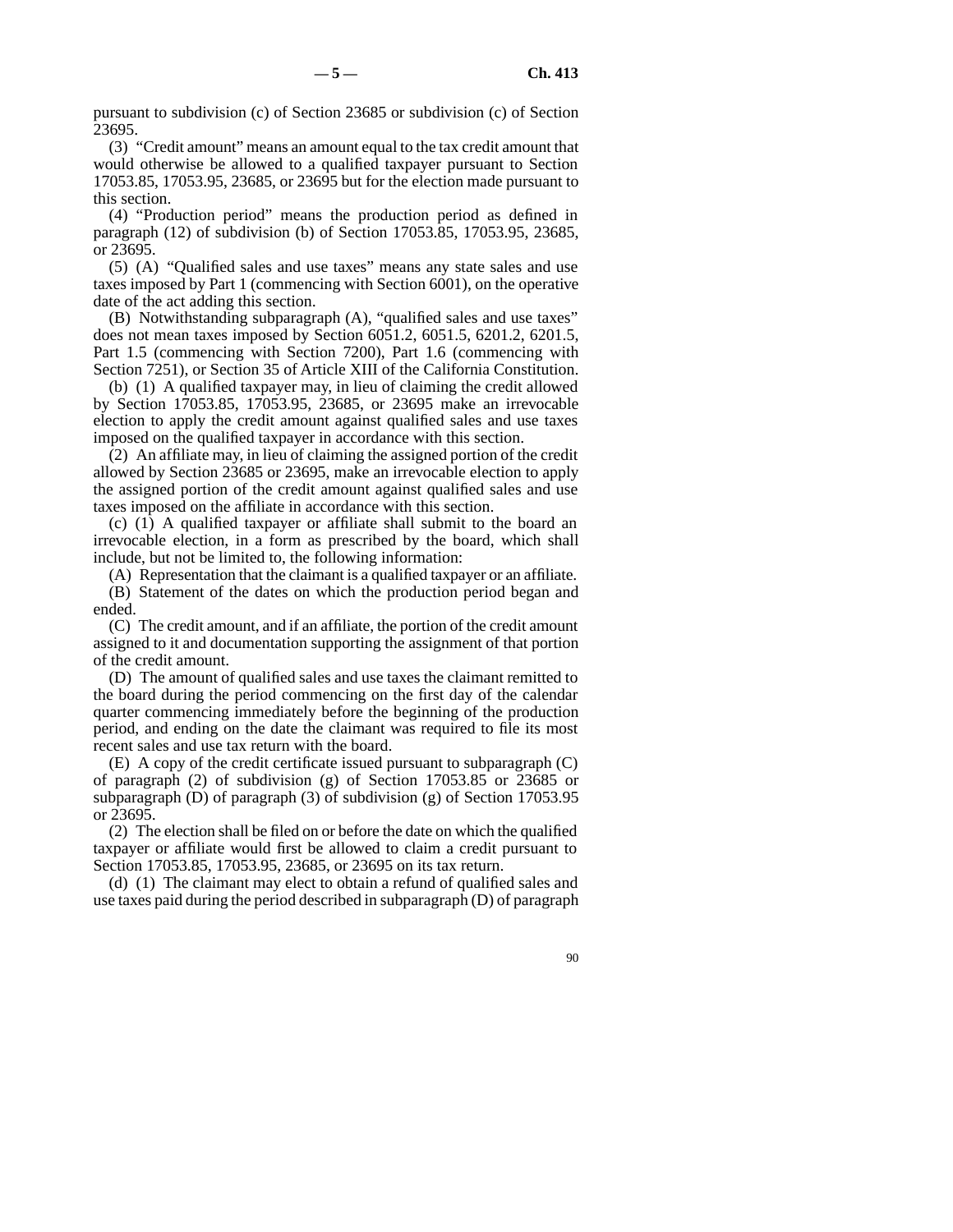(1) of subdivision (c). If the claimant elects to obtain a refund of qualified sales and use taxes, the claimant shall file a claim for refund with the irrevocable election described in subdivision (c). The refund amount shall not exceed, for a qualified taxpayer, the credit amount, or for an affiliate, the portion of the credit amount assigned to it.

(2) No interest shall be paid on any amount refunded or credited pursuant to paragraph (1).

(e) If the claimant does not elect to obtain a refund or in the case where the credit amount, or assigned portion, exceeds the amount of its claim for refund for the qualified sales and use taxes, the claimant may, for the reporting periods in the five years following the last reporting period as described in subparagraph (D) of paragraph (1) of subdivision (c), offset any remaining credit amount, or assigned portion, against the qualified sales and use taxes imposed during those reporting periods.

(f) Section 6961 shall apply to any refund, or part thereof, that is erroneously made and any credit, or part thereof, that is erroneously allowed pursuant to this section.

(g) The board shall provide an annual listing to the Franchise Tax Board, in a form and manner agreed upon by the board and the Franchise Tax Board, of the qualified taxpayers, or affiliates that have been assigned a portion of the credit allowed under Section 23685 pursuant to subdivision (c) of Section 23685 or Section 23695 pursuant to subdivision (c) of Section 23695, who, during the year, have made an irrevocable election pursuant to this section and the credit amount, or portion of the credit amount, claimed by each qualified taxpayer or affiliate.

(h) The board may prescribe rules and regulations for the administration of this section.

SEC. 5. Section 17053.95 is added to the Revenue and Taxation Code, to read:

17053.95. (a) (1) For taxable years beginning on or after January 1, 2016, there shall be allowed to a qualified taxpayer a credit against the "net tax," as defined in Section 17039, subject to a computation and ranking by the California Film Commission in subdivision (g) and the allocation amount categories described in subdivision (i), in an amount equal to 20 percent or 25 percent, whichever is the applicable credit percentage described in paragraph (4), of the qualified expenditures for the production of a qualified motion picture in California. A credit shall not be allowed under this section for any qualified expenditures for the production of a motion picture in California if a credit has been claimed for those same expenditures under Section 17053.85.

(2) Except as otherwise provided in this section, the credit shall be allowed for the taxable year in which the California Film Commission issues the credit certificate pursuant to subdivision (g) for the qualified motion picture, but in no instance prior to July 1, 2016, and shall be for the applicable percentage of all qualified expenditures paid or incurred by the qualified taxpayer in all taxable years for that qualified motion picture.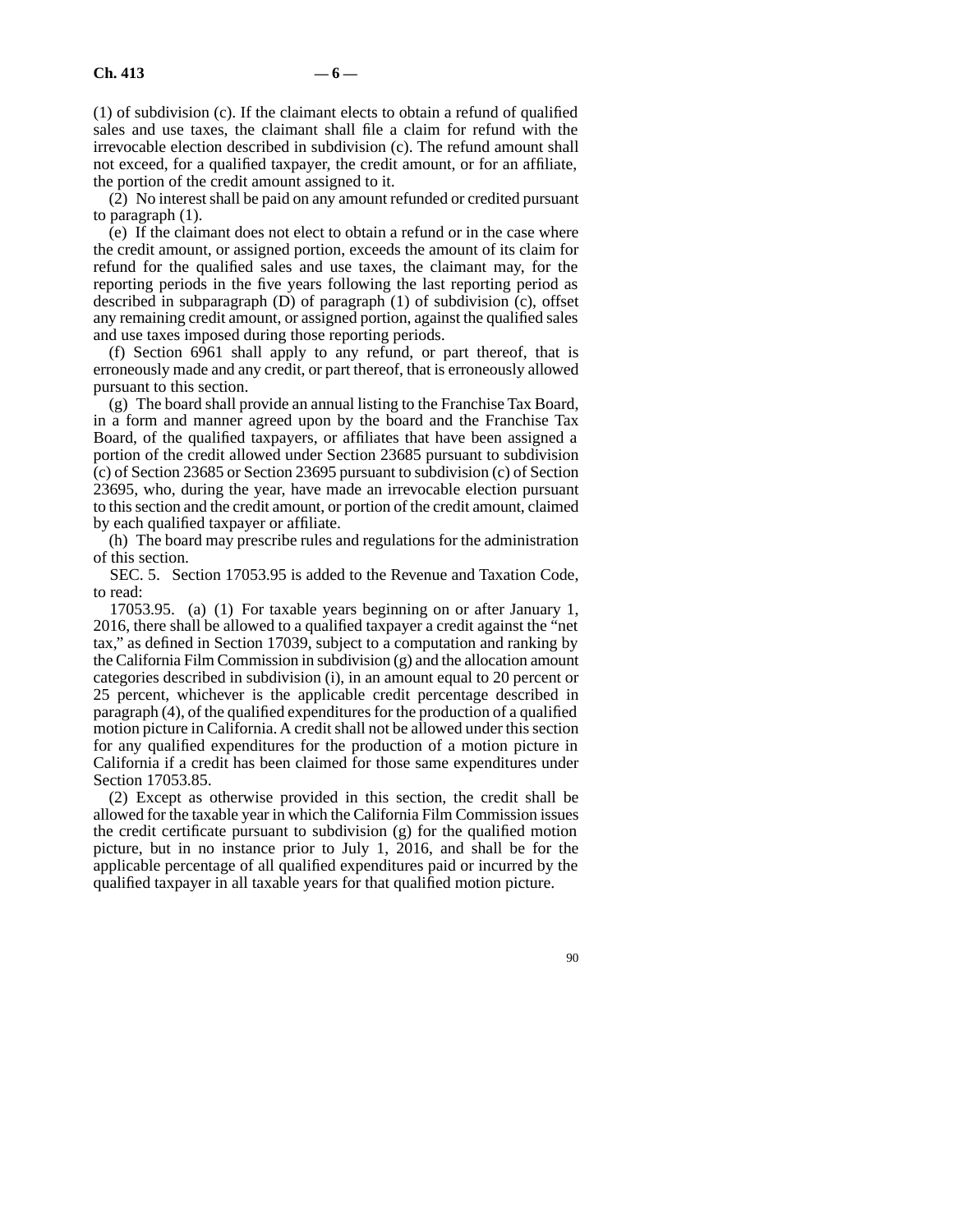(3) The amount of the credit allowed to a qualified taxpayer shall be limited to the amount specified in the credit certificate issued to the qualified taxpayer by the California Film Commission pursuant to subdivision (g).

(4) For purposes of paragraphs (1) and (2), the applicable credit percentage shall be:

(A) Twenty percent of the qualified expenditures attributable to the production of a qualified motion picture in California, including, but not limited to, a feature, up to one hundred million dollars (\$100,000,000) in qualified expenditures, or a television series that relocated to California that is in its second or subsequent years of receiving a tax credit allocation pursuant to this section or Section 17053.85.

(B) Twenty-five percent of the qualified expenditures attributable to the production of a qualified motion picture in California where the qualified motion picture is a television series that relocated to California in its first year of receiving a tax credit allocation pursuant to this section.

(C) Twenty-five percent of the qualified expenditures, up to ten million dollars (\$10,000,000), attributable to the production of a qualified motion picture that is an independent film.

(D) Additional credits shall be allowed to a qualified motion picture whose applicable credit percentage is determined pursuant to subparagraph (A), in an aggregate amount not to exceed 5 percent of the qualified expenditures under that subparagraph, as follows:

(i) (I) Five percent of qualified expenditures relating to original photography outside the Los Angeles zone.

(II) For purposes of this clause:

(ia) "Applicable period" means the period that commences with preproduction and ends when original photography concludes. The applicable period includes the time necessary to strike a remote location and return to the Los Angeles zone.

(ib) "Los Angeles zone" means the area within a circle 30 miles in radius from Beverly Boulevard and La Cienega Boulevard, Los Angeles, California, and includes Agua Dulce, Castaic, including Lake Castaic, Leo Carillo State Beach, Ontario International Airport, Piru, and Pomona, including the Los Angeles County Fairgrounds. The Metro Goldwyn Mayer, Inc. Conejo Ranch property is within the Los Angeles zone.

(ic) "Original photography" includes principal photography and reshooting original footage.

(id) "Qualified expenditures relating to original photography outside the Los Angeles zone" means amounts paid or incurred during the applicable period for tangible personal property purchased or leased and used or consumed outside the Los Angeles zone and relating to original photography outside the Los Angeles zone and qualified wages paid for services performed outside the Los Angeles zone and relating to original photography outside the Los Angeles zone.

(ii) Five percent of the qualified expenditures relating to music scoring and music track recording by musicians attributable to the production of a qualified motion picture in California.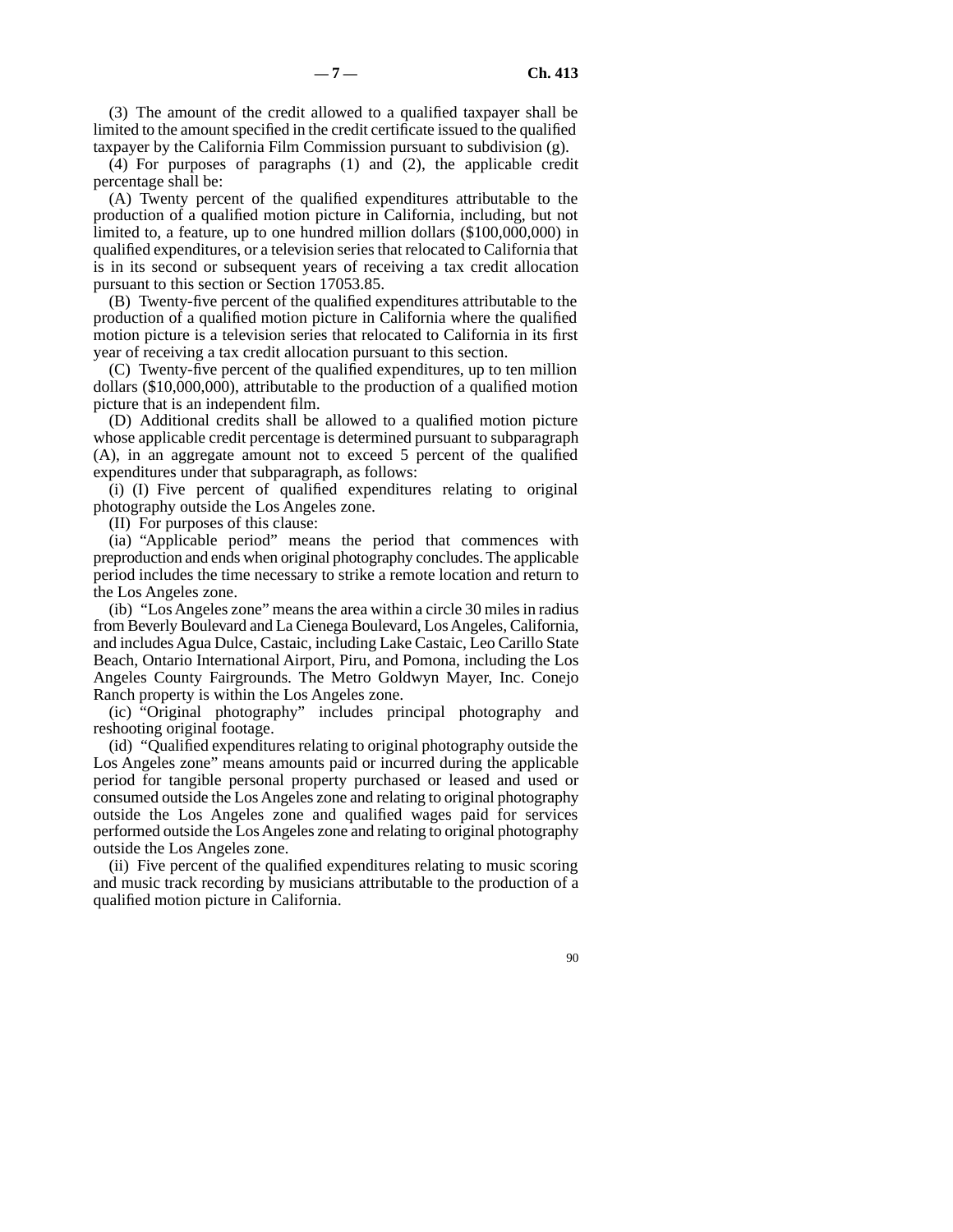(iii) Five percent of the qualified expenditures relating to qualified visual effects attributable to the production of a qualified motion picture in California.

(b) For purposes of this section:

(1) "Ancillary product" means any article for sale to the public that contains a portion of, or any element of, the qualified motion picture.

(2) "Budget" means an estimate of all expenses paid or incurred during the production period of a qualified motion picture. It shall be the same budget used by the qualified taxpayer and production company for all qualified motion picture purposes.

(3) "Clip use" means a use of any portion of a motion picture, other than the qualified motion picture, used in the qualified motion picture.

(4) "Credit certificate" means the certificate issued by the California Film Commission pursuant to subparagraph (C) of paragraph (3) of subdivision (g).

(5) (A) "Employee fringe benefits" means the amount allowable as a deduction under this part to the qualified taxpayer involved in the production of the qualified motion picture, exclusive of any amounts contributed by employees, for any year during the production period with respect to any of the following:

(i) Employer contributions under any pension, profit-sharing, annuity, or similar plan.

(ii) Employer-provided coverage under any accident or health plan for employees.

(iii) The employer's cost of life or disability insurance provided to employees.

(B) Any amount treated as wages under clause (i) of subparagraph (A) of paragraph (21) shall not be taken into account under this paragraph.

(6) "Independent film" means a motion picture with a minimum budget of one million dollars (\$1,000,000) that is produced by a company that is not publicly traded and publicly traded companies do not own, directly or indirectly, more than 25 percent of the producing company.

(7) "Jobs ratio" means the amount of qualified wages paid to qualified individuals divided by the amount of tax credit, not including any additional credit allowed pursuant to subparagraph (D) of paragraph (4) of subdivision (a), as computed by the California Film Commission.

(8) "Licensing" means any grant of rights to distribute the qualified motion picture, in whole or in part.

(9) "New use" means any use of a motion picture in a medium other than the medium for which it was initially created.

(10) "Pilot for a new television series" means the initial episode produced for a proposed television series.

 $(11)$   $(A)$  "Postproduction" means the final activities in a qualified motion picture's production, including editing, foley recording, automatic dialogue replacement, sound editing, scoring, music track recording by musicians and music editing, beginning and end credits, negative cutting, negative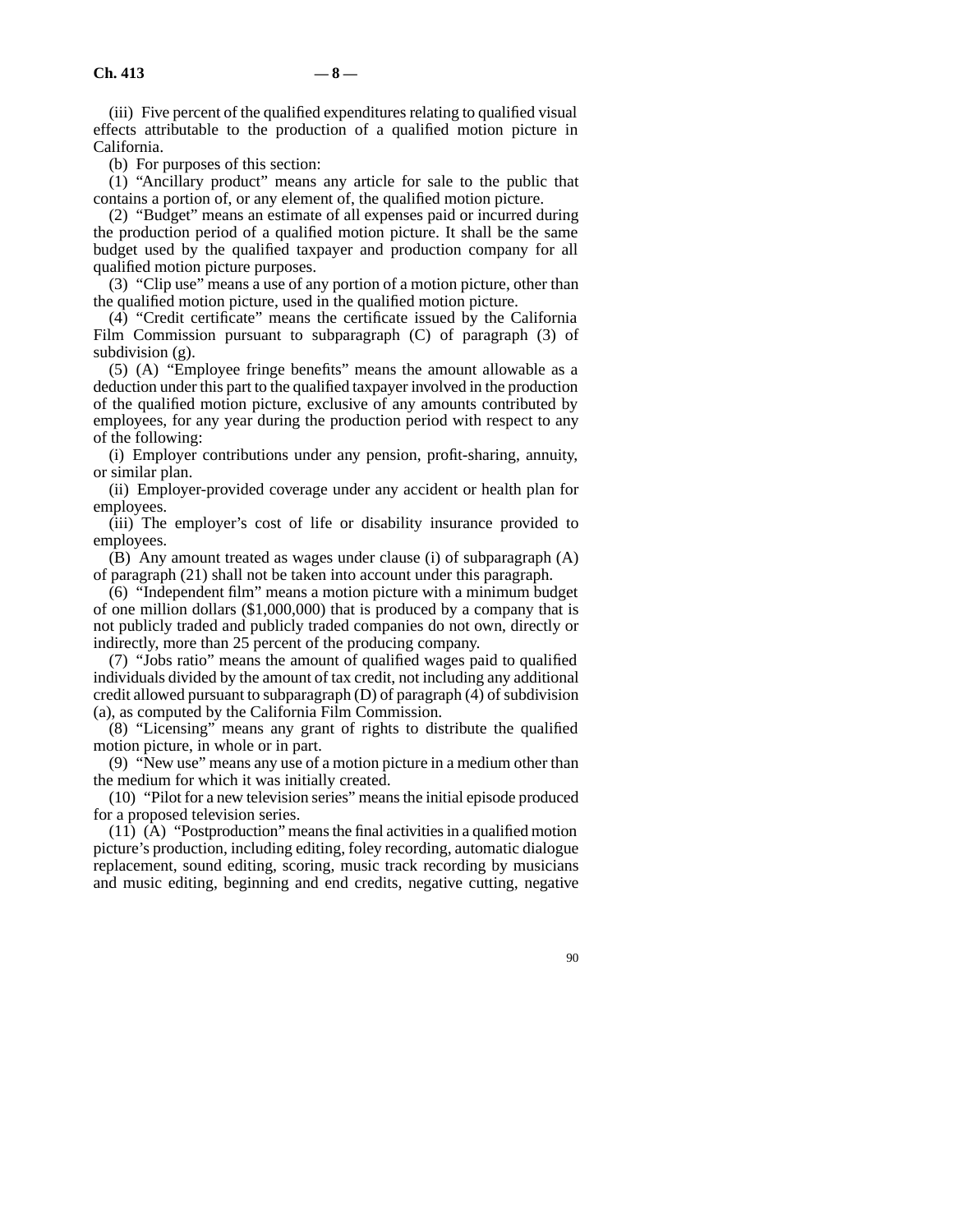processing and duplication, the addition of sound and visual effects, sound mixing, film-to-tape transfers, encoding, and color correction.

(B) "Postproduction" does not include the manufacture or shipping of release prints or their equivalent.

(12) "Preproduction" means the process of preparation for actual physical production which begins after a qualified motion picture has received a firm agreement of financial commitment, or is greenlit, with, for example, the establishment of a dedicated production office, the hiring of key crew members, and includes, but is not limited to, activities that include location scouting and execution of contracts with vendors of equipment and stage space.

(13) "Principal photography" means the phase of production during which the motion picture is actually shot, as distinguished from preproduction and postproduction.

(14) "Production period" means the period beginning with preproduction and ending upon completion of postproduction.

(15) "Qualified entity" means a personal service corporation as defined in Section 269A(b)(1) of the Internal Revenue Code, a payroll services corporation, or any entity receiving qualified wages with respect to services performed by a qualified individual.

(16) "Qualified expenditures" means amounts paid or incurred for tangible personal property purchased or leased, and used, within this state in the production of a qualified motion picture and payments, including qualified wages, for services performed within this state in the production of a qualified motion picture.

(17) (A) "Qualified individual" means any individual who performs services during the production period in an activity related to the production of a qualified motion picture.

(B) "Qualified individual" shall not include either of the following:

(i) Any individual related to the qualified taxpayer as described in subparagraph  $(A)$ ,  $(B)$ , or  $(C)$  of Section 51(i)(1) of the Internal Revenue Code.

(ii) Any 5-percent owner, as defined in Section  $416(i)(1)(B)$  of the Internal Revenue Code, of the qualified taxpayer.

(18) (A) "Qualified motion picture" means a motion picture that is produced for distribution to the general public, regardless of medium, that is one of the following:

(i) A feature with a minimum production budget of one million dollars (\$1,000,000).

(ii) A movie of the week or miniseries with a minimum production budget of five hundred thousand dollars (\$500,000).

(iii) A new television series of episodes longer than 40 minutes each of running time, exclusive of commercials, that is produced in California, with a minimum production budget of one million dollars (\$1,000,000) per episode.

(iv) An independent film.

(v) A television series that relocated to California.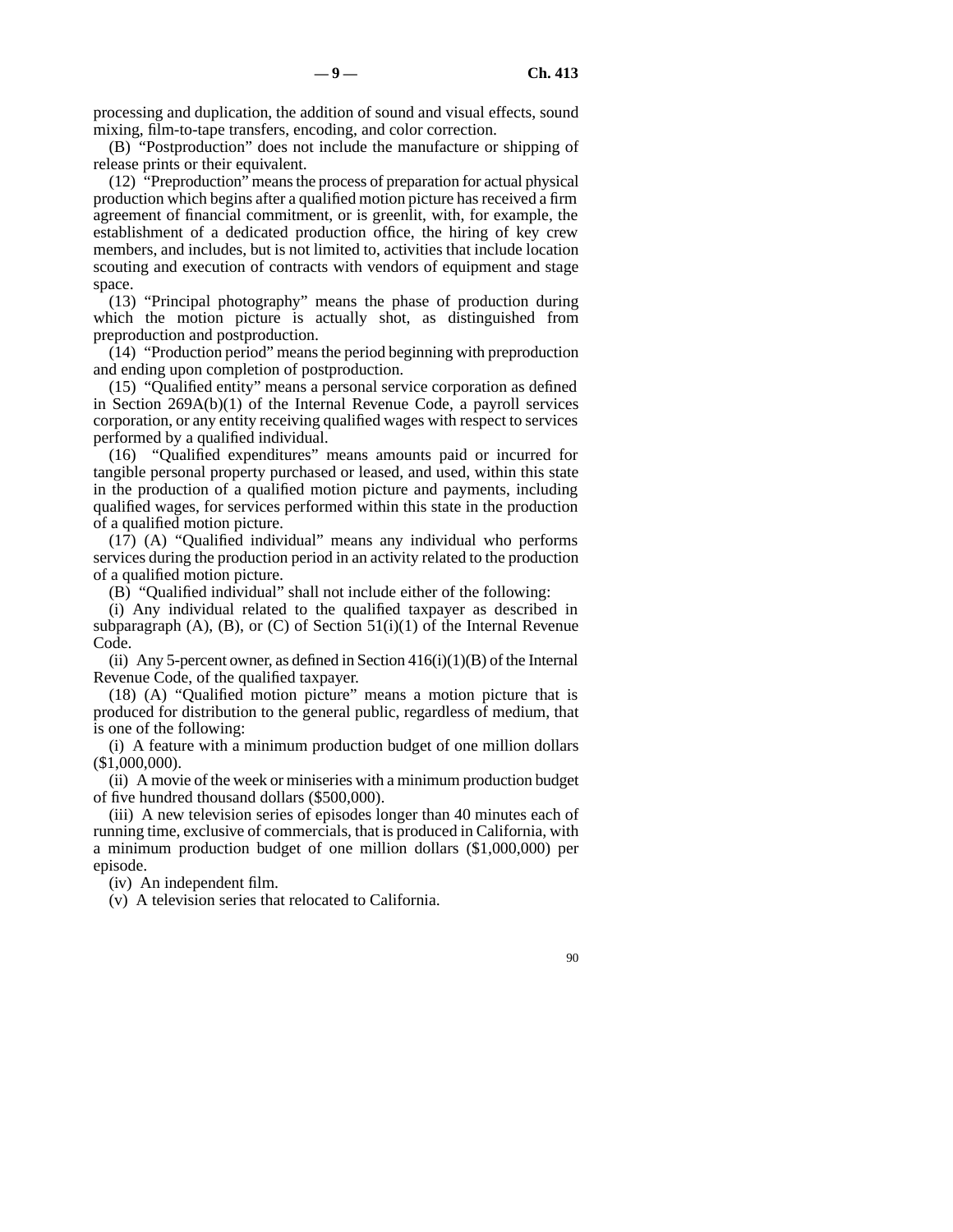(vi) A pilot for a new television series that is longer than 40 minutes of running time, exclusive of commercials, that is produced in California, and with a minimum production budget of one million dollars  $(\$1,000,000)$ .

(B) To qualify as a "qualified motion picture," all of the following conditions shall be satisfied:

(i) At least 75 percent of the principal photography days occur wholly in California or 75 percent of the production budget is incurred for payment for services performed within the state and the purchase or rental of property used within the state.

(ii) Production of the qualified motion picture is completed within 30 months from the date on which the qualified taxpayer's application is approved by the California Film Commission. For purposes of this section, a qualified motion picture is "completed" when the process of postproduction has been finished.

(iii) The copyright for the motion picture is registered with the United States Copyright Office pursuant to Title 17 of the United States Code.

(iv) Principal photography of the qualified motion picture commences after the date on which the application is approved by the California Film Commission, but no later than 180 days after the date of that approval unless death, disability, or disfigurement of the director or of a principal cast member, an act of God, including, but not limited to, fire, flood, earthquake, storm, hurricane, or other natural disaster, terrorist activities, or government sanction has directly prevented a production's ability to begin principal photography within the prescribed 180-day commencement period.

(C) For the purposes of subparagraph (A), in computing the total wages paid or incurred for the production of a qualified motion picture, all amounts paid or incurred by all persons or entities that share in the costs of the qualified motion picture shall be aggregated.

(D) "Qualified motion picture" shall not include commercial advertising, music videos, a motion picture produced for private noncommercial use, such as weddings, graduations, or as part of an educational course and made by students, a news program, current events or public events program, talk show, game show, sporting event or activity, awards show, telethon or other production that solicits funds, reality television program, clip-based programming if more than 50 percent of the content is comprised of licensed footage, documentaries, variety programs, daytime dramas, strip shows, one-half hour (air time) episodic television shows, or any production that falls within the recordkeeping requirements of Section 2257 of Title 18 of the United States Code.

(19) (A) "Qualified taxpayer" means a taxpayer who has paid or incurred qualified expenditures, participated in the Career Readiness requirement, and has been issued a credit certificate by the California Film Commission pursuant to subdivision (g).

(B) In the case of any pass-thru entity, the determination of whether a taxpayer is a qualified taxpayer under this section shall be made at the entity level and any credit under this section is not allowed to the pass-thru entity, but shall be passed through to the partners or shareholders in accordance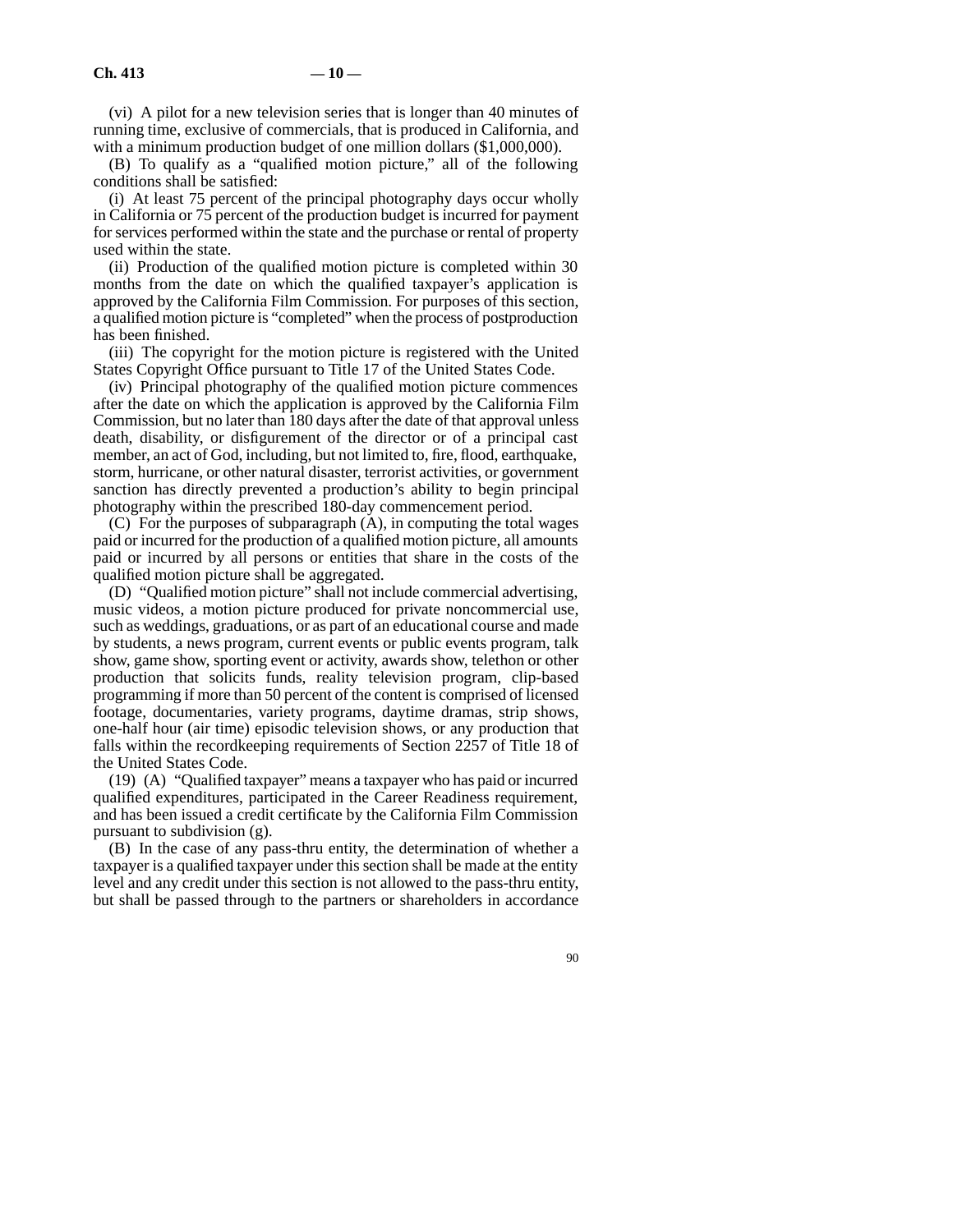with applicable provisions of Part 10 (commencing with Section 17001) or Part 11 (commencing with Section 23001). For purposes of this paragraph, "pass-thru entity" means any entity taxed as a partnership or "S" corporation.

(20) "Qualified visual effects" means visual effects where at least 75 percent or a minimum of ten million dollars (\$10,000,000) of the qualified expenditures for the visual effects is paid or incurred in California.

(21) (A) "Qualified wages" means all of the following:

(i) Any wages subject to withholding under Division 6 (commencing with Section 13000) of the Unemployment Insurance Code that were paid or incurred by any taxpayer involved in the production of a qualified motion picture with respect to a qualified individual for services performed on the qualified motion picture production within this state.

(ii) The portion of any employee fringe benefits paid or incurred by any taxpayer involved in the production of the qualified motion picture that are properly allocable to qualified wage amounts described in clauses (i), (iii), and (iv).

(iii) Any payments made to a qualified entity for services performed in this state by qualified individuals within the meaning of paragraph (17).

(iv) Remuneration paid to an independent contractor who is a qualified individual for services performed within this state by that qualified individual.

(B) "Qualified wages" shall not include any of the following:

(i) Expenses, including wages, related to new use, reuse, clip use, licensing, secondary markets, or residual compensation, or the creation of any ancillary product, including, but not limited to, a soundtrack album, toy, game, trailer, or teaser.

(ii) Expenses, including wages, paid or incurred with respect to acquisition, development, turnaround, or any rights thereto.

(iii) Expenses, including wages, related to financing, overhead, marketing, promotion, or distribution of a qualified motion picture.

(iv) Expenses, including wages, paid per person per qualified motion picture for writers, directors, music directors, music composers, music supervisors, producers, and performers, other than background actors with no scripted lines.

(22) "Residual compensation" means supplemental compensation paid at the time that a motion picture is exhibited through new use, reuse, clip use, or in secondary markets, as distinguished from payments made during production.

(23) "Reuse" means any use of a qualified motion picture in the same medium for which it was created, following the initial use in that medium.

(24) "Secondary markets" means media in which a qualified motion picture is exhibited following the initial media in which it is exhibited.

(25) "Television series that relocated to California" means a television series, without regard to episode length or initial media exhibition, with a minimum production budget of one million dollars (\$1,000,000) per episode, that filmed its most recent season outside of California or has filmed all seasons outside of California and for which the taxpayer certifies that the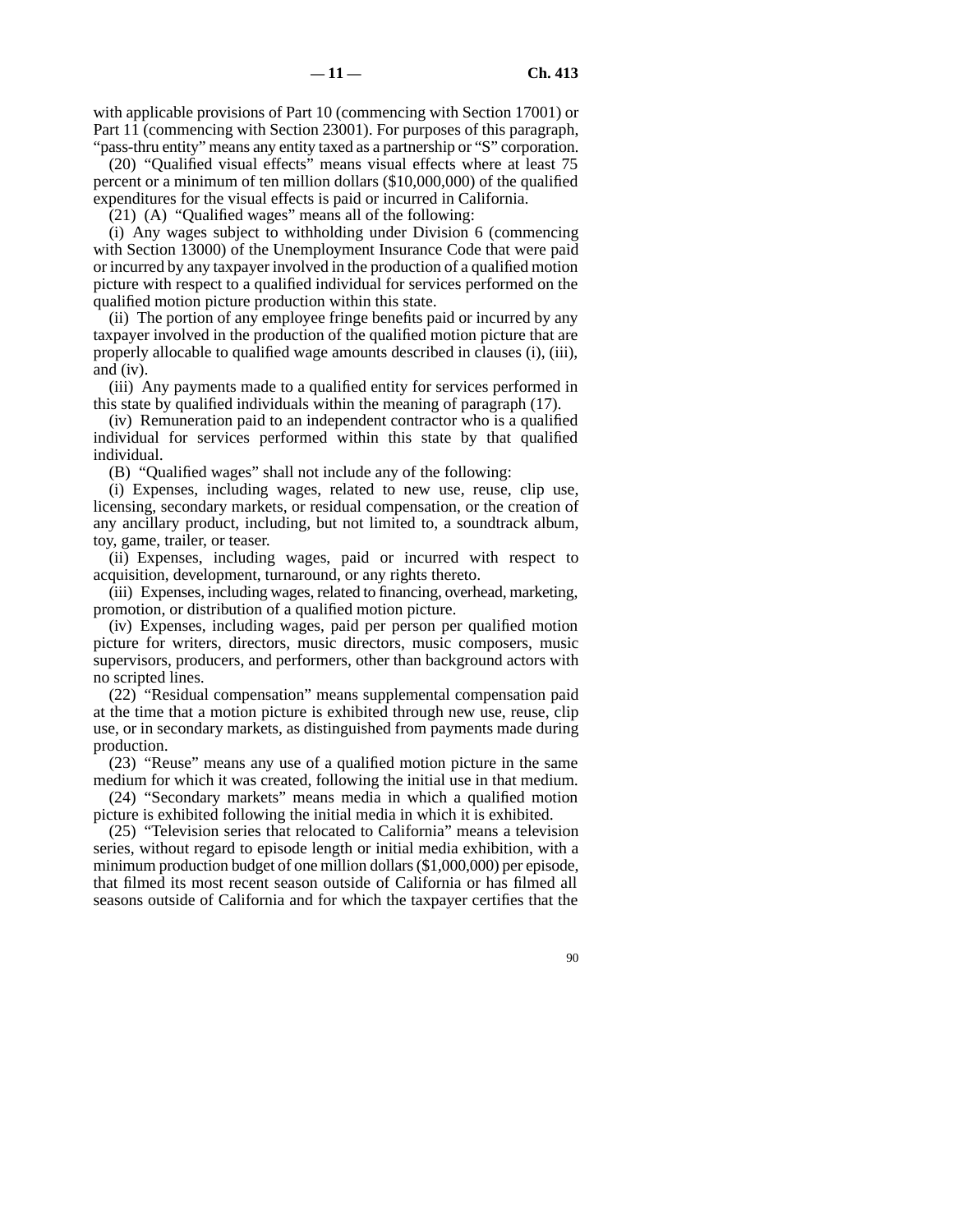credit provided pursuant to this section is the primary reason for relocating to California.

(26) "Visual effects" means the creation, alteration, or enhancement of images that cannot be captured on a set or location during live action photography and therefore is accomplished in postproduction. It includes, but is not limited to, matte paintings, animation, set extensions, computer-generated objects, characters and environments, compositing (combining two or more elements in a final image), and wire removals. "Visual effects" does not include fully animated projects, whether created by traditional or digital means.

(c) (1) Notwithstanding any other law, a qualified taxpayer may sell any credit allowed under this section that is attributable to an independent film, as defined in paragraph (6) of subdivision (b), to an unrelated party.

(2) The qualified taxpayer shall report to the Franchise Tax Board prior to the sale of the credit, in the form and manner specified by the Franchise Tax Board, all required information regarding the purchase and sale of the credit, including the social security or other taxpayer identification number of the unrelated party to whom the credit has been sold, the face amount of the credit sold, and the amount of consideration received by the qualified taxpayer for the sale of the credit.

(3) In the case where the credit allowed under this section exceeds the "net tax," the excess credit may be carried over to reduce the "net tax" in the following taxable year, and succeeding five taxable years, if necessary, until the credit has been exhausted.

(4) A credit shall not be sold pursuant to this subdivision to more than one taxpayer, nor may the credit be resold by the unrelated party to another taxpayer or other party.

(5) A party that has acquired tax credits under this subdivision shall be subject to the requirements of this section.

(6) In no event may a qualified taxpayer assign or sell any tax credit to the extent the tax credit allowed by this section is claimed on any tax return of the qualified taxpayer.

(7) In the event that both the taxpayer originally allocated a credit under this section by the California Film Commission and a taxpayer to whom the credit has been sold both claim the same amount of credit on their tax returns, the Franchise Tax Board may disallow the credit of either taxpayer, so long as the statute of limitations upon assessment remains open.

(8) Chapter 3.5 (commencing with Section 11340) of Part 1 of Division 3 of Title 2 of the Government Code does not apply to any standard, criterion, procedure, determination, rule, notice, or guideline established or issued by the Franchise Tax Board pursuant to this subdivision.

(9) Subdivision (g) of Section 17039 shall not apply to any credit sold pursuant to this subdivision.

(10) For purposes of this subdivision, the unrelated party or parties that purchase a credit pursuant to this subdivision shall be treated as a qualified taxpayer pursuant to paragraph (1) of subdivision (a).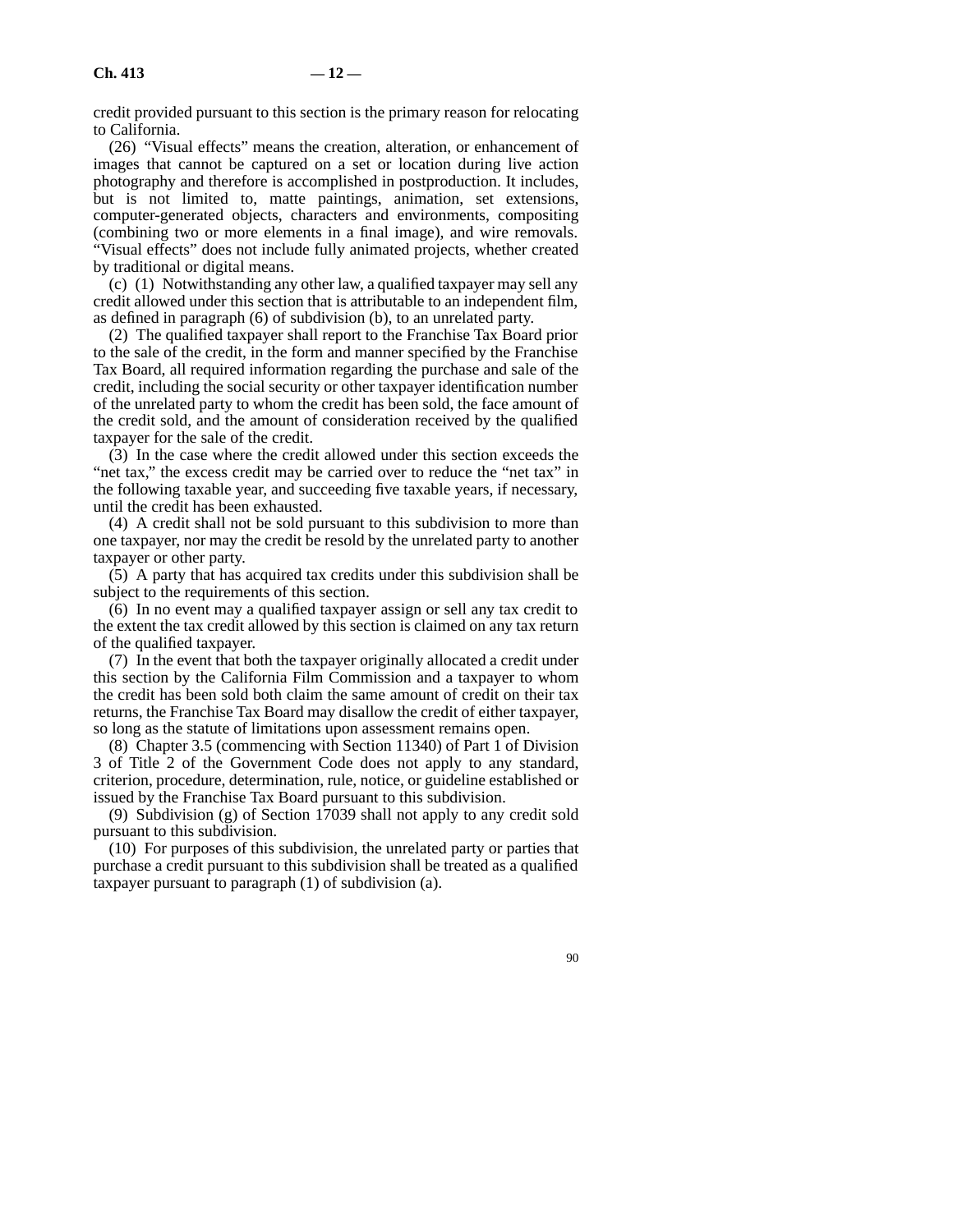(d) (1) No credit shall be allowed pursuant to this section unless the qualified taxpayer provides the following to the California Film Commission: (A) Identification of each qualified individual.

(B) The specific start and end dates of production.

(C) The total wages paid.

(D) The total amount of qualified wages paid to qualified individuals.

(E) The copyright registration number, as reflected on the certificate of registration issued under the authority of Section 410 of Title 17 of the United States Code, relating to registration of claim and issuance of certificate. The registration number shall be provided on the return claiming the credit.

(F) The total amounts paid or incurred to purchase or lease tangible personal property used in the production of a qualified motion picture.

(G) Information to substantiate its qualified expenditures.

(H) Information required by the California Film Commission under regulations promulgated pursuant to subdivision (g) necessary to verify the amount of credit claimed.

(I) Provides documentation verifying completion of the Career Readiness requirement.

(2) (A) Based on the information provided in paragraph (1), the California Film Commission shall recompute the jobs ratio previously computed in subdivision (g) and compare this recomputed jobs ratio to the jobs ratio that the qualified taxpayer previously listed on the application submitted pursuant to subdivision (g).

(B) (i) If the California Film Commission determines that the jobs ratio has been reduced by more than 10 percent for a qualified motion picture other than an independent film, the California Film Commission shall reduce the amount of credit allowed by an equal percentage, unless the qualified taxpayer demonstrates, and the California Film Commission determines, that reasonable cause exists for the jobs ratio reduction.

(ii) If the California Film Commission determines that the jobs ratio has been reduced by more than 20 percent for a qualified motion picture other than an independent film, the California Film Commission shall not accept an application described in subdivision (g) from that qualified taxpayer or any member of the qualified taxpayer's controlled group for a period of not less than one year from the date of that determination, unless the qualified taxpayer demonstrates, and the California Film Commission determines, that reasonable cause exists for the jobs ratio reduction.

(C) If the California Film Commission determines that the jobs ratio has been reduced by more than 30 percent for an independent film, the California Film Commission shall reduce the amount of credit allowed by an equal percentage, plus 10 percent of the amount of credit that would otherwise have been allowed, unless the qualified taxpayer demonstrates, and the California Film Commission determines, that reasonable cause exists for the jobs ratio reduction.

(D) For the purposes of this paragraph, "reasonable cause" means unforeseen circumstances beyond the control of the qualified taxpayer, such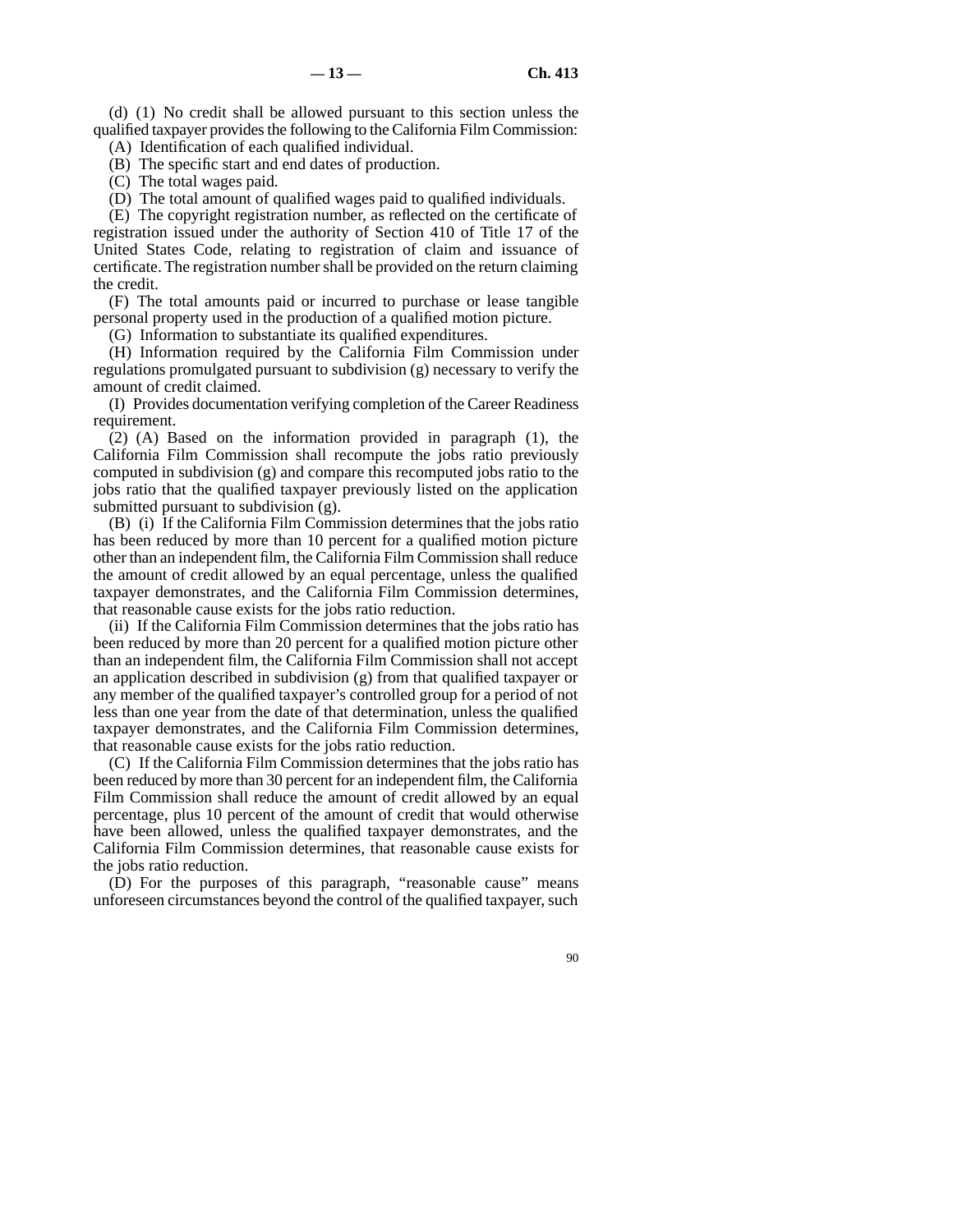as, but not limited to, the cancellation of a television series prior to the completion of the scheduled number of episodes or other similar circumstances as determined by the California Film Commission in regulations to be adopted pursuant to subdivision (e).

(e) (1) (A) Subject to the Administrative Procedure Act (Chapter 3.5 (commencing with Section 11340) of Part 1 of Division 3 of Title 2 of the Government Code), the California Film Commission shall adopt rules and regulations to implement a Career Readiness requirement by which the California Film Commission shall identify training and public service opportunities that may include, but not be limited to, hiring interns, public service announcements, and community outreach and may prescribe rules and regulations to carry out the purposes of this section, including, subparagraph (D) of paragraph (4) of subdivision (a) and clause (iv) of subparagraph  $(D)$  of paragraph  $(2)$  of subdivision  $(g)$ , and including any rules and regulations necessary to establish procedures, processes, requirements, application fee structure, and rules identified in or required to implement this section, including credit and logo requirements and credit allocation procedures over multiple fiscal years where the qualified taxpayer is producing a series of features that will be filmed concurrently.

(B) Notwithstanding any other law, prior to preparing a notice of proposed action pursuant to Section 11346.4 of the Government Code and prior to making any revision to the proposed regulation other than a change that is nonsubstantial or solely grammatical in nature, the Governor's Office of Business and Economic Development shall first approve the proposed regulation or proposed change to a proposed regulation regarding allocating the credit pursuant to subdivision (i), computing the jobs ratio as described in subdivisions (d) and (g), and defining "reasonable cause" pursuant to subparagraph (E) of paragraph (2) of subdivision (d).

 $(2)$   $(A)$  Implementation of this section for the 2015–16 fiscal year is deemed an emergency and necessary for the immediate preservation of the public peace, health, and safety, or general welfare and, therefore, the California Film Commission is hereby authorized to adopt emergency regulations to implement this section during the 2015–16 fiscal year in accordance with the rulemaking provisions of the Administrative Procedure Act (Chapter 3.5 (commencing with Section 11340) of Part 1 of Division 3 of Title 2 of the Government Code).

(B) Nothing in this paragraph shall be construed to require the Governor's Office of Business and Economic Development to approve emergency regulations adopted pursuant to this paragraph.

(3) The California Film Commission shall not be required to prepare an economic impact analysis pursuant to the Administrative Procedure Act (Chapter 3.5 (commencing with Section 11340) of Part 1 of Division 3 of Title 2 of the Government Code) with regard to any rules and regulations adopted pursuant to this subdivision.

(f) If the qualified taxpayer fails to provide the copyright registration number as required in subparagraph (E) of paragraph (1) of subdivision (d),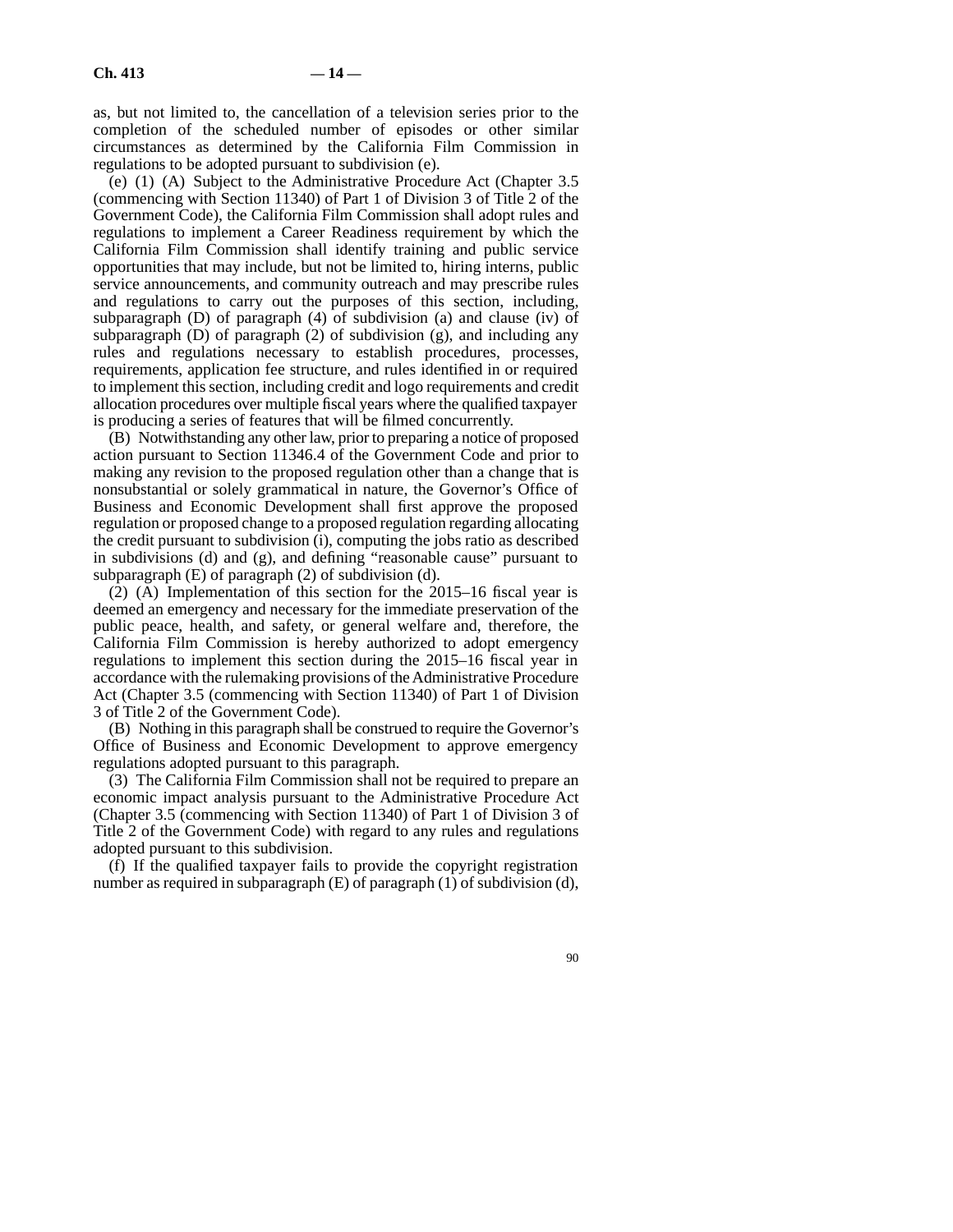the credit shall be disallowed and assessed and collected under Section 19051 until the procedures are satisfied.

(g) For purposes of this section, the California Film Commission shall do the following:

(1) Subject to the requirements of subparagraphs (A) through (E), inclusive, of paragraph (2), on or after July 1, 2015, and before July 1, 2016, in one or more allocation periods per fiscal year, allocate tax credits to applicants.

(2) On or after July 1, 2016, and before July 1, 2020, in two or more allocation periods per fiscal year, allocate tax credits to applicants.

(A) Establish a procedure for applicants to file with the California Film Commission a written application, on a form jointly prescribed by the California Film Commission and the Franchise Tax Board for the allocation of the tax credit. The application shall include, but not be limited to, the following information:

(i) The budget for the motion picture production.

(ii) The number of production days.

(iii) A financing plan for the production.

(iv) The diversity of the workforce employed by the applicant, including, but not limited to, the ethnic and racial makeup of the individuals employed by the applicant during the production of the qualified motion picture, to the extent possible.

(v) All members of a combined reporting group, if known at the time of the application.

(vi) Financial information, if available, including, but not limited to, the most recently produced balance sheets, annual statements of profits and losses, audited or unaudited financial statements, summary budget projections or results, or the functional equivalent of these documents of a partnership or owner of a single member limited liability company that is disregarded pursuant to Section 23038. The information provided pursuant to this clause shall be confidential and shall not be subject to public disclosure.

(vii) The names of all partners in a partnership not publicly traded or the names of all members of a limited liability company classified as a partnership not publicly traded for California income tax purposes that have a financial interest in the applicant's qualified motion picture. The information provided pursuant to this clause shall be confidential and shall not be subject to public disclosure.

(viii) The amount of qualified wages the applicant expects to pay to qualified individuals.

(ix) The amount of tax credit the applicant computes the qualified motion picture will receive, applying the applicable credit percentages described in paragraph (4) of subdivision (a).

(x) A statement establishing that the tax credit described in this section is a significant factor in the applicant's choice of location for the qualified motion picture. The statement shall include information about whether the qualified motion picture is at risk of not being filmed or specify the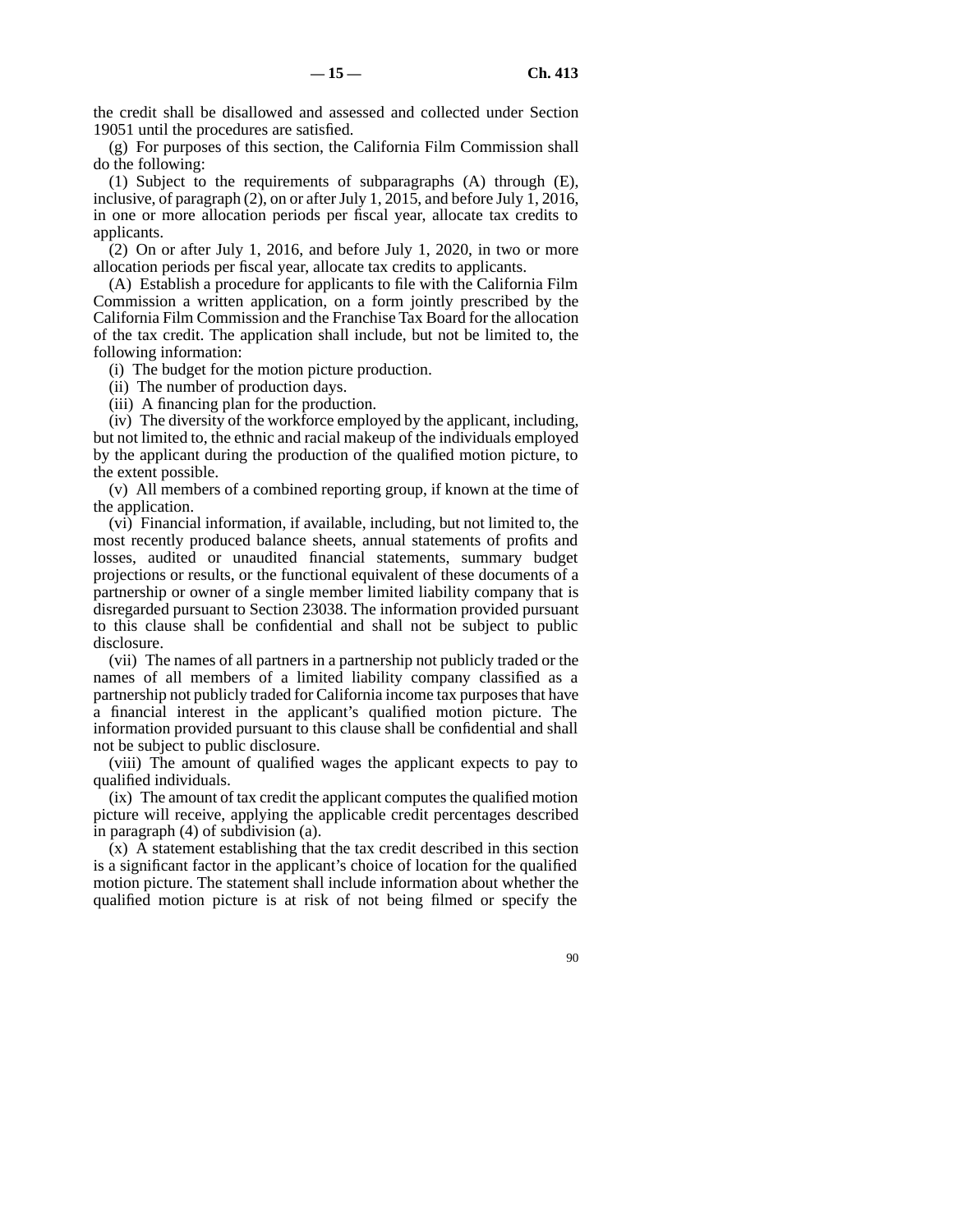jurisdiction or jurisdictions in which the qualified motion picture will be located in the absence of the tax credit. The statement shall be signed by an officer or executive of the applicant.

(xi) Any other information deemed relevant by the California Film Commission or the Franchise Tax Board.

(B) Establish criteria, consistent with the requirements of this section, for allocating tax credits.

(C) Determine and designate applicants who meet the requirements of this section.

(D) (i) For purposes of allocating the credit amounts subject to the categories described in subdivision (i) in any fiscal year, the California Film Commission shall do all of the following:

(ii) For each allocation date and for each category, list each applicant from highest to lowest according to the jobs ratio as computed by the California Film Commission.

(iii) Subject to the applicable credit percentage, allocate the credit to each applicant according to the highest jobs ratio, working down the list, until the credit amount is exhausted.

(iv) Pursuant to regulations adopted pursuant to subdivision (e), the California Film Commission may increase the jobs ratio by up to 25 percent if a qualified motion picture increases economic activity in California according to criteria developed by the California Film Commission that would include, but not be limited to, such factors as, the amount of the production and postproduction spending in California, the utilization of production facilities in California, and other criteria measuring economic impact in California as determined by the Film Commission.

(v) Notwithstanding any other provision, any television series, relocating television series, or any new television series based on a pilot for a new television series that has been approved and issued a credit allocation by the California Film Commission under this section, Section 23695, 17053.85, or 23685 shall be issued a credit for each subsequent year, for the life of that television series whenever credits are allocated within a fiscal year.

(E) Subject to the annual cap and the allocation credit amounts based on categories described in subdivision (i), allocate an aggregate amount of credits under this section and Section 23695, and allocate any carryover of unallocated credits from prior years and the amount of any credits reduced pursuant to paragraph (2) of subdivision (d).

(3) Certify tax credits allocated to qualified taxpayers.

(A) Establish a verification procedure for the amount of qualified expenditures paid or incurred by the applicant, including, but not limited to, updates to the information in subparagraph (A) of paragraph (2) of subdivision (g).

(B) Establish audit requirements that must be satisfied before a credit certificate may be issued by the California Film Commission.

(C) (i) Establish a procedure for a qualified taxpayer to report to the California Film Commission, prior to the issuance of a credit certificate, the following information: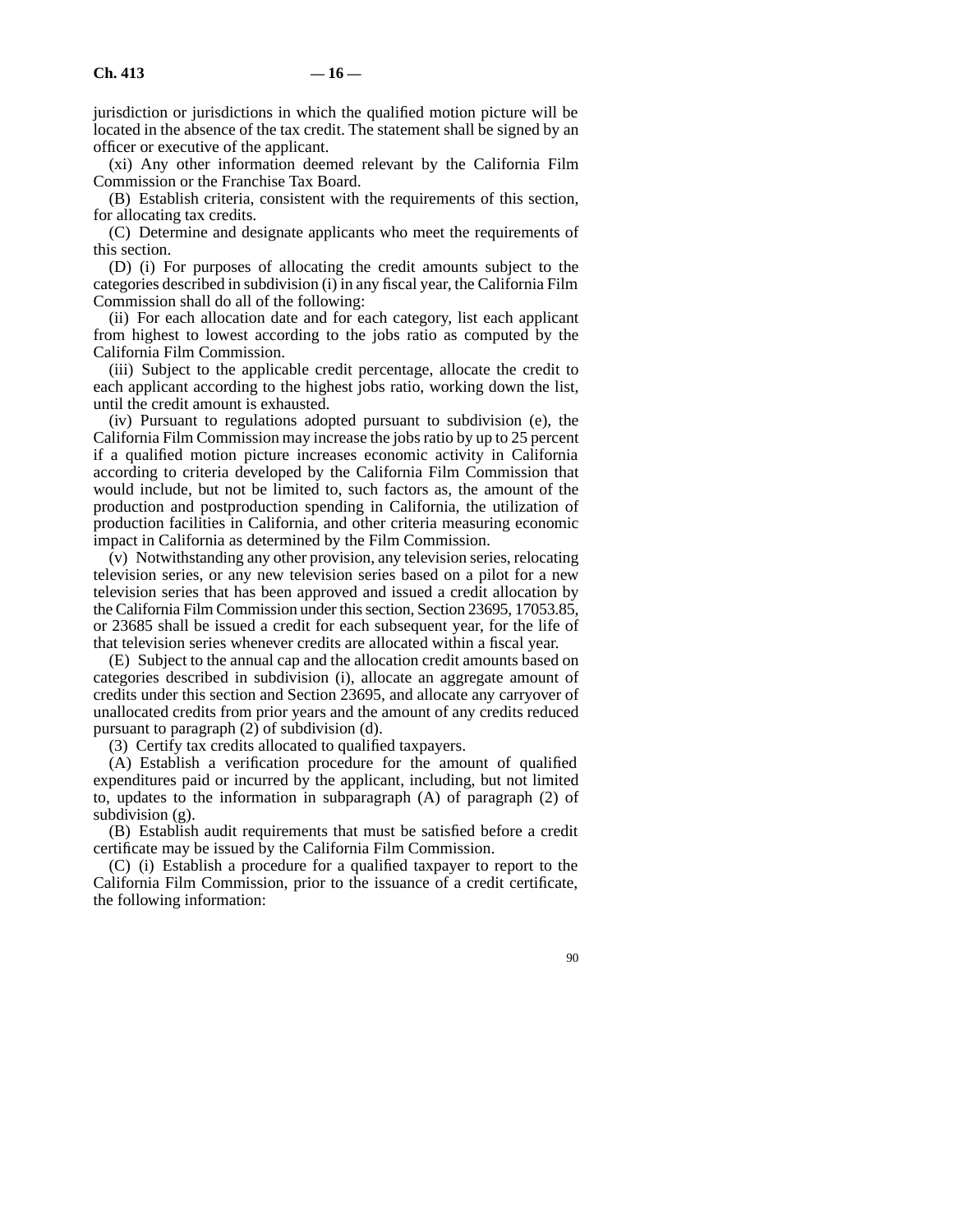(I) If readily available, a list of the states, provinces, or other jurisdictions in which any member of the applicant's combined reporting group in the same business unit as the qualified taxpayer that, in the preceding calendar year, has produced a qualified motion picture intended for release in the United States market. For purposes of this clause, "qualified motion picture" shall not include any episodes of a television series that were complete or in production prior to July 1, 2016.

(II) Whether a qualified motion picture described in subclause (I) was awarded any financial incentive by the state, province, or other jurisdiction that was predicated on the performance of primary principal photography or postproduction in that location.

(ii) The California Film Commission may provide that the report required by this subparagraph be filed in a single report provided on a calendar year basis for those qualified taxpayers that receive multiple credit certificates in a calendar year.

(D) Issue a credit certificate to a qualified taxpayer upon completion of the qualified motion picture reflecting the credit amount allocated after qualified expenditures have been verified and the jobs ratio computed under this section. The amount of credit shown in the credit certificate shall not exceed the amount of credit allocated to that qualified taxpayer pursuant to this section.

(4) Obtain, when possible, the following information from applicants that do not receive an allocation of credit:

(A) Whether the qualified motion picture that was the subject of the application was completed.

(B) If completed, in which state or foreign jurisdiction was the primary principal photography completed.

(C) Whether the applicant received any financial incentives from the state or foreign jurisdiction to make the qualified motion picture in that location.

(5) Provide the Legislative Analyst's Office, upon request, any or all application materials or any other materials received from, or submitted by, the applicants, in electronic format when available, including, but not limited to, information provided pursuant to clauses (i) to (xi) inclusive, of subparagraph (A) of paragraph (2).

(6) The information provided to the California Film Commission pursuant to this section shall constitute confidential tax information for purposes of Article 2 (commencing with Section 19542) of Chapter 7 of Part 10.2.

(h) (1) The California Film Commission shall annually provide the Legislative Analyst's Office, the Franchise Tax Board, and the board with a list of qualified taxpayers and the tax credit amounts allocated to each qualified taxpayer by the California Film Commission. The list shall include the names and taxpayer identification numbers, including taxpayer identification numbers of each partner or shareholder, as applicable, of the qualified taxpayer.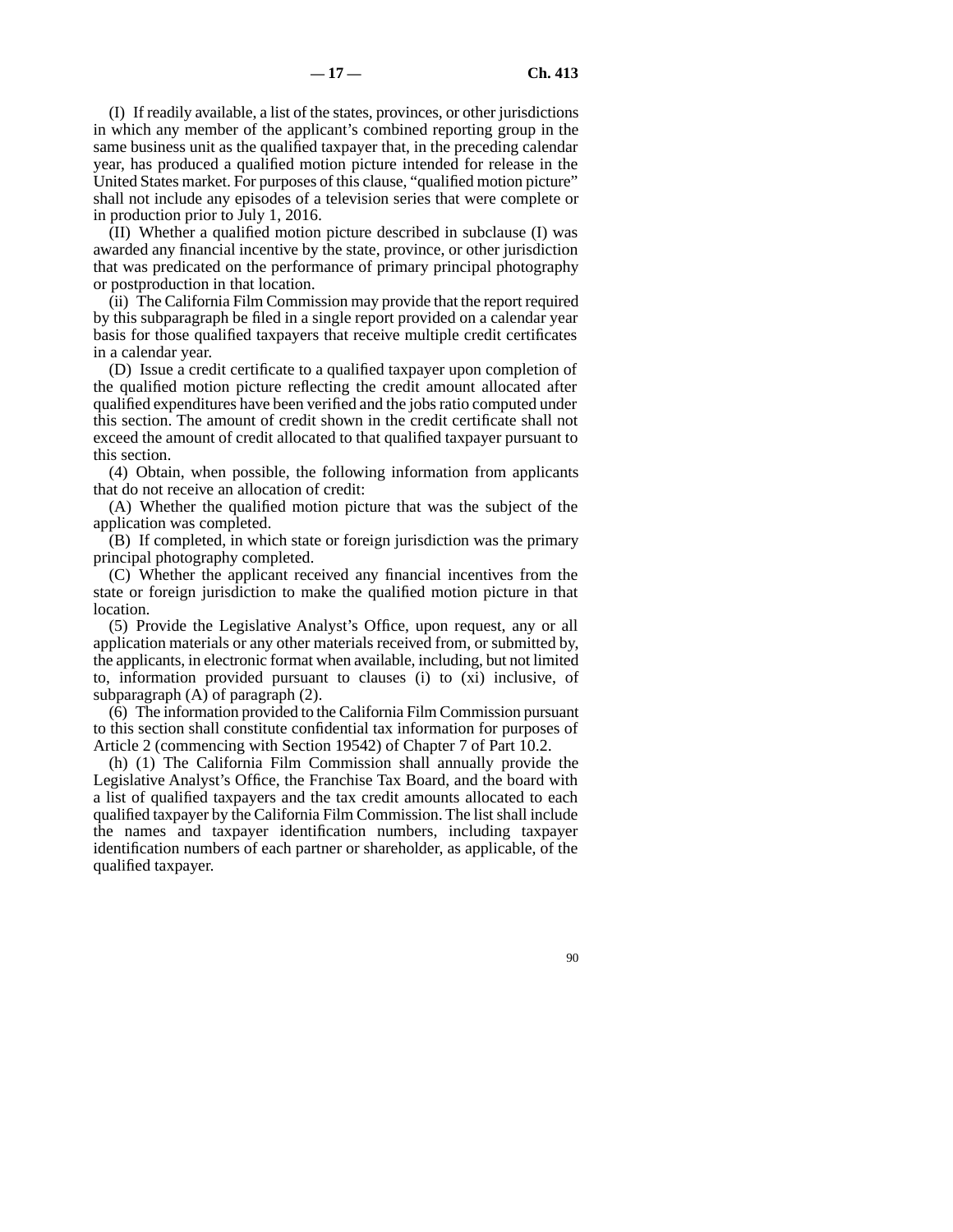(2) (A) Notwithstanding paragraph (6) of subdivision (g), the California Film Commission shall annually post on its Internet Web site and make available for public release the following:

(i) A table which includes all of the following information: a list of qualified taxpayers and the tax credit amounts allocated to each qualified taxpayer by the California Film Commission, the number of production days in California the qualified taxpayer represented in its application would occur, the number of California jobs that the qualified taxpayer represented in its application would be directly created by the production, and the total amount of qualified expenditures expected to be spent by the production.

(ii) A narrative staff summary describing the production of the qualified taxpayer as well as background information regarding the qualified taxpayer contained in the qualified taxpayer's application for the credit.

(B) Nothing in this subdivision shall be construed to make the information submitted by an applicant for a tax credit under this section a public record.

(3) The California Film Commission shall provide each city and county in California with an instructional guide that includes, but is not limited to, a review of best practices for facilitating motion picture production in local jurisdictions, resources on hosting and encouraging motion picture production, and the California Film Commissions' Model Film Ordinance. The California Film Commission shall maintain on its Internet Web site a list of initiatives by locality that encourage motion picture production in regions across the state. The list shall be distributed to each approved applicant for the program to highlight local jurisdictions that offer incentives to facilitate film production.

(i) (1) (A) The aggregate amount of credits that may be allocated for a fiscal year pursuant to this section and Section 23695 is the applicable amount described in the following, plus any amount described in subparagraph  $(B)$ ,  $(C)$ , or  $(D)$ :

(i) Two hundred thirty million dollars (\$230,000,000) in credits for the 2015–16 fiscal year.

(ii) Three hundred thirty million dollars (\$330,000,000) in credits for the 2016–17 fiscal year and each fiscal year thereafter, through and including the 2019–20 fiscal year.

(B) The unused allocation credit amount, if any, for the preceding fiscal year.

(C) The amount of previously allocated credits not certified.

(D) The amount of any credits reduced pursuant to paragraph (2) of subdivision (d).

(2) (A) Notwithstanding the foregoing, the California Film Commission shall allocate the credit amounts subject to the following categories:

(i) Independent films shall be allocated 5 percent of the amount specified in paragraph (1).

(ii) Features shall be allocated 35 percent of the amount specified in paragraph (1).

(iii) A relocating television series shall be allocated 20 percent of the amount specified in paragraph (1).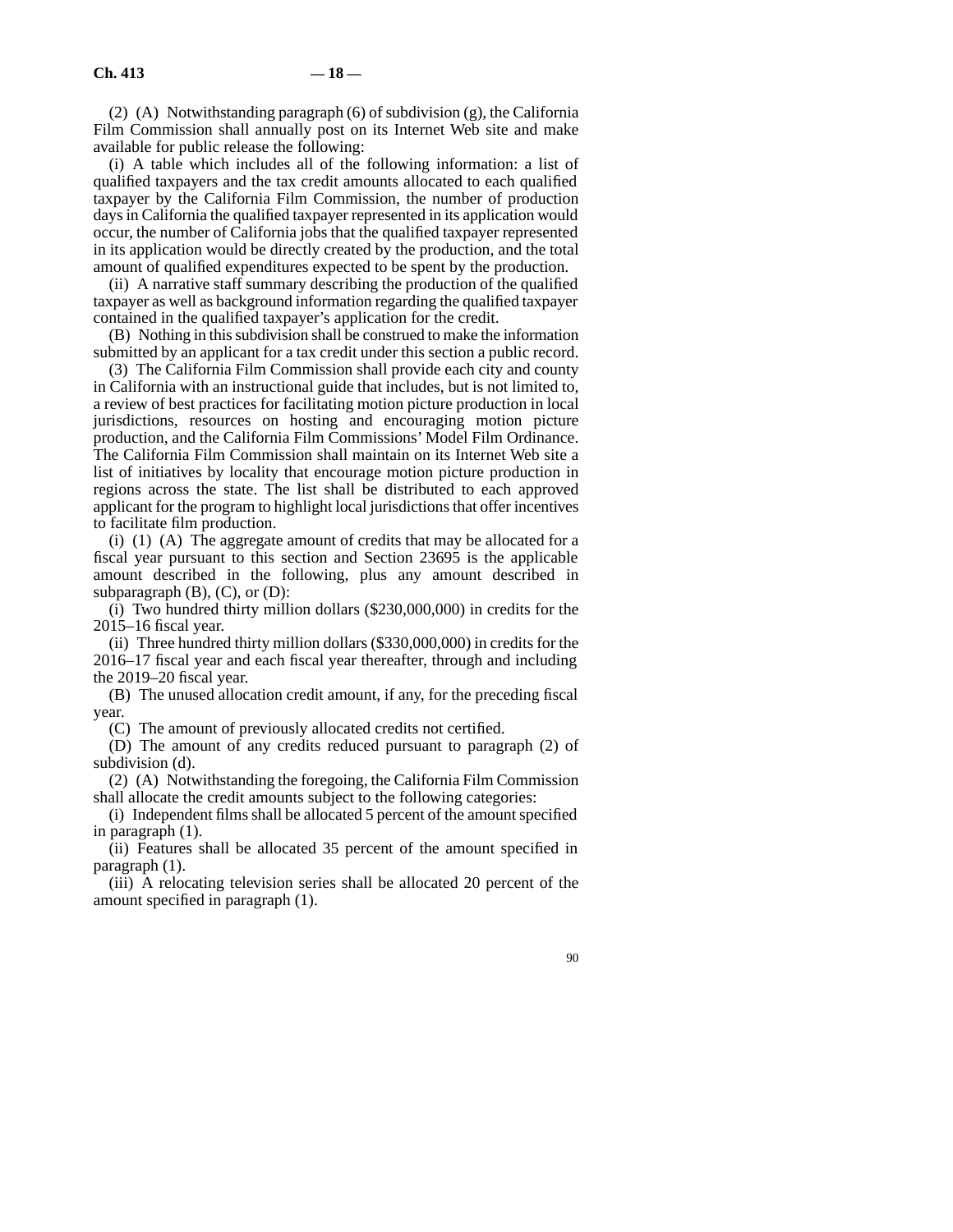(iv) A new television series, pilots for a new television series, movies of the week, miniseries, and recurring television series shall be allocated 40 percent of the amount specified in paragraph (1).

(B) Within 60 days after the allocation period, any unused amount within a category or categories shall be first reallocated to the category described in clause (iv) of subparagraph (A) and, if any unused amount remains, reallocated to another category or categories with a higher demand as determined by the California Film Commission.

(C) Notwithstanding the foregoing, the California Film Commission may increase or decrease an allocation amount in subparagraph (A) by 5 percent, if necessary, due to the jobs ratio, the number of applications, or the allocation credit amounts available by category compared to demand.

(D) With respect to a relocating television series issued a credit in a subsequent year pursuant to clause (v) of subparagraph (D) of paragraph (2) of subdivision (g), that subsequent credit amount shall be allowed from the allocation amount described in clause (iv) of subparagraph (A).

(3) Any act that reduces the amount that may be allocated pursuant to paragraph (1) constitutes a change in state taxes for the purpose of increasing revenues within the meaning of Section 3 of Article XIII A of the California Constitution and may be passed by not less than two-thirds of all Members elected to each of the two houses of the Legislature.

(j) The California Film Commission shall have the authority to allocate tax credits in accordance with this section and in accordance with any regulations prescribed pursuant to subdivision (e) upon adoption.

SEC. 6. Section 23036 of the Revenue and Taxation Code is amended to read:

23036. (a) (1) The term "tax" includes any of the following:

(A) The tax imposed under Chapter 2 (commencing with Section 23101).

(B) The tax imposed under Chapter 3 (commencing with Section 23501).

(C) The tax on unrelated business taxable income, imposed under Section 23731.

(D) The tax on "S" corporations imposed under Section 23802.

(2) The term "tax" does not include any amount imposed under paragraph (1) of subdivision (e) of Section 24667 or paragraph (2) of subdivision (f) of Section 24667.

(b) For purposes of Article 5 (commencing with Section 18661) of Chapter 2, Article 3 (commencing with Section 19031) of Chapter 4, Article 6 (commencing with Section 19101) of Chapter 4, and Chapter 7 (commencing with Section 19501) of Part 10.2, and for purposes of Sections 18601, 19001, and 19005, the term "tax" also includes all of the following:

(1) The tax on limited partnerships, imposed under Section 17935, the tax on limited liability companies, imposed under Section 17941, and the tax on registered limited liability partnerships and foreign limited liability partnerships imposed under Section 17948.

(2) The alternative minimum tax imposed under Chapter 2.5 (commencing with Section 23400).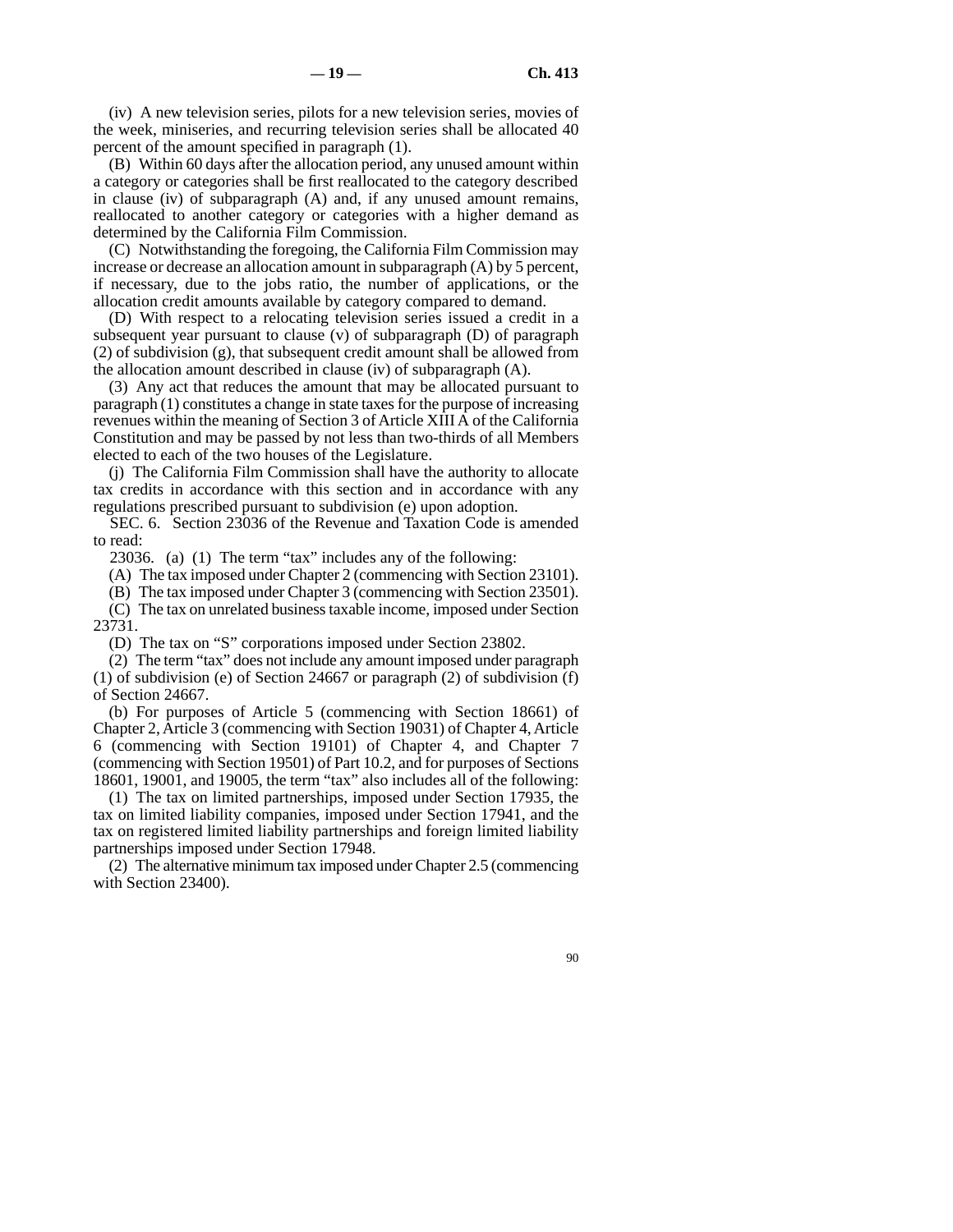(3) The tax on built-in gains of "S" corporations, imposed under Section 23809.

(4) The tax on excess passive investment income of "S" corporations, imposed under Section 23811.

(c) Notwithstanding any other provision of this part, credits are allowed against the "tax" in the following order:

(1) Credits that do not contain carryover provisions.

(2) Credits that, when the credit exceeds the "tax," allow the excess to be carried over to offset the "tax" in succeeding taxable years, except for those credits that are allowed to reduce the "tax" below the tentative minimum tax, as defined by Section 23455. The order of credits within this paragraph shall be determined by the Franchise Tax Board.

(3) The minimum tax credit allowed by Section 23453.

(4) Credits that are allowed to reduce the "tax" below the tentative minimum tax, as defined by Section 23455.

(5) Credits for taxes withheld under Section 18662.

(d) Notwithstanding any other provision of this part, each of the following applies:

 $(1)$  A credit may not reduce the "tax" below the tentative minimum tax (as defined by paragraph (1) of subdivision (a) of Section 23455), except the following credits:

(A) The credit allowed by former Section 23601 (relating to solar energy).

(B) The credit allowed by former Section 23601.4 (relating to solar energy).

(C) The credit allowed by former Section 23601.5 (relating to solar energy).

(D) The credit allowed by Section 23609 (relating to research expenditures).

(E) The credit allowed by former Section 23609.5 (relating to clinical testing expenses).

(F) The credit allowed by Section 23610.5 (relating to low-income housing).

(G) The credit allowed by former Section 23612 (relating to sales and use tax credit).

(H) The credit allowed by Section 23612.2 (relating to enterprise zone sales or use tax credit).

(I) The credit allowed by former Section 23612.6 (relating to Los Angeles Revitalization Zone sales tax credit).

(J) The credit allowed by former Section 23622 (relating to enterprise zone hiring credit).

(K) The credit allowed by Section 23622.7 (relating to enterprise zone hiring credit).

(L) The credit allowed by former Section 23623 (relating to program area hiring credit).

(M) The credit allowed by former Section 23623.5 (relating to Los Angeles Revitalization Zone hiring credit).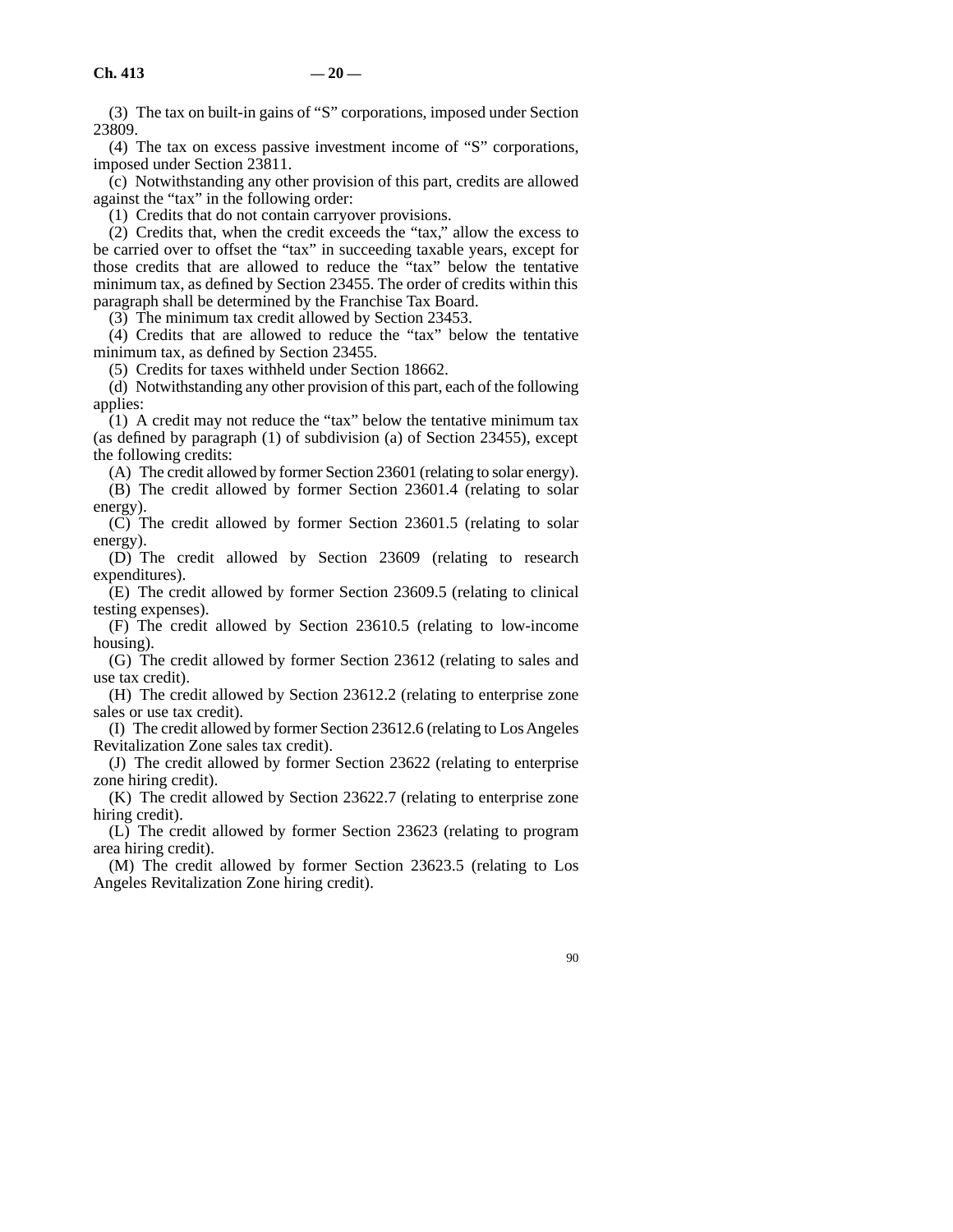(N) The credit allowed by former Section 23625 (relating to Los Angeles Revitalization Zone hiring credit).

(O) The credit allowed by Section 23633 (relating to targeted tax area sales or use tax credit).

(P) The credit allowed by Section 23634 (relating to targeted tax area hiring credit).

(Q) The credit allowed by former Section 23649 (relating to qualified property).

(R) For taxable years beginning on or after January 1, 2011, the credit allowed by Section 23685 (relating to qualified motion pictures).

(S) For taxable years beginning on or after January 1, 2016, the credit allowed by Section 23695 (relating to qualified motion pictures).

(2) A credit against the tax may not reduce the minimum franchise tax imposed under Chapter 2 (commencing with Section 23101).

(e) Any credit which is partially or totally denied under subdivision (d) is allowed to be carried over to reduce the "tax" in the following year, and succeeding years if necessary, if the provisions relating to that credit include a provision to allow a carryover of the unused portion of that credit.

(f) Unless otherwise provided, any remaining carryover from a credit that has been repealed or made inoperative is allowed to be carried over under the provisions of that section as it read immediately prior to being repealed or becoming inoperative.

(g) Unless otherwise provided, if two or more taxpayers share in costs that would be eligible for a tax credit allowed under this part, each taxpayer is eligible to receive the tax credit in proportion to his or her respective share of the costs paid or incurred.

(h) Unless otherwise provided, in the case of an "S" corporation, any credit allowed by this part is computed at the "S" corporation level, and any limitation on the expenses qualifying for the credit or limitation upon the amount of the credit applies to the "S" corporation and to each shareholder.

(i) (1) With respect to any taxpayer that directly or indirectly owns an interest in a business entity that is disregarded for tax purposes pursuant to Section 23038 and any regulations thereunder, the amount of any credit or credit carryforward allowable for any taxable year attributable to the disregarded business entity is limited in accordance with paragraphs (2) and (3).

(2) The amount of any credit otherwise allowed under this part, including any credit carryover from prior years, that may be applied to reduce the taxpayer's "tax," as defined in subdivision (a), for the taxable year is limited to an amount equal to the excess of the taxpayer's regular tax (as defined in Section 23455), determined by including income attributable to the disregarded business entity that generated the credit or credit carryover, over the taxpayer's regular tax (as defined in Section 23455), determined by excluding the income attributable to that disregarded business entity. A credit is not allowed if the taxpayer's regular tax (as defined in Section 23455), determined by including the income attributable to the disregarded business entity is less than the taxpayer's regular tax (as defined in Section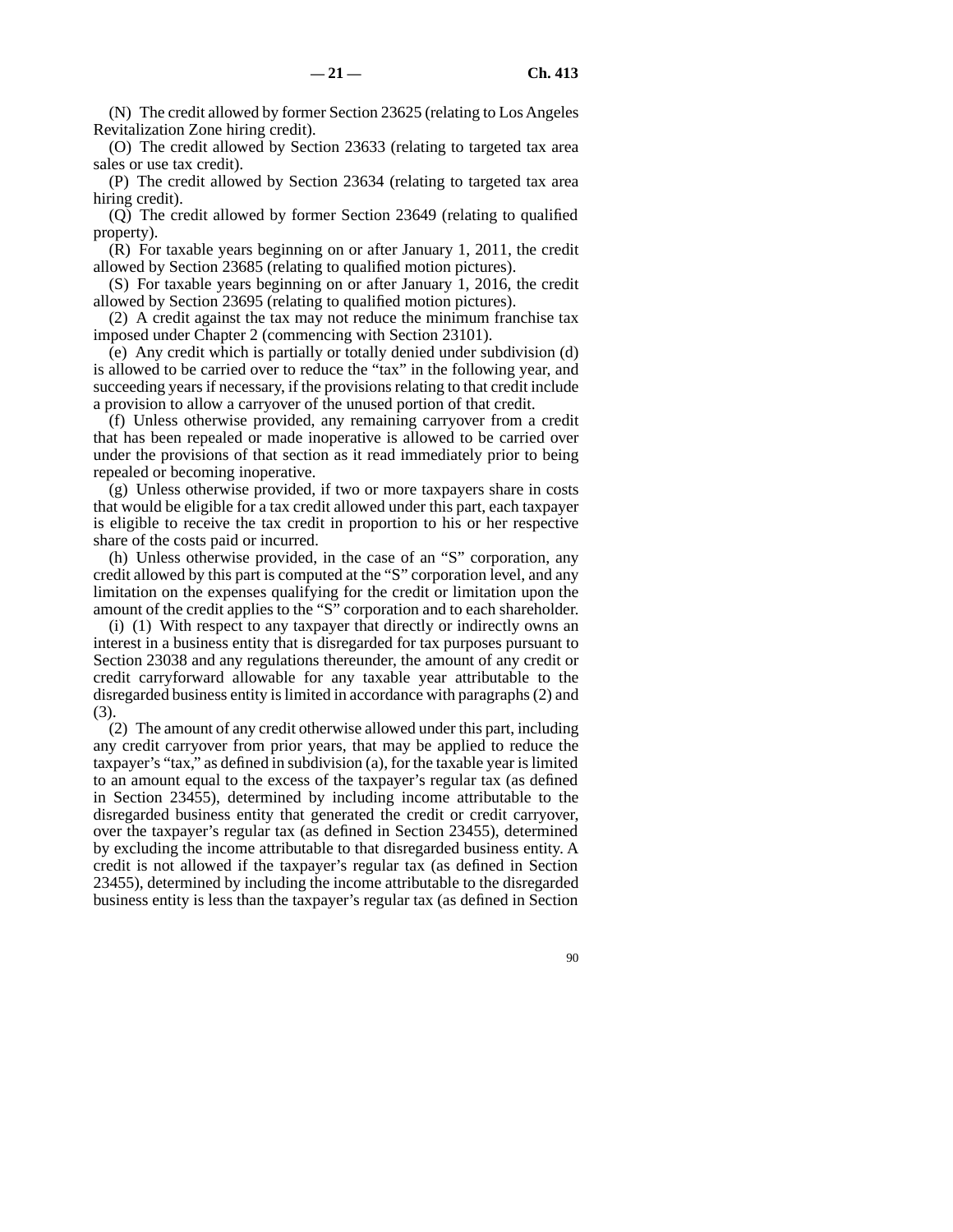23455), determined by excluding the income attributable to the disregarded business entity.

(3) If the amount of a credit allowed pursuant to the section establishing the credit exceeds the amount allowable under this subdivision in any taxable year, the excess amount may be carried over to subsequent taxable years pursuant to subdivisions (d), (e), and (f).

(j) (1) Unless otherwise specifically provided, in the case of a taxpayer that is a partner or shareholder of an eligible pass-thru entity described in paragraph (2), any credit passed through to the taxpayer in the taxpayer's first taxable year beginning on or after the date the credit is no longer operative may be claimed by the taxpayer in that taxable year, notwithstanding the repeal of the statute authorizing the credit prior to the close of that taxable year.

(2) For purposes of this subdivision, "eligible pass-thru entity" means any partnership or "S" corporation that files its return on a fiscal year basis pursuant to Section 18566, and that is entitled to a credit pursuant to this part for the taxable year that begins during the last year a credit is operative.

(3) This subdivision applies to credits that become inoperative on or after the operative date of the act adding this subdivision.

SEC. 6.5. Section 23036 of the Revenue and Taxation Code is amended to read:

23036. (a) (1) The term "tax" includes any of the following:

(A) The tax imposed under Chapter 2 (commencing with Section 23101).

(B) The tax imposed under Chapter 3 (commencing with Section 23501).

(C) The tax on unrelated business taxable income, imposed under Section 23731.

(D) The tax on "S" corporations imposed under Section 23802.

(2) The term "tax" does not include any amount imposed under paragraph (1) of subdivision (e) of Section 24667 or paragraph (2) of subdivision (f) of Section 24667.

(b) For purposes of Article 5 (commencing with Section 18661) of Chapter 2, Article 3 (commencing with Section 19031) of Chapter 4, Article 6 (commencing with Section 19101) of Chapter 4, and Chapter 7 (commencing with Section 19501) of Part 10.2, and for purposes of Sections 18601, 19001, and 19005, the term "tax" also includes all of the following:

(1) The tax on limited partnerships, imposed under Section 17935, the tax on limited liability companies, imposed under Section 17941, and the tax on registered limited liability partnerships and foreign limited liability partnerships imposed under Section 17948.

(2) The alternative minimum tax imposed under Chapter 2.5 (commencing with Section 23400).

(3) The tax on built-in gains of "S" corporations, imposed under Section 23809.

(4) The tax on excess passive investment income of S corporations, imposed under Section 23811.

(c) Notwithstanding any other provision of this part, credits are allowed against the "tax" in the following order: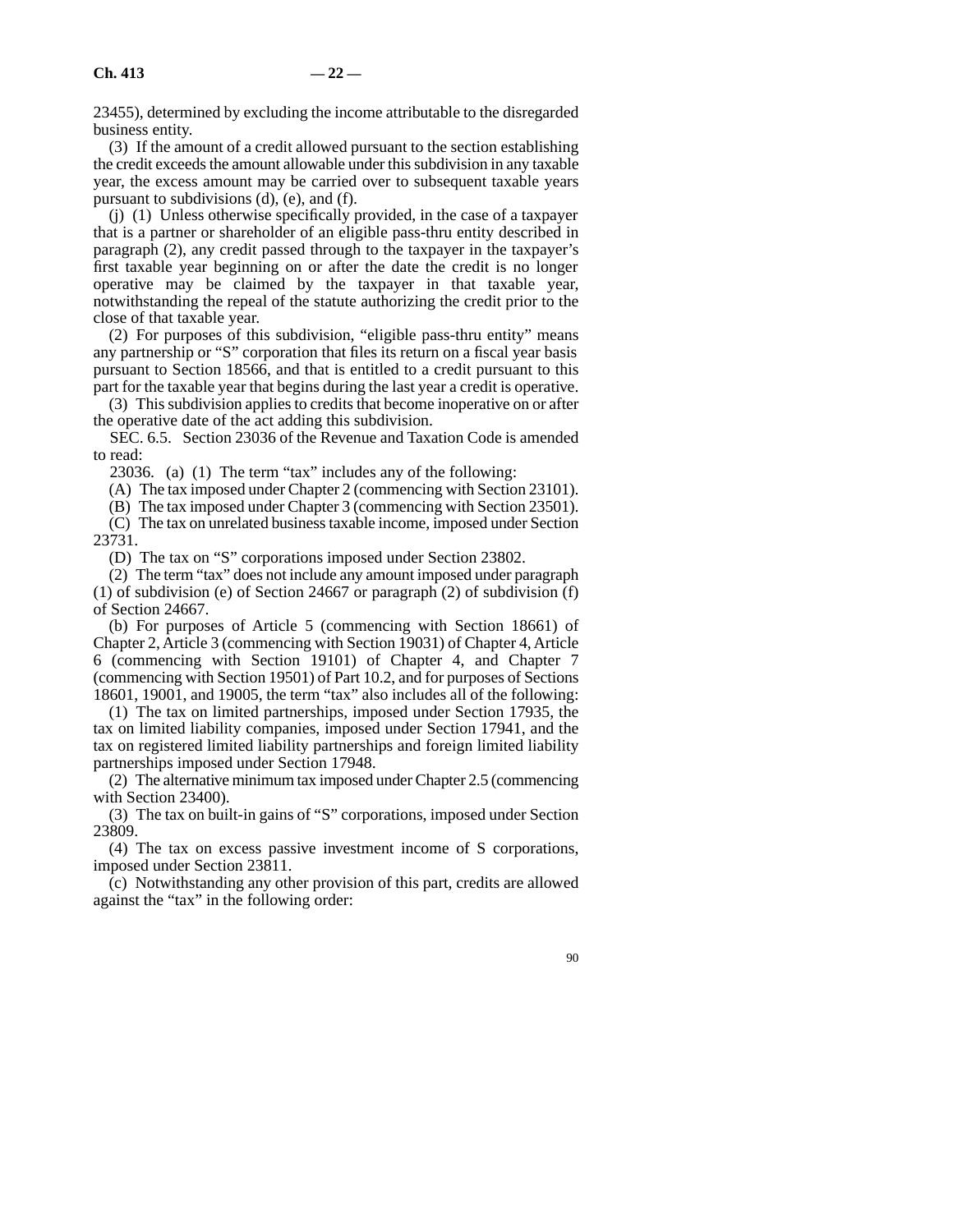(1) Credits that do not contain carryover provisions.

(2) Credits that, when the credit exceeds the "tax," allow the excess to be carried over to offset the "tax" in succeeding taxable years, except for those credits that are allowed to reduce the "tax" below the tentative minimum tax, as defined by Section 23455. The order of credits within this paragraph shall be determined by the Franchise Tax Board.

(3) The minimum tax credit allowed by Section 23453.

(4) Credits that are allowed to reduce the "tax" below the tentative minimum tax, as defined by Section 23455.

(5) Credits for taxes withheld under Section 18662.

(d) Notwithstanding any other provision of this part, each of the following applies:

 $(1)$  A credit may not reduce the "tax" below the tentative minimum tax (as defined by paragraph (1) of subdivision (a) of Section 23455), except the following credits:

(A) The credit allowed by former Section 23601 (relating to solar energy).

(B) The credit allowed by former Section 23601.4 (relating to solar energy).

(C) The credit allowed by former Section 23601.5 (relating to solar energy).

(D) The credit allowed by Section 23609 (relating to research expenditures).

(E) The credit allowed by former Section 23609.5 (relating to clinical testing expenses).

(F) The credit allowed by Section 23610.5 (relating to low-income housing).

(G) The credit allowed by former Section 23612 (relating to sales and use tax credit).

(H) The credit allowed by Section 23612.2 (relating to enterprise zone sales or use tax credit).

(I) The credit allowed by former Section 23612.6 (relating to Los Angeles Revitalization Zone sales tax credit).

(J) The credit allowed by former Section 23622 (relating to enterprise zone hiring credit).

(K) The credit allowed by Section 23622.7 (relating to enterprise zone hiring credit).

(L) The credit allowed by former Section 23623 (relating to program area hiring credit).

(M) The credit allowed by former Section 23623.5 (relating to Los Angeles Revitalization Zone hiring credit).

(N) The credit allowed by former Section 23625 (relating to Los Angeles Revitalization Zone hiring credit).

(O) The credit allowed by Section 23633 (relating to targeted tax area sales or use tax credit).

(P) The credit allowed by Section 23634 (relating to targeted tax area hiring credit).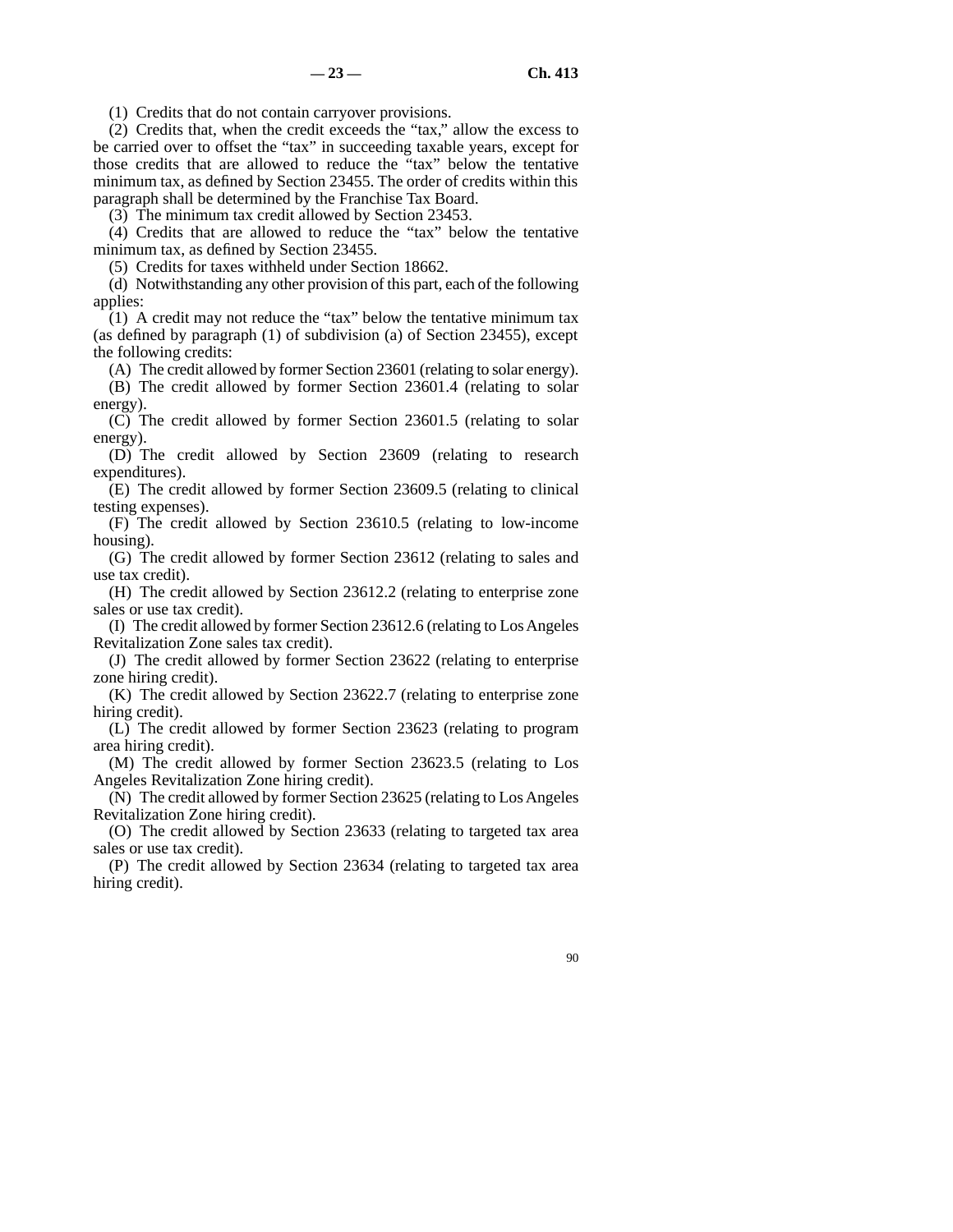(Q) The credit allowed by former Section 23649 (relating to qualified property).

(R) For taxable years beginning on or after January 1, 2011, the credit allowed by Section 23685 (relating to qualified motion pictures).

(S) For taxable years beginning on or after January 1, 2014, the credit allowed by Section 23689 (relating to GO-Biz California Competes Credit). (T) For taxable years beginning on or after January 1, 2016, the credit

allowed by Section 23695 (relating to qualified motion pictures).

(2) A credit against the tax may not reduce the minimum franchise tax imposed under Chapter 2 (commencing with Section 23101).

(e) Any credit which is partially or totally denied under subdivision (d) is allowed to be carried over to reduce the "tax" in the following year, and succeeding years if necessary, if the provisions relating to that credit include a provision to allow a carryover of the unused portion of that credit.

(f) Unless otherwise provided, any remaining carryover from a credit that has been repealed or made inoperative is allowed to be carried over under the provisions of that section as it read immediately prior to being repealed or becoming inoperative.

(g) Unless otherwise provided, if two or more taxpayers share in costs that would be eligible for a tax credit allowed under this part, each taxpayer is eligible to receive the tax credit in proportion to his or her respective share of the costs paid or incurred.

(h) Unless otherwise provided, in the case of an "S" corporation, any credit allowed by this part is computed at the "S" corporation level, and any limitation on the expenses qualifying for the credit or limitation upon the amount of the credit applies to the "S" corporation and to each shareholder.

(i) (1) With respect to any taxpayer that directly or indirectly owns an interest in a business entity that is disregarded for tax purposes pursuant to Section 23038 and any regulations thereunder, the amount of any credit or credit carryforward allowable for any taxable year attributable to the disregarded business entity is limited in accordance with paragraphs (2) and (3).

(2) The amount of any credit otherwise allowed under this part, including any credit carryover from prior years, that may be applied to reduce the taxpayer's "tax," as defined in subdivision (a), for the taxable year is limited to an amount equal to the excess of the taxpayer's regular tax (as defined in Section 23455), determined by including income attributable to the disregarded business entity that generated the credit or credit carryover, over the taxpayer's regular tax (as defined in Section 23455), determined by excluding the income attributable to that disregarded business entity. A credit is not allowed if the taxpayer's regular tax (as defined in Section 23455), determined by including the income attributable to the disregarded business entity is less than the taxpayer's regular tax (as defined in Section 23455), determined by excluding the income attributable to the disregarded business entity.

(3) If the amount of a credit allowed pursuant to the section establishing the credit exceeds the amount allowable under this subdivision in any taxable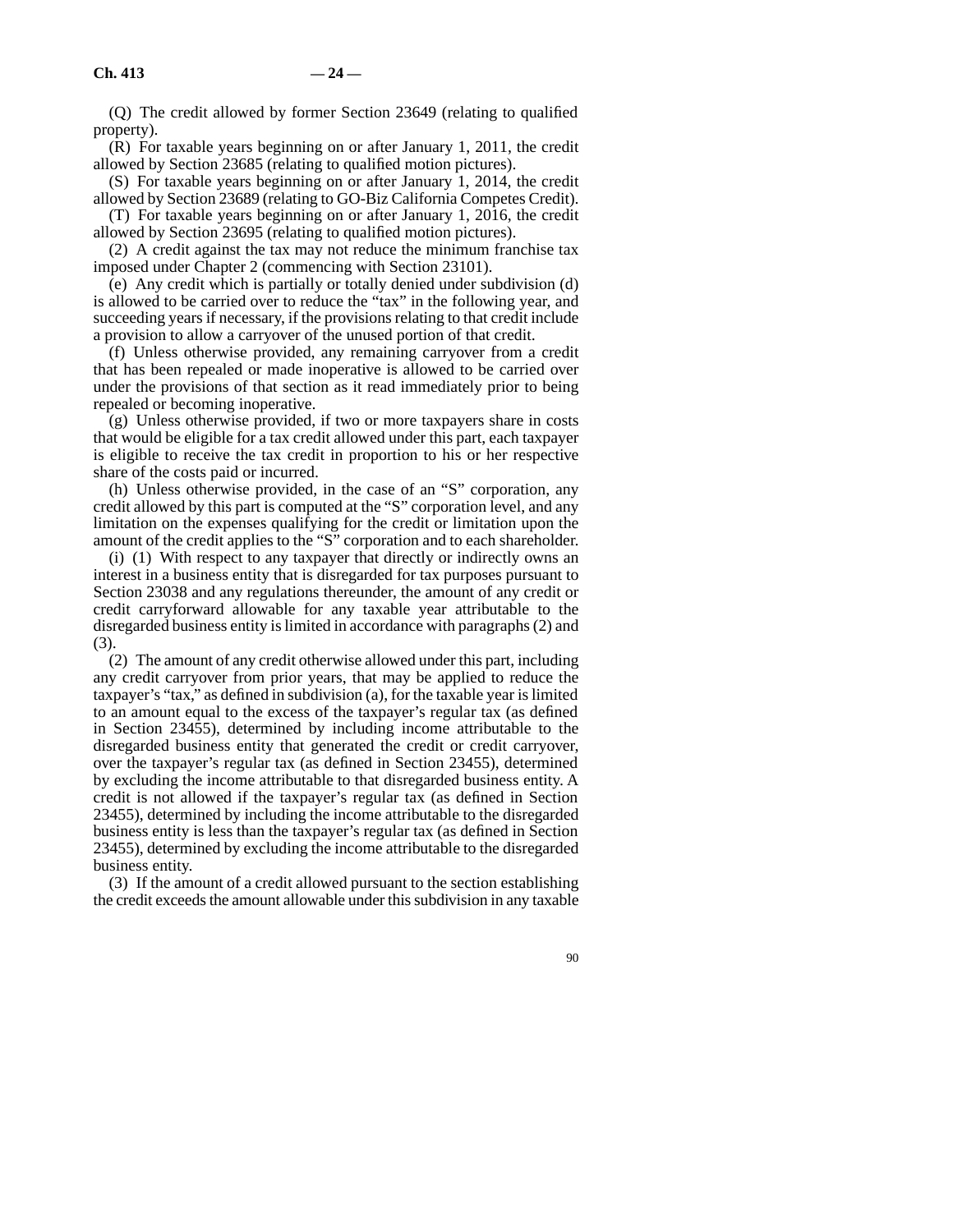year, the excess amount may be carried over to subsequent taxable years pursuant to subdivisions (d), (e), and (f).

(j) (1) Unless otherwise specifically provided, in the case of a taxpayer that is a partner or shareholder of an eligible pass-thru entity described in paragraph (2), any credit passed through to the taxpayer in the taxpayer's first taxable year beginning on or after the date the credit is no longer operative may be claimed by the taxpayer in that taxable year, notwithstanding the repeal of the statute authorizing the credit prior to the close of that taxable year.

(2) For purposes of this subdivision, "eligible pass-thru entity" means any partnership or "S" corporation that files its return on a fiscal year basis pursuant to Section 18566, and that is entitled to a credit pursuant to this part for the taxable year that begins during the last year a credit is operative.

(3) This subdivision applies to credits that become inoperative on or after the operative date of the act adding this subdivision.

SEC. 7. Section 23695 is added to the Revenue and Taxation Code, to read:

23695. (a) (1) For taxable years beginning on or after January 1, 2016, there shall be allowed to a qualified taxpayer a credit against the "tax," as defined in Section 23036, subject to a computation and ranking by the California Film Commission in subdivision (g) and the allocation amount categories described in subdivision (i), in an amount equal to 20 percent or 25 percent, whichever is the applicable credit percentage described in paragraph (4), of the qualified expenditures for the production of a qualified motion picture in California. A credit shall not be allowed under this section for any qualified expenditures for the production of a motion picture in California if a credit has been claimed for those same expenditures under Section 23685.

(2) Except as otherwise provided in this section, the credit shall be allowed for the taxable year in which the California Film Commission issues the credit certificate pursuant to subdivision (g) for the qualified motion picture, but in no instance prior to July 1, 2016, and shall be for the applicable percentage of all qualified expenditures paid or incurred by the qualified taxpayer in all taxable years for that qualified motion picture.

(3) The amount of the credit allowed to a qualified taxpayer shall be limited to the amount specified in the credit certificate issued to the qualified taxpayer by the California Film Commission pursuant to subdivision (g).

(4) For purposes of paragraphs (1) and (2), the applicable credit percentage shall be:

(A) Twenty percent of the qualified expenditures attributable to the production of a qualified motion picture in California, including, but not limited to, a feature, up to one hundred million dollars (\$100,000,000) in qualified expenditures, or a television series that relocated to California that is in its second or subsequent years of receiving a tax credit allocation pursuant to this section or Section 23685.

(B) Twenty-five percent of the qualified expenditures attributable to the production of a qualified motion picture in California where the qualified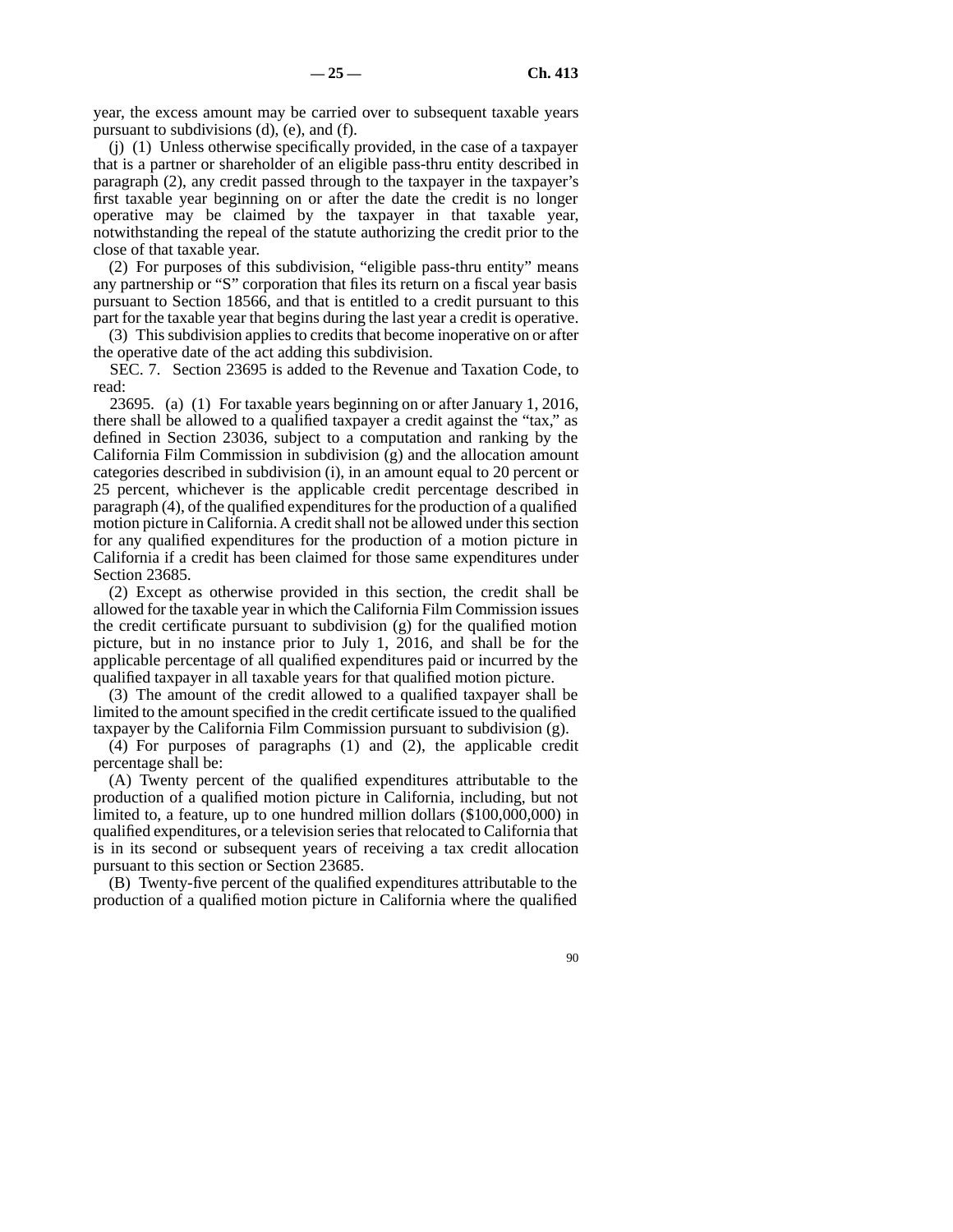motion picture is a television series that relocated to California in its first year of receiving a tax credit allocation pursuant to this section.

(C) Twenty-five percent of the qualified expenditures, up to ten million dollars (\$10,000,000), attributable to the production of a qualified motion picture that is an independent film.

(D) Additional credits shall be allowed to a qualified motion picture whose applicable credit percentage is determined pursuant to subparagraph (A), in an aggregate amount not to exceed 5 percent of the qualified expenditures under that subparagraph, as follows:

(i) (I) Five percent of qualified expenditures relating to original photography outside the Los Angeles zone.

(II) For purposes of this clause:

(ia) "Applicable period" means the period that commences with preproduction and ends when original photography concludes. The applicable period includes the time necessary to strike a remote location and return to the Los Angeles zone.

(ib) "Los Angeles zone" means the area within a circle 30 miles in radius from Beverly Boulevard and La Cienega Boulevard, Los Angeles, California, and includes Agua Dulce, Castaic, including Lake Castaic, Leo Carillo State Beach, Ontario International Airport, Piru, and Pomona, including the Los Angeles County Fairgrounds. The Metro Goldwyn Mayer, Inc. Conejo Ranch property is within the Los Angeles zone.

(ic) "Original photography" includes principal photography and reshooting original footage.

(id) "Qualified expenditures relating to original photography outside the Los Angeles zone" means amounts paid or incurred during the applicable period for tangible personal property purchased or leased and used or consumed outside the Los Angeles zone and relating to original photography outside the Los Angeles zone and qualified wages paid for services performed outside the Los Angeles zone and relating to original photography outside the Los Angeles zone.

(ii) Five percent of the qualified expenditures relating to music scoring and music track recording by musicians attributable to the production of a qualified motion picture in California.

(iii) Five percent of the qualified expenditures relating to qualified visual effects attributable to the production of a qualified motion picture in California.

(b) For purposes of this section:

(1) "Ancillary product" means any article for sale to the public that contains a portion of, or any element of, the qualified motion picture.

(2) "Budget" means an estimate of all expenses paid or incurred during the production period of a qualified motion picture. It shall be the same budget used by the qualified taxpayer and production company for all qualified motion picture purposes.

(3) "Clip use" means a use of any portion of a motion picture, other than the qualified motion picture, used in the qualified motion picture.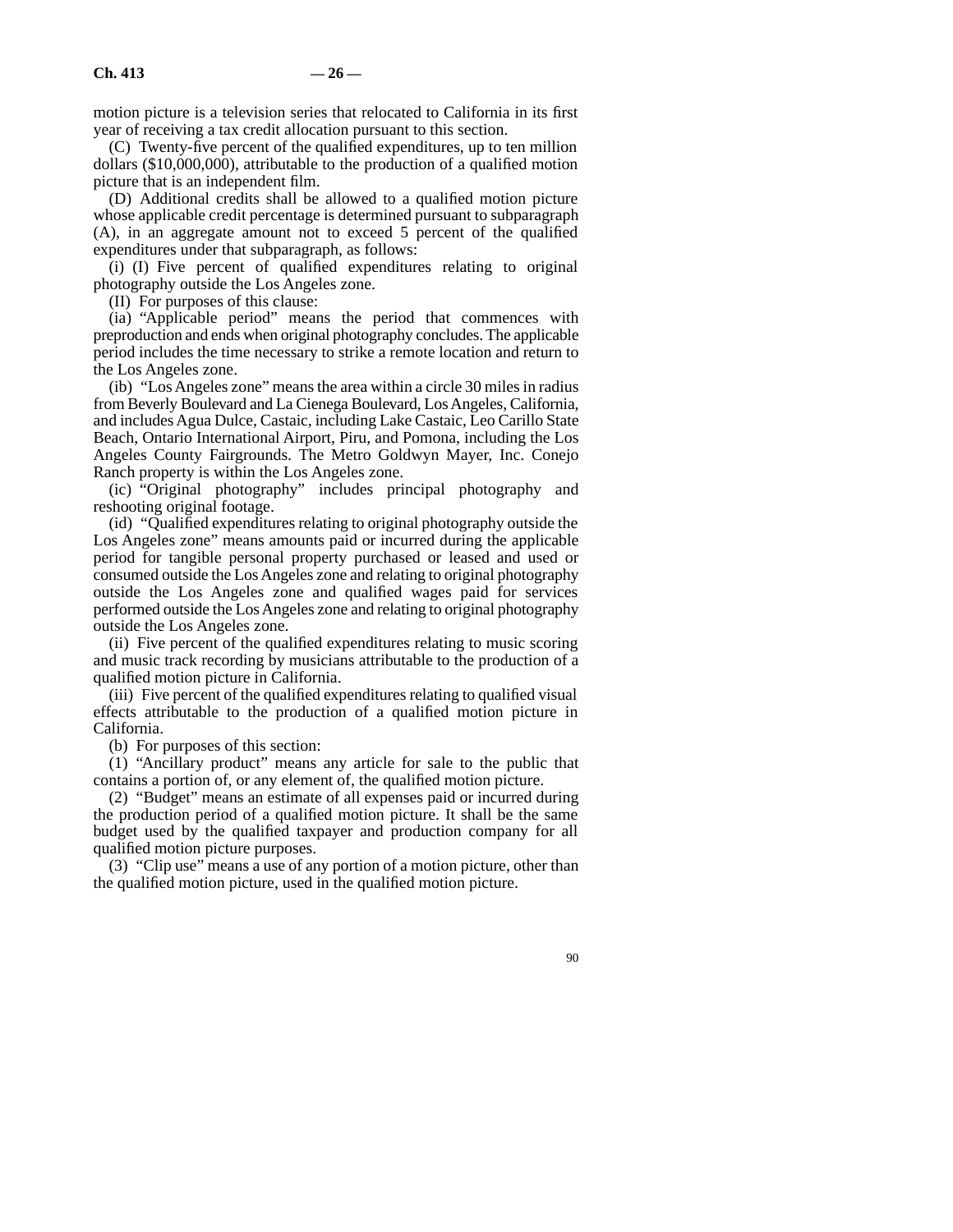(4) "Credit certificate" means the certificate issued by the California Film Commission pursuant to subparagraph (C) of paragraph (3) of subdivision (g).

(5) (A) "Employee fringe benefits" means the amount allowable as a deduction under this part to the qualified taxpayer involved in the production of the qualified motion picture, exclusive of any amounts contributed by employees, for any year during the production period with respect to any of the following:

(i) Employer contributions under any pension, profit-sharing, annuity, or similar plan.

(ii) Employer-provided coverage under any accident or health plan for employees.

(iii) The employer's cost of life or disability insurance provided to employees.

(B) Any amount treated as wages under clause (i) of subparagraph (A) of paragraph (21) shall not be taken into account under this paragraph.

(6) "Independent film" means a motion picture with a minimum budget of one million dollars (\$1,000,000) that is produced by a company that is not publicly traded and publicly traded companies do not own, directly or indirectly, more than 25 percent of the producing company.

(7) "Jobs ratio" means the amount of qualified wages paid to qualified individuals divided by the amount of tax credit, not including any additional credit allowed pursuant to subparagraph (D) of paragraph (4) of subdivision (a), as computed by the California Film Commission.

(8) "Licensing" means any grant of rights to distribute the qualified motion picture, in whole or in part.

(9) "New use" means any use of a motion picture in a medium other than the medium for which it was initially created.

(10) "Pilot for a new television series" means the initial episode produced for a proposed television series.

 $(11)$   $(A)$  "Postproduction" means the final activities in a qualified motion picture's production, including editing, foley recording, automatic dialogue replacement, sound editing, scoring, music track recording by musicians and music editing, beginning and end credits, negative cutting, negative processing and duplication, the addition of sound and visual effects, sound mixing, film-to-tape transfers, encoding, and color correction.

(B) "Postproduction" does not include the manufacture or shipping of release prints or their equivalent.

(12) "Preproduction" means the process of preparation for actual physical production which begins after a qualified motion picture has received a firm agreement of financial commitment, or is greenlit, with, for example, the establishment of a dedicated production office, the hiring of key crew members, and includes, but is not limited to, activities that include location scouting and execution of contracts with vendors of equipment and stage space.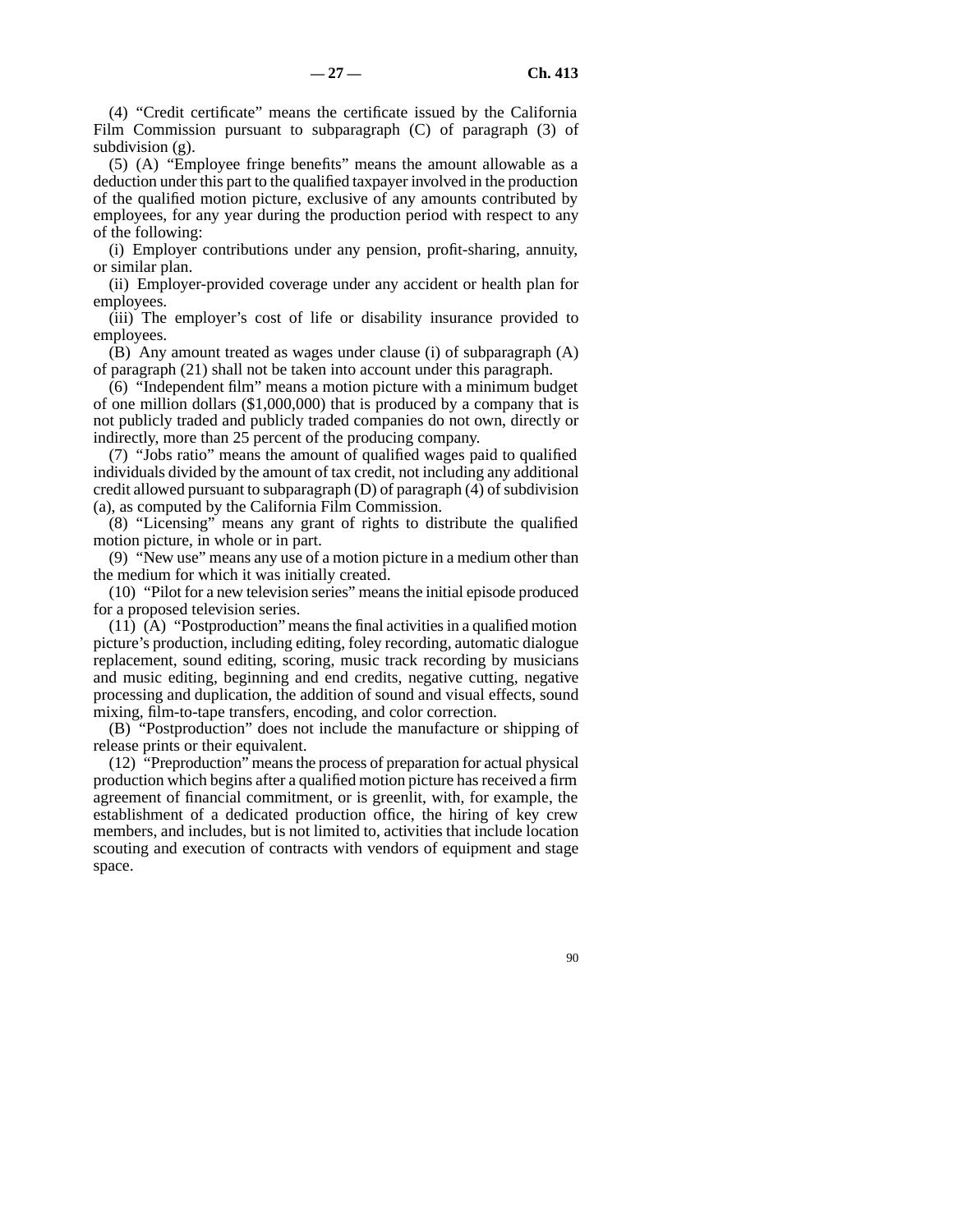(13) "Principal photography" means the phase of production during which the motion picture is actually shot, as distinguished from preproduction and postproduction.

(14) "Production period" means the period beginning with preproduction and ending upon completion of postproduction.

(15) "Qualified entity" means a personal service corporation as defined in Section 269A(b)(1) of the Internal Revenue Code, a payroll services corporation, or any entity receiving qualified wages with respect to services performed by a qualified individual.

(16) "Qualified expenditures" means amounts paid or incurred for tangible personal property purchased or leased, and used, within this state in the production of a qualified motion picture and payments, including qualified wages, for services performed within this state in the production of a qualified motion picture.

(17) (A) "Qualified individual" means any individual who performs services during the production period in an activity related to the production of a qualified motion picture.

(B) "Qualified individual" shall not include either of the following:

(i) Any individual related to the qualified taxpayer as described in subparagraph  $(A)$ ,  $(B)$ , or  $(C)$  of Section 51(i)(1) of the Internal Revenue Code.

(ii) Any 5-percent owner, as defined in Section  $416(i)(1)(B)$  of the Internal Revenue Code, of the qualified taxpayer.

(18) (A) "Qualified motion picture" means a motion picture that is produced for distribution to the general public, regardless of medium, that is one of the following:

(i) A feature with a minimum production budget of one million dollars (\$1,000,000).

(ii) A movie of the week or miniseries with a minimum production budget of five hundred thousand dollars (\$500,000).

(iii) A new television series of episodes longer than 40 minutes each of running time, exclusive of commercials, that is produced in California, with a minimum production budget of one million dollars (\$1,000,000) per episode.

(iv) An independent film.

(v) A television series that relocated to California.

(vi) A pilot for a new television series that is longer than 40 minutes of running time, exclusive of commercials, that is produced in California, and with a minimum production budget of one million dollars  $(\$1,000,000)$ .

(B) To qualify as a "qualified motion picture," all of the following conditions shall be satisfied:

(i) At least 75 percent of the principal photography days occur wholly in California or 75 percent of the production budget is incurred for payment for services performed within the state and the purchase or rental of property used within the state.

(ii) Production of the qualified motion picture is completed within 30 months from the date on which the qualified taxpayer's application is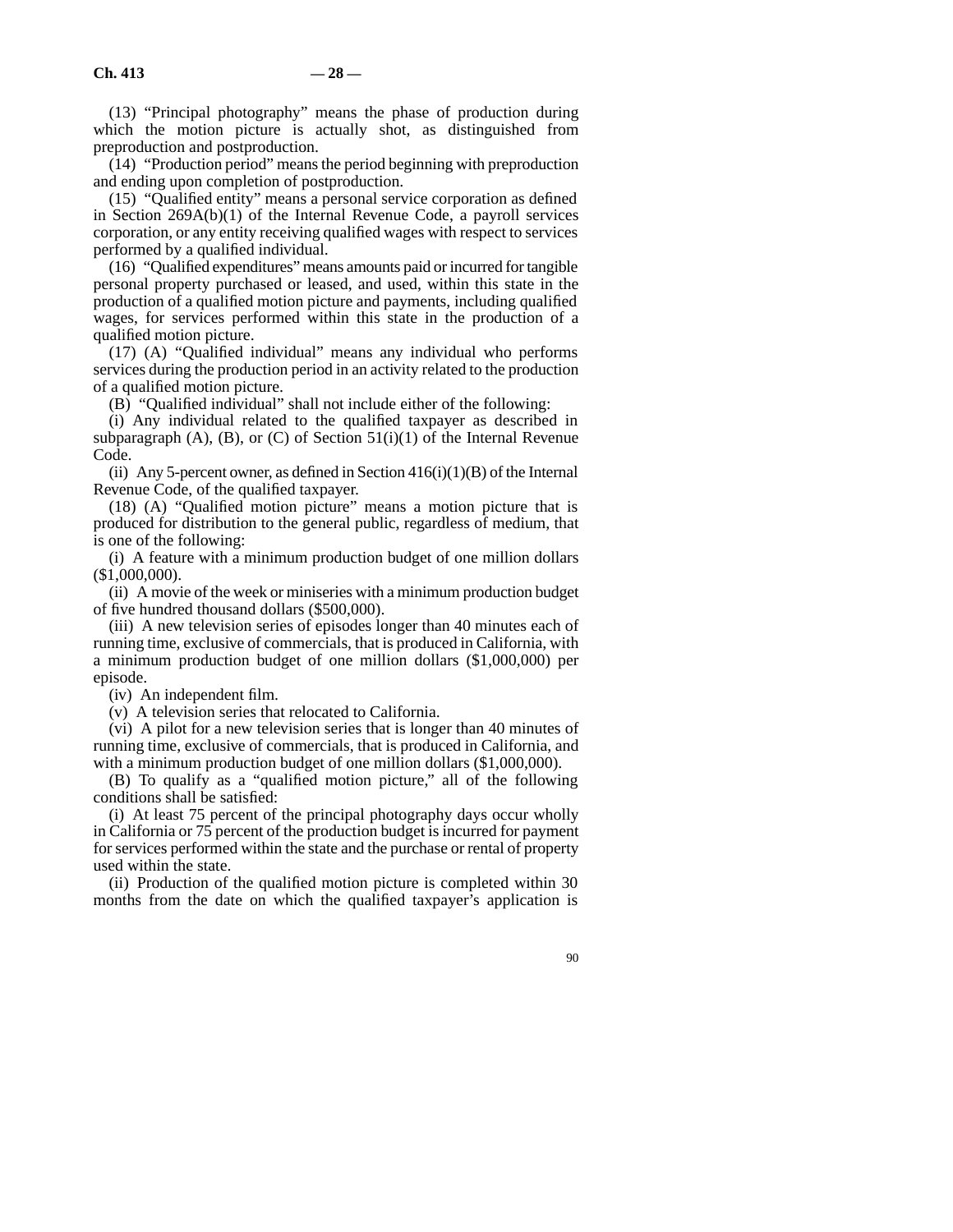approved by the California Film Commission. For purposes of this section, a qualified motion picture is "completed" when the process of postproduction has been finished.

(iii) The copyright for the motion picture is registered with the United States Copyright Office pursuant to Title 17 of the United States Code.

(iv) Principal photography of the qualified motion picture commences after the date on which the application is approved by the California Film Commission, but no later than 180 days after the date of that approval unless death, disability, or disfigurement of the director or of a principal cast member, an act of God, including, but not limited to, fire, flood, earthquake, storm, hurricane, or other natural disaster, terrorist activities, or government sanction has directly prevented a production's ability to begin principal photography within the prescribed 180-day commencement period.

(C) For the purposes of subparagraph (A), in computing the total wages paid or incurred for the production of a qualified motion picture, all amounts paid or incurred by all persons or entities that share in the costs of the qualified motion picture shall be aggregated.

(D) "Qualified motion picture" shall not include commercial advertising, music videos, a motion picture produced for private noncommercial use, such as weddings, graduations, or as part of an educational course and made by students, a news program, current events or public events program, talk show, game show, sporting event or activity, awards show, telethon or other production that solicits funds, reality television program, clip-based programming if more than 50 percent of the content is comprised of licensed footage, documentaries, variety programs, daytime dramas, strip shows, one-half hour (air time) episodic television shows, or any production that falls within the recordkeeping requirements of Section 2257 of Title 18 of the United States Code.

(19) (A) "Qualified taxpayer" means a taxpayer who has paid or incurred qualified expenditures, participated in the Career Readiness requirement, and has been issued a credit certificate by the California Film Commission pursuant to subdivision (g).

(B) (i) In the case of any pass-thru entity, the determination of whether a taxpayer is a qualified taxpayer under this section shall be made at the entity level and any credit under this section is not allowed to the pass-thru entity, but shall be passed through to the partners or shareholders in accordance with applicable provisions of Part 10 (commencing with Section 17001) or Part 11 (commencing with Section 23001). For purposes of this paragraph, "pass-thru entity" means any entity taxed as a partnership or "S" corporation.

(ii) In the case of an "S" corporation, the credit allowed under this section shall not be used by an "S" corporation as a credit against a tax imposed under Chapter 4.5 (commencing with Section 23800) of Part 11 of Division 2.

(20) "Qualified visual effects" means visual effects where at least 75 percent or a minimum of ten million dollars (\$10,000,000) of the qualified expenditures for the visual effects is paid or incurred in California.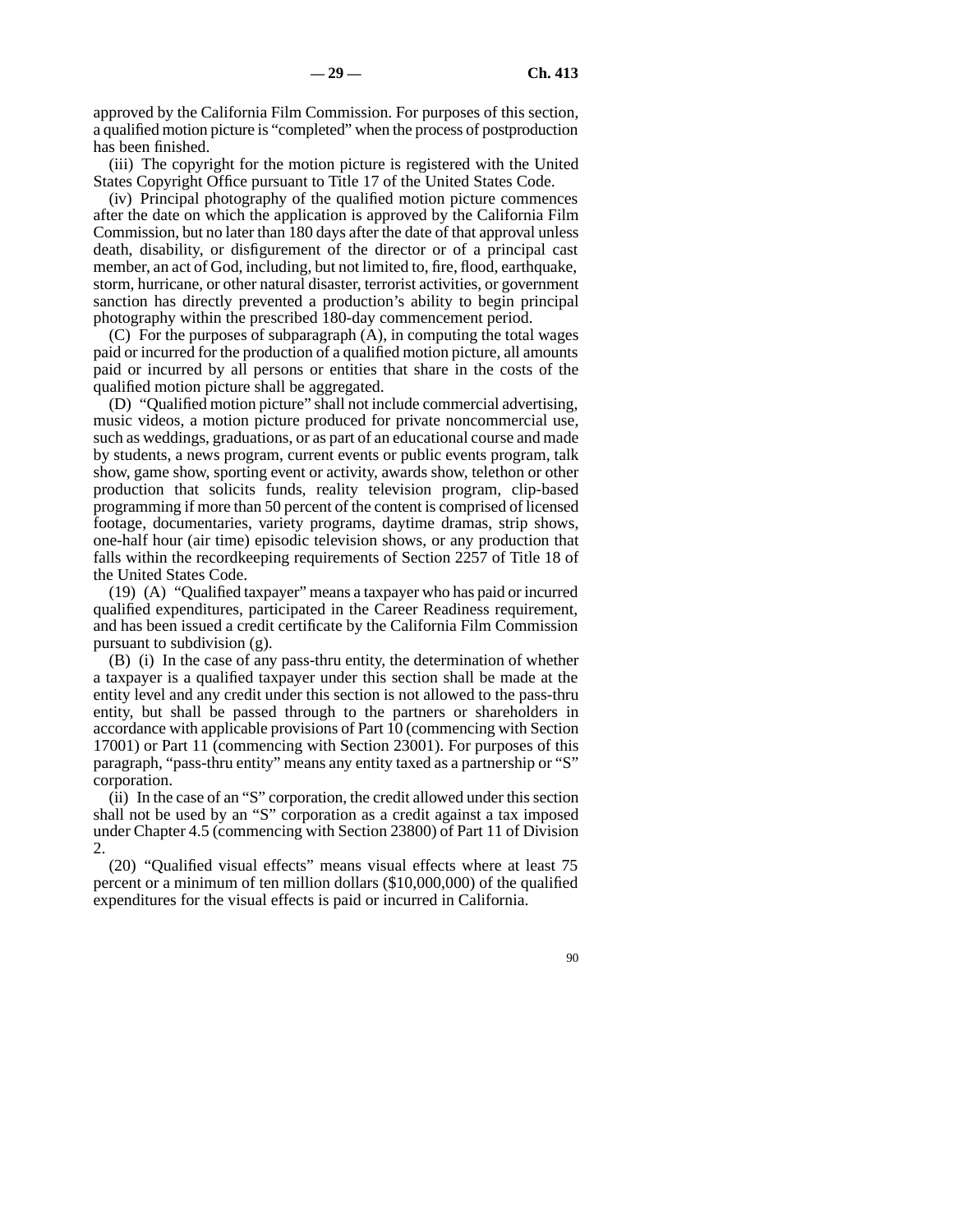(21) (A) "Qualified wages" means all of the following:

(i) Any wages subject to withholding under Division 6 (commencing with Section 13000) of the Unemployment Insurance Code that were paid or incurred by any taxpayer involved in the production of a qualified motion picture with respect to a qualified individual for services performed on the qualified motion picture production within this state.

(ii) The portion of any employee fringe benefits paid or incurred by any taxpayer involved in the production of the qualified motion picture that are properly allocable to qualified wage amounts described in clauses (i), (iii), and (iv).

(iii) Any payments made to a qualified entity for services performed in this state by qualified individuals within the meaning of paragraph (17).

(iv) Remuneration paid to an independent contractor who is a qualified individual for services performed within this state by that qualified individual.

(B) "Qualified wages" shall not include any of the following:

(i) Expenses, including wages, related to new use, reuse, clip use, licensing, secondary markets, or residual compensation, or the creation of any ancillary product, including, but not limited to, a soundtrack album, toy, game, trailer, or teaser.

(ii) Expenses, including wages, paid or incurred with respect to acquisition, development, turnaround, or any rights thereto.

(iii) Expenses, including wages, related to financing, overhead, marketing, promotion, or distribution of a qualified motion picture.

(iv) Expenses, including wages, paid per person per qualified motion picture for writers, directors, music directors, music composers, music supervisors, producers, and performers, other than background actors with no scripted lines.

(22) "Residual compensation" means supplemental compensation paid at the time that a motion picture is exhibited through new use, reuse, clip use, or in secondary markets, as distinguished from payments made during production.

(23) "Reuse" means any use of a qualified motion picture in the same medium for which it was created, following the initial use in that medium.

(24) "Secondary markets" means media in which a qualified motion picture is exhibited following the initial media in which it is exhibited.

(25) "Television series that relocated to California" means a television series, without regard to episode length or initial media exhibition, with a minimum production budget of one million dollars (\$1,000,000) per episode, that filmed its most recent season outside of California or has filmed all seasons outside of California and for which the taxpayer certifies that the credit provided pursuant to this section is the primary reason for relocating to California.

(26) "Visual effects" means the creation, alteration, or enhancement of images that cannot be captured on a set or location during live action photography and therefore is accomplished in postproduction. It includes, but is not limited to, matte paintings, animation, set extensions,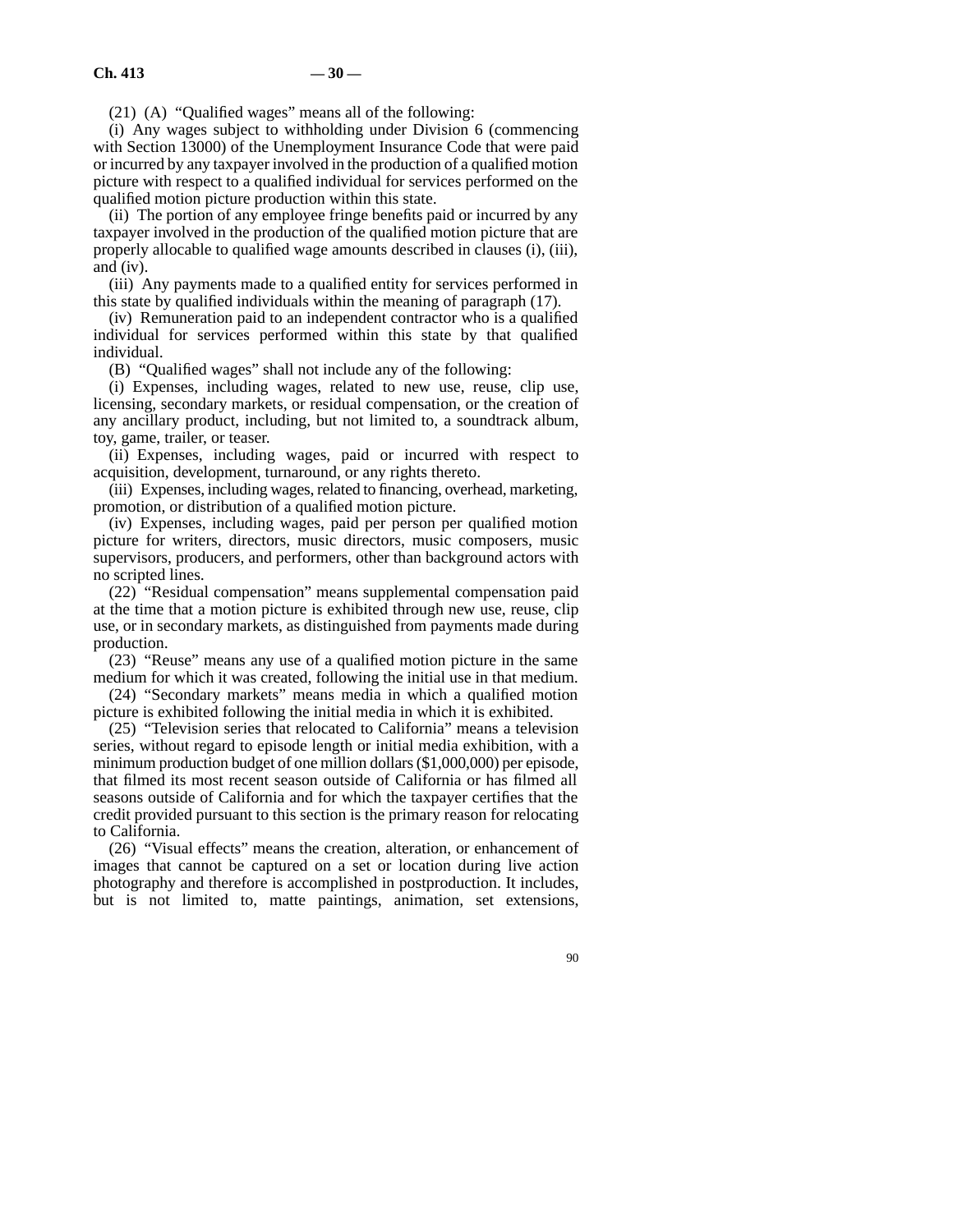computer-generated objects, characters and environments, compositing (combining two or more elements in a final image), and wire removals. "Visual effects" does not include fully animated projects, whether created by traditional or digital means.

(c) (1) Notwithstanding subdivision (i) of Section 23036, in the case where the credit allowed by this section exceeds the taxpayer's tax liability computed under this part, a qualified taxpayer may elect to assign any portion of the credit allowed under this section to one or more affiliated corporations for each taxable year in which the credit is allowed. For purposes of this subdivision, "affiliated corporation" has the meaning provided in subdivision (b) of Section 25110, as that section was amended by Chapter 881 of the Statutes of 1993, as of the last day of the taxable year in which the credit is allowed, except that "100 percent" is substituted for "more than 50 percent" wherever it appears in the section, and "voting common stock" is substituted for "voting stock" wherever it appears in the section.

(2) The election provided in paragraph (1):

(A) May be based on any method selected by the qualified taxpayer that originally receives the credit.

(B) Shall be irrevocable for the taxable year the credit is allowed, once made.

(C) May be changed for any subsequent taxable year if the election to make the assignment is expressly shown on each of the returns of the qualified taxpayer and the qualified taxpayer's affiliated corporations that assign and receive the credits.

(D) Shall be reported to the Franchise Tax Board, in the form and manner specified by the Franchise Tax Board, along with all required information regarding the assignment of the credit, including the corporation number, the federal employer identification number, or other taxpayer identification number of the assignee, and the amount of the credit assigned.

(3) (A) Notwithstanding any other law, a qualified taxpayer may sell any credit allowed under this section that is attributable to an independent film, as defined in paragraph (6) of subdivision (b), to an unrelated party.

(B) The qualified taxpayer shall report to the Franchise Tax Board prior to the sale of the credit, in the form and manner specified by the Franchise Tax Board, all required information regarding the purchase and sale of the credit, including the social security or other taxpayer identification number of the unrelated party to whom the credit has been sold, the face amount of the credit sold, and the amount of consideration received by the qualified taxpayer for the sale of the credit.

(4) In the case where the credit allowed under this section exceeds the "tax," the excess credit may be carried over to reduce the "tax" in the following taxable year, and succeeding five taxable years, if necessary, until the credit has been exhausted.

(5) A credit shall not be sold pursuant to this subdivision to more than one taxpayer, nor may the credit be resold by the unrelated party to another taxpayer or other party.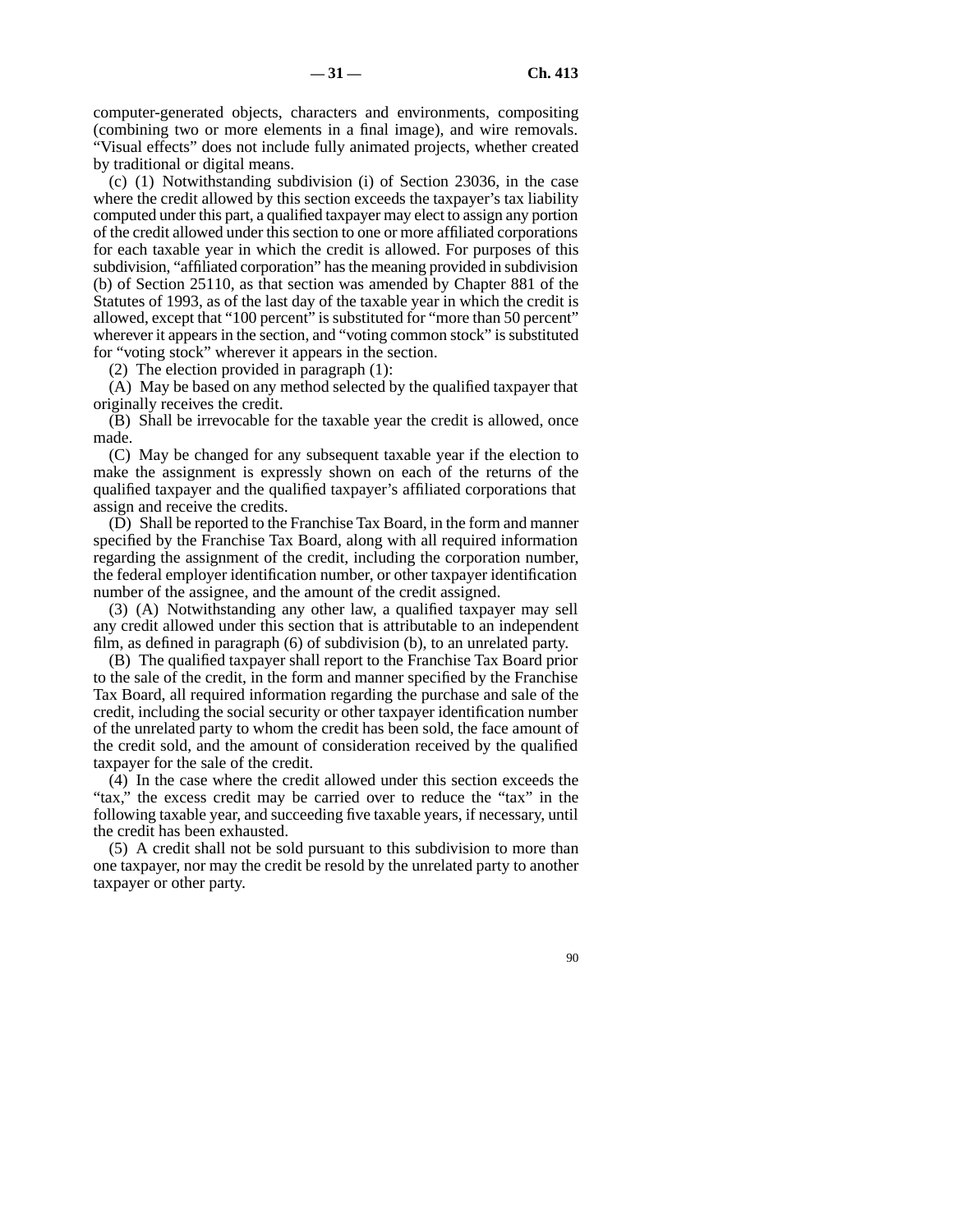(6) A party that has been assigned or acquired tax credits under this subdivision shall be subject to the requirements of this section.

(7) In no event may a qualified taxpayer assign or sell any tax credit to the extent the tax credit allowed by this section is claimed on any tax return of the qualified taxpayer.

(8) In the event that both the taxpayer originally allocated a credit under this section by the California Film Commission and a taxpayer to whom the credit has been sold both claim the same amount of credit on their tax returns, the Franchise Tax Board may disallow the credit of either taxpayer, so long as the statute of limitations upon assessment remains open.

(9) Chapter 3.5 (commencing with Section 11340) of Part 1 of Division 3 of Title 2 of the Government Code does not apply to any standard, criterion, procedure, determination, rule, notice, or guideline established or issued by the Franchise Tax Board pursuant to this subdivision.

(10) Subdivision (i) of Section 23036 shall not apply to any credit sold pursuant to this subdivision.

(11) For purposes of this subdivision:

(A) An affiliated corporation or corporations that are assigned a credit pursuant to paragraph (1) shall be treated as a qualified taxpayer pursuant to paragraph (1) of subdivision (a).

(B) The unrelated party or parties that purchase a credit pursuant to paragraphs (3) to (10), inclusive, shall be treated as a qualified taxpayer pursuant to paragraph (1) of subdivision (a).

(d) (1) No credit shall be allowed pursuant to this section unless the qualified taxpayer provides the following to the California Film Commission:

(A) Identification of each qualified individual.

(B) The specific start and end dates of production.

(C) The total wages paid.

(D) The total amount of qualified wages paid to qualified individuals.

(E) The copyright registration number, as reflected on the certificate of registration issued under the authority of Section 410 of Title 17 of the United States Code, relating to registration of claim and issuance of certificate. The registration number shall be provided on the return claiming the credit.

(F) The total amounts paid or incurred to purchase or lease tangible personal property used in the production of a qualified motion picture.

(G) Information to substantiate its qualified expenditures.

(H) Information required by the California Film Commission under regulations promulgated pursuant to subdivision (g) necessary to verify the amount of credit claimed.

(I) Provides documentation verifying completion of the Career Readiness requirement.

(2) (A) Based on the information provided in paragraph (1), the California Film Commission shall recompute the jobs ratio previously computed in subdivision (g) and compare this recomputed jobs ratio to the jobs ratio that the qualified taxpayer previously listed on the application submitted pursuant to subdivision (g).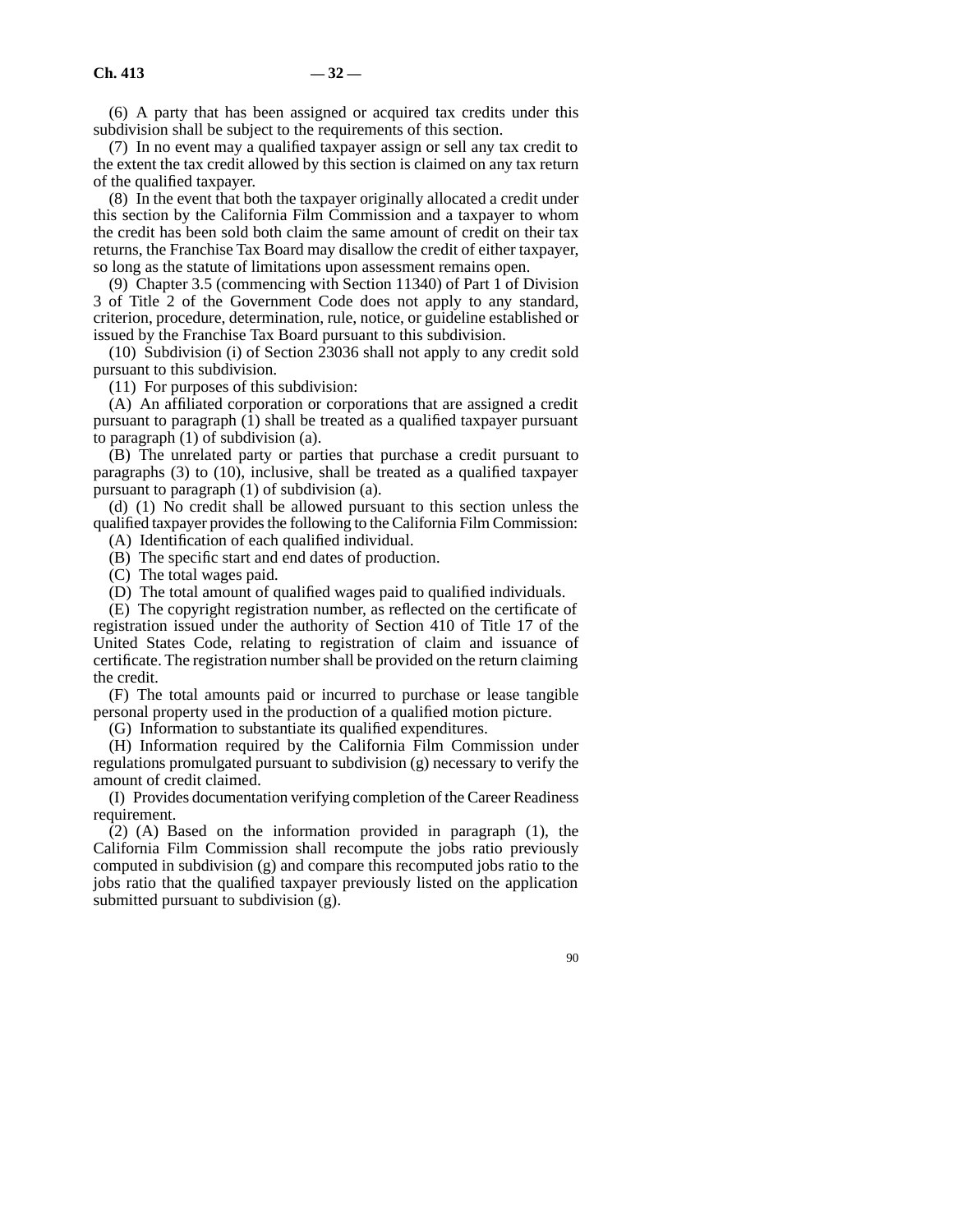(B) (i) If the California Film Commission determines that the jobs ratio has been reduced by more than 10 percent for a qualified motion picture other than an independent film, the California Film Commission shall reduce the amount of credit allowed by an equal percentage, unless the qualified taxpayer demonstrates, and the California Film Commission determines, that reasonable cause exists for the jobs ratio reduction.

(ii) If the California Film Commission determines that the jobs ratio has been reduced by more than 20 percent for a qualified motion picture other than an independent film, the California Film Commission shall not accept an application described in subdivision (g) from that qualified taxpayer or any member of the qualified taxpayer's controlled group for a period of not less than one year from the date of that determination, unless the qualified taxpayer demonstrates, and the California Film Commission determines, that reasonable cause exists for the jobs ratio reduction.

(C) If the California Film Commission determines that the jobs ratio has been reduced by more than 30 percent for an independent film, the California Film Commission shall reduce the amount of credit allowed by an equal percentage, plus 10 percent of the amount of credit that would otherwise have been allowed, unless the qualified taxpayer demonstrates, and the California Film Commission determines, that reasonable cause exists for the jobs ratio reduction.

(D) For the purposes of this paragraph, "reasonable cause" means unforeseen circumstances beyond the control of the qualified taxpayer, such as, but not limited to, the cancellation of a television series prior to the completion of the scheduled number of episodes or other similar circumstances as determined by the California Film Commission in regulations to be adopted pursuant to subdivision (e).

(e) (1) (A) Subject to the Administrative Procedure Act (Chapter 3.5 (commencing with Section 11340) of Part 1 of Division 3 of Title 2 of the Government Code), the California Film Commission shall adopt rules and regulations to implement a Career Readiness requirement by which the California Film Commission shall identify training and public service opportunities that may include, but not be limited to, hiring interns, public service announcements, and community outreach and may prescribe rules and regulations to carry out the purposes of this section, including, subparagraph (D) of paragraph (4) of subdivision (a) and clause (iv) of subparagraph  $(D)$  of paragraph  $(2)$  of subdivision  $(g)$ , and including any rules and regulations necessary to establish procedures, processes, requirements, application fee structure, and rules identified in or required to implement this section, including credit and logo requirements and credit allocation procedures over multiple fiscal years where the qualified taxpayer is producing a series of features that will be filmed concurrently.

(B) Notwithstanding any other law, prior to preparing a notice of proposed action pursuant to Section 11346.4 of the Government Code and prior to making any revision to the proposed regulation other than a change that is nonsubstantial or solely grammatical in nature, the Governor's Office of Business and Economic Development shall first approve the proposed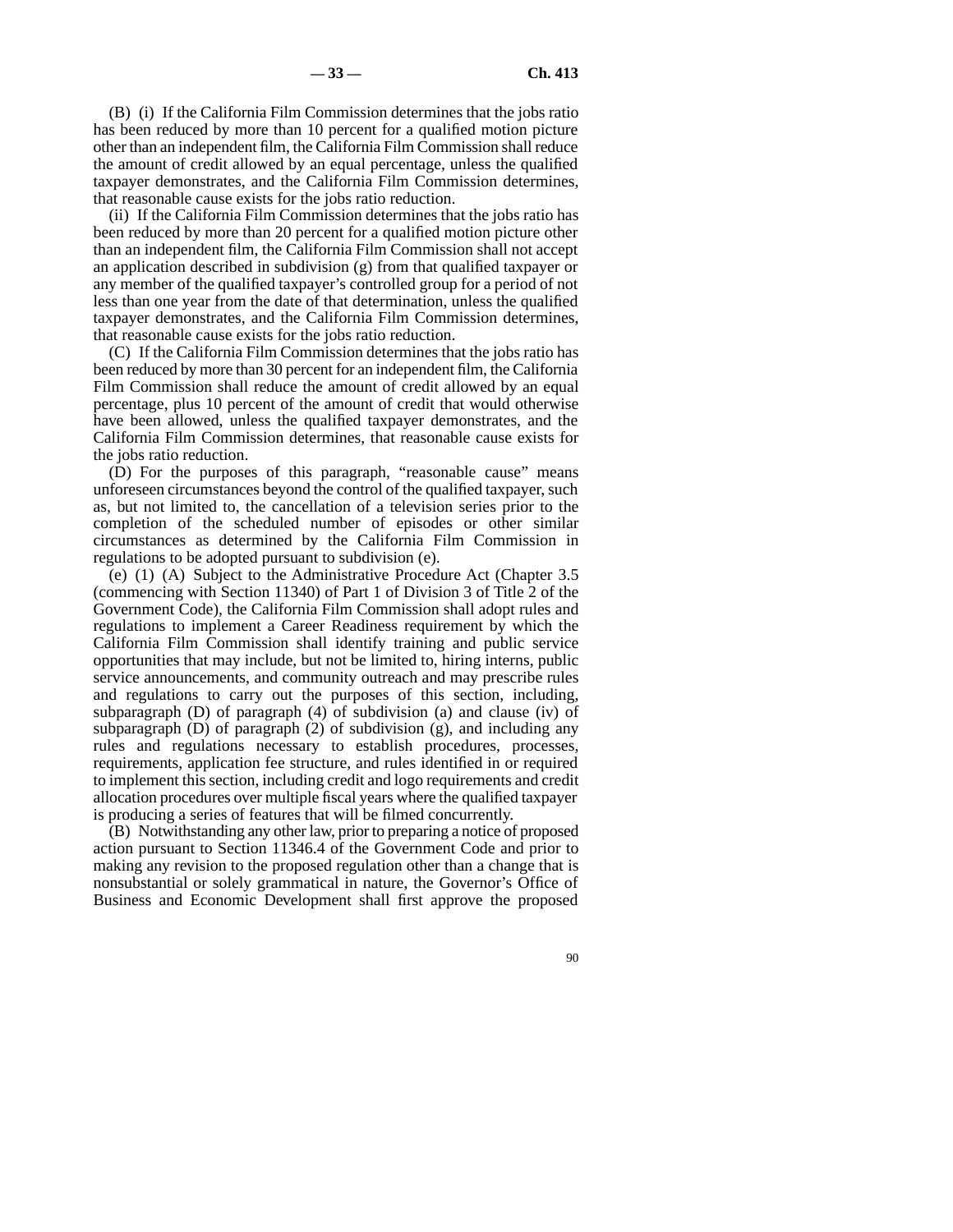regulation or proposed change to a proposed regulation regarding allocating the credit pursuant to subdivision (i), computing the jobs ratio as described in subdivisions (d) and (g), and defining "reasonable cause" pursuant to subparagraph (E) of paragraph (2) of subdivision (d).

(2) (A) Implementation of this section for the 2015–16 fiscal year is deemed an emergency and necessary for the immediate preservation of the public peace, health, and safety, or general welfare and, therefore, the California Film Commission is hereby authorized to adopt emergency regulations to implement this section during the 2015–16 fiscal year in accordance with the rulemaking provisions of the Administrative Procedure Act (Chapter 3.5 (commencing with Section 11340) of Part 1 of Division 3 of Title 2 of the Government Code).

(B) Nothing in this paragraph shall be construed to require the Governor's Office of Business and Economic Development to approve emergency regulations adopted pursuant to this paragraph.

(3) The California Film Commission shall not be required to prepare an economic impact analysis pursuant to the Administrative Procedure Act (Chapter 3.5 (commencing with Section 11340) of Part 1 of Division 3 of Title 2 of the Government Code) with regard to any rules and regulations adopted pursuant to this subdivision.

(f) If the qualified taxpayer fails to provide the copyright registration number as required in subparagraph (E) of paragraph (1) of subdivision (d), the credit shall be disallowed and assessed and collected under Section 19051 until the procedures are satisfied.

(g) For purposes of this section, the California Film Commission shall do the following:

(1) Subject to the requirements of subparagraphs (A) through (E), inclusive, of paragraph (2), on or after July 1, 2015, and before July 1, 2016, in one or more allocation periods per fiscal year, allocate tax credits to applicants.

(2) On or after July 1, 2016, and before July 1, 2020, in two or more allocation periods per fiscal year, allocate tax credits to applicants.

(A) Establish a procedure for applicants to file with the California Film Commission a written application, on a form jointly prescribed by the California Film Commission and the Franchise Tax Board for the allocation of the tax credit. The application shall include, but not be limited to, the following information:

(i) The budget for the motion picture production.

(ii) The number of production days.

(iii) A financing plan for the production.

(iv) The diversity of the workforce employed by the applicant, including, but not limited to, the ethnic and racial makeup of the individuals employed by the applicant during the production of the qualified motion picture, to the extent possible.

(v) All members of a combined reporting group, if known at the time of the application.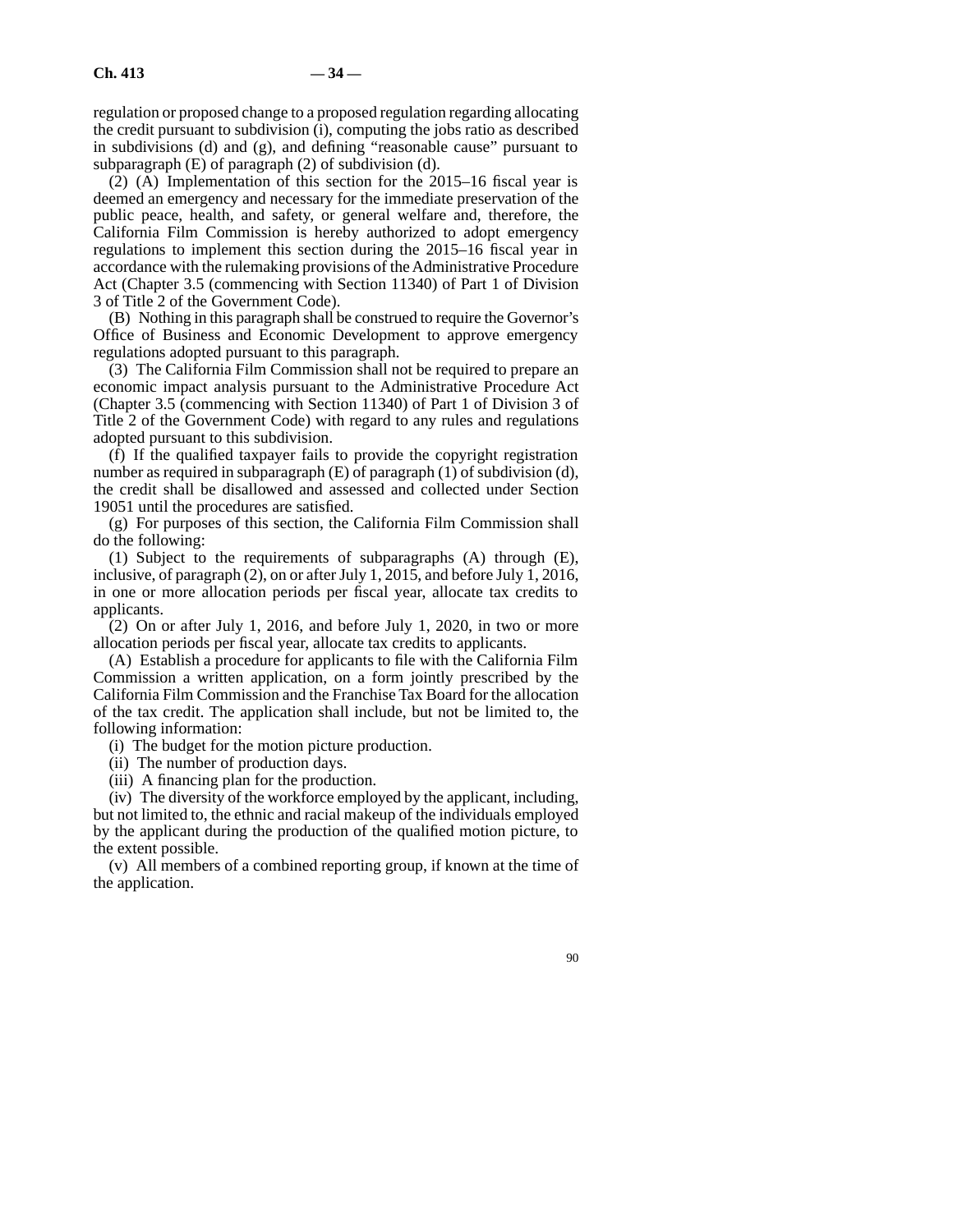(vi) Financial information, if available, including, but not limited to, the most recently produced balance sheets, annual statements of profits and losses, audited or unaudited financial statements, summary budget projections or results, or the functional equivalent of these documents of a partnership or owner of a single member limited liability company that is disregarded pursuant to Section 23038. The information provided pursuant to this clause shall be confidential and shall not be subject to public disclosure.

(vii) The names of all partners in a partnership not publicly traded or the names of all members of a limited liability company classified as a partnership not publicly traded for California income tax purposes that have a financial interest in the applicant's qualified motion picture. The information provided pursuant to this clause shall be confidential and shall not be subject to public disclosure.

(viii) The amount of qualified wages the applicant expects to pay to qualified individuals.

(ix) The amount of tax credit the applicant computes the qualified motion picture will receive, applying the applicable credit percentages described in paragraph (4) of subdivision (a).

(x) A statement establishing that the tax credit described in this section is a significant factor in the applicant's choice of location for the qualified motion picture. The statement shall include information about whether the qualified motion picture is at risk of not being filmed or specify the jurisdiction or jurisdictions in which the qualified motion picture will be located in the absence of the tax credit. The statement shall be signed by an officer or executive of the applicant.

(xi) Any other information deemed relevant by the California Film Commission or the Franchise Tax Board.

(B) Establish criteria, consistent with the requirements of this section, for allocating tax credits.

(C) Determine and designate applicants who meet the requirements of this section.

(D) (i) For purposes of allocating the credit amounts subject to the categories described in subdivision (i) in any fiscal year, the California Film Commission shall do all of the following:

(ii) For each allocation date and for each category, list each applicant from highest to lowest according to the jobs ratio as computed by the California Film Commission.

(iii) Subject to the applicable credit percentage, allocate the credit to each applicant according to the highest jobs ratio, working down the list, until the credit amount is exhausted.

(iv) Pursuant to regulations adopted pursuant to subdivision (e), the California Film Commission may increase the jobs ratio by up to 25 percent if a qualified motion picture increases economic activity in California according to criteria developed by the California Film Commission that would include, but not be limited to, such factors as, the amount of the production and postproduction spending in California, the utilization of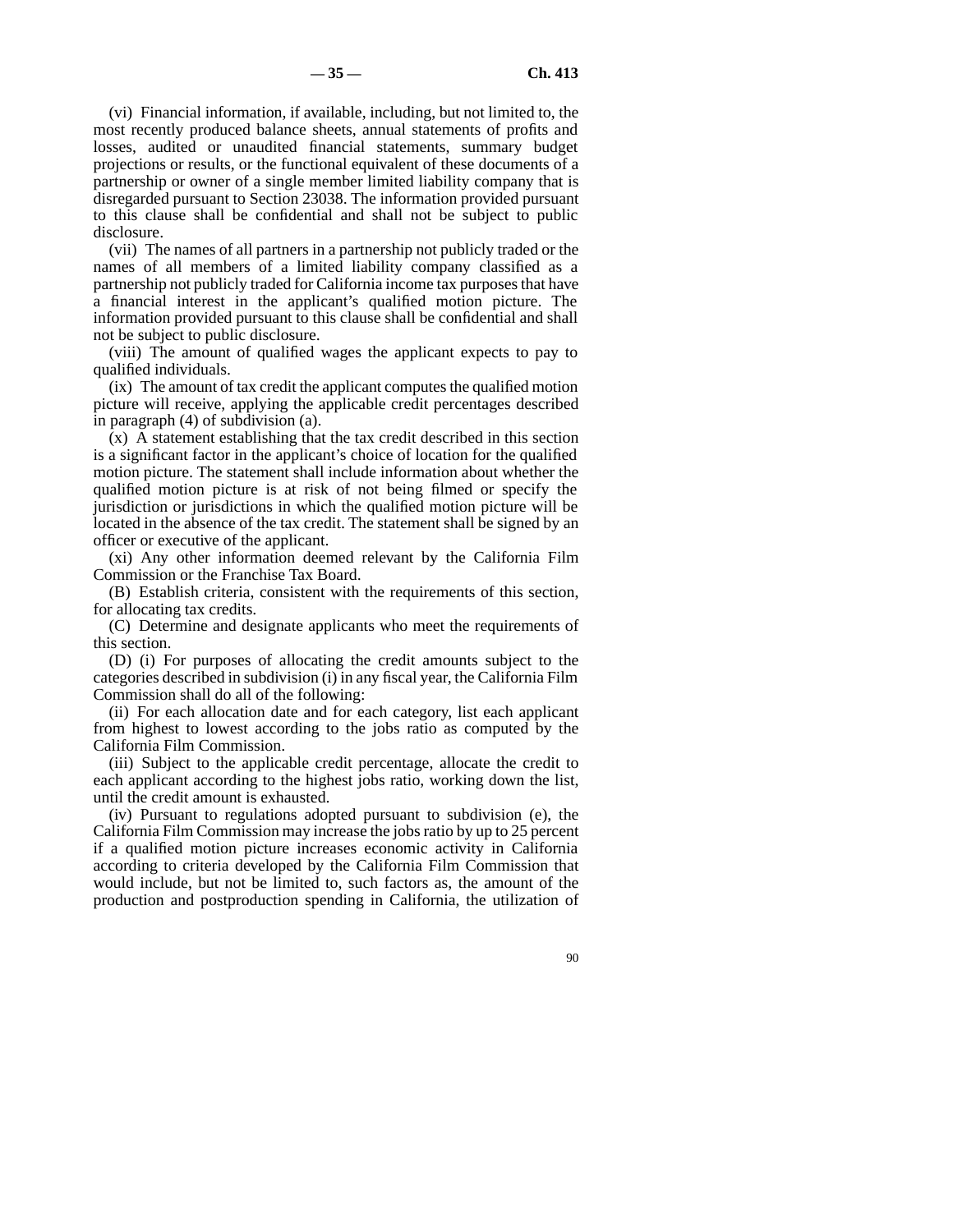production facilities in California, and other criteria measuring economic impact in California as determined by the Film Commission.

(v) Notwithstanding any other provision, any television series, relocating television series, or any new television series based on a pilot for a new television series that has been approved and issued a credit allocation by the California Film Commission under this section, Section 17053.95, 17053.85, or 23685 shall be issued a credit for each subsequent year, for the life of that television series whenever credits are allocated within a fiscal year.

(E) Subject to the annual cap and the allocation credit amounts based on categories described in subdivision (i), allocate an aggregate amount of credits under this section and Section 17053.95, and allocate any carryover of unallocated credits from prior years and the amount of any credits reduced pursuant to paragraph (2) of subdivision (d).

(3) Certify tax credits allocated to qualified taxpayers.

(A) Establish a verification procedure for the amount of qualified expenditures paid or incurred by the applicant, including, but not limited to, updates to the information in subparagraph (A) of paragraph (2) of subdivision (g).

(B) Establish audit requirements that must be satisfied before a credit certificate may be issued by the California Film Commission.

(C) (i) Establish a procedure for a qualified taxpayer to report to the California Film Commission, prior to the issuance of a credit certificate, the following information:

(I) If readily available, a list of the states, provinces, or other jurisdictions in which any member of the applicant's combined reporting group in the same business unit as the qualified taxpayer that, in the preceding calendar year, has produced a qualified motion picture intended for release in the United States market. For purposes of this clause, "qualified motion picture" shall not include any episodes of a television series that were complete or in production prior to July 1, 2016.

(II) Whether a qualified motion picture described in subclause (I) was awarded any financial incentive by the state, province, or other jurisdiction that was predicated on the performance of primary principal photography or postproduction in that location.

(ii) The California Film Commission may provide that the report required by this subparagraph be filed in a single report provided on a calendar year basis for those qualified taxpayers that receive multiple credit certificates in a calendar year.

(D) Issue a credit certificate to a qualified taxpayer upon completion of the qualified motion picture reflecting the credit amount allocated after qualified expenditures have been verified and the jobs ratio computed under this section. The amount of credit shown in the credit certificate shall not exceed the amount of credit allocated to that qualified taxpayer pursuant to this section.

(4) Obtain, when possible, the following information from applicants that do not receive an allocation of credit: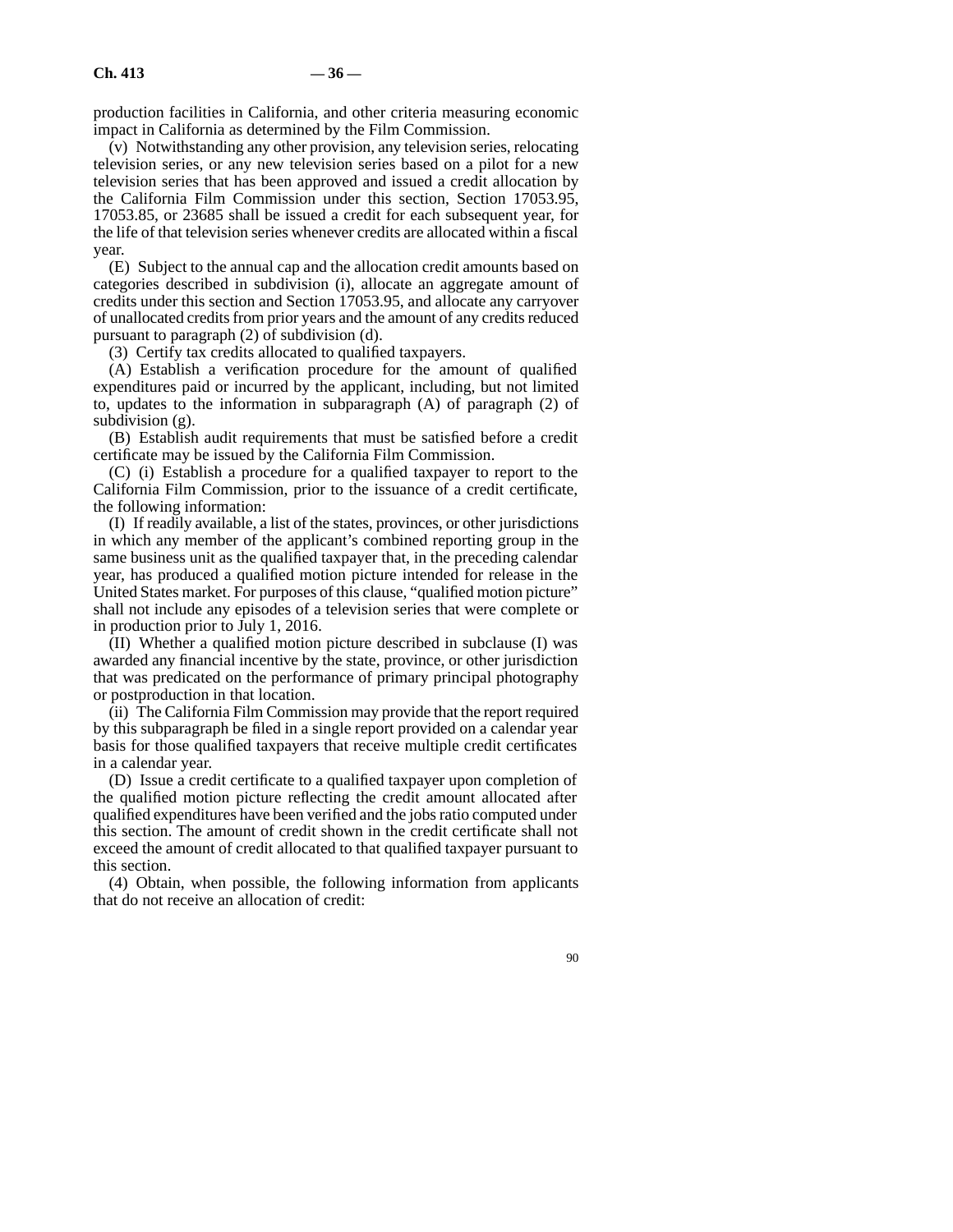(A) Whether the qualified motion picture that was the subject of the application was completed.

(B) If completed, in which state or foreign jurisdiction was the primary principal photography completed.

(C) Whether the applicant received any financial incentives from the state or foreign jurisdiction to make the qualified motion picture in that location.

(5) Provide the Legislative Analyst's Office, upon request, any or all application materials or any other materials received from, or submitted by, the applicants, in electronic format when available, including, but not limited to, information provided pursuant to clauses (i) to (xi) inclusive, of subparagraph (A) of paragraph (2).

(6) The information provided to the California Film Commission pursuant to this section shall constitute confidential tax information for purposes of Article 2 (commencing with Section 19542) of Chapter 7 of Part 10.2.

(h) (1) The California Film Commission shall annually provide the Legislative Analyst's Office, the Franchise Tax Board, and the board with a list of qualified taxpayers and the tax credit amounts allocated to each qualified taxpayer by the California Film Commission. The list shall include the names and taxpayer identification numbers, including taxpayer identification numbers of each partner or shareholder, as applicable, of the qualified taxpayer.

(2) (A) Notwithstanding paragraph (6) of subdivision (g), the California Film Commission shall annually post on its Internet Web site and make available for public release the following:

(i) A table which includes all of the following information: a list of qualified taxpayers and the tax credit amounts allocated to each qualified taxpayer by the California Film Commission, the number of production days in California the qualified taxpayer represented in its application would occur, the number of California jobs that the qualified taxpayer represented in its application would be directly created by the production, and the total amount of qualified expenditures expected to be spent by the production.

(ii) A narrative staff summary describing the production of the qualified taxpayer as well as background information regarding the qualified taxpayer contained in the qualified taxpayer's application for the credit.

(B) Nothing in this subdivision shall be construed to make the information submitted by an applicant for a tax credit under this section a public record.

(3) The California Film Commission shall provide each city and county in California with an instructional guide that includes, but is not limited to, a review of best practices for facilitating motion picture production in local jurisdictions, resources on hosting and encouraging motion picture production, and the California Film Commissions' Model Film Ordinance. The California Film Commission shall maintain on its Internet Web site a list of initiatives by locality that encourage motion picture production in regions across the state. The list shall be distributed to each approved applicant for the program to highlight local jurisdictions that offer incentives to facilitate film production.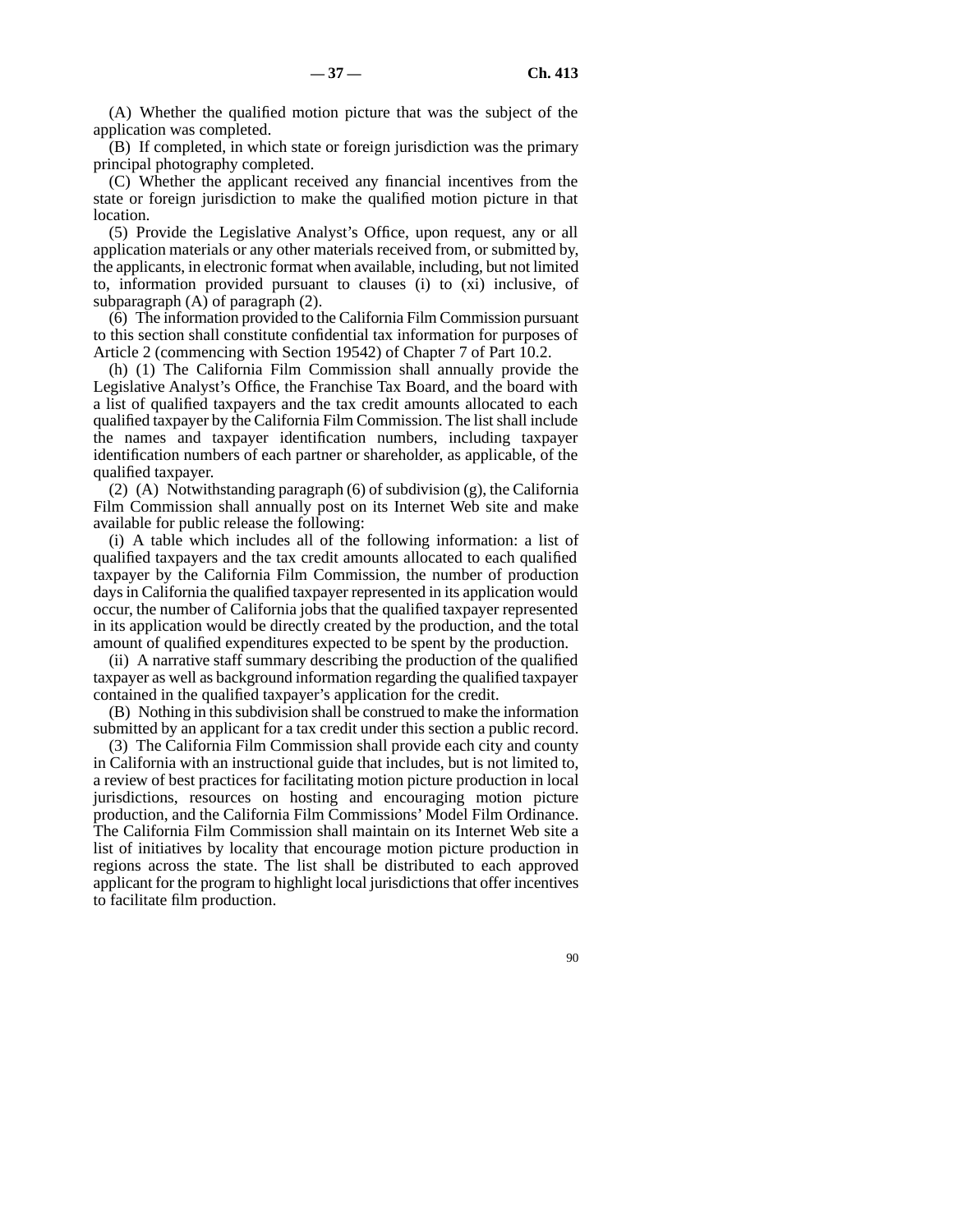(i) (1) (A) The aggregate amount of credits that may be allocated for a fiscal year pursuant to this section and Section 17053.95 is the applicable amount described in the following, plus any amount described in subparagraph  $(B)$ ,  $(C)$ , or  $(D)$ :

(i) Two hundred thirty million dollars (\$230,000,000) in credits for the 2015–16 fiscal year.

(ii) Three hundred thirty million dollars (\$330,000,000) in credits for the 2016–17 fiscal year and each fiscal year thereafter, through and including the 2019–20 fiscal year.

(B) The unused allocation credit amount, if any, for the preceding fiscal year.

(C) The amount of previously allocated credits not certified.

(D) The amount of any credits reduced pursuant to paragraph (2) of subdivision (d).

(2) (A) Notwithstanding the foregoing, the California Film Commission shall allocate the credit amounts subject to the following categories:

(i) Independent films shall be allocated 5 percent of the amount specified in paragraph (1).

(ii) Features shall be allocated 35 percent of the amount specified in paragraph (1).

(iii) A relocating television series shall be allocated 20 percent of the amount specified in paragraph (1).

(iv) A new television series, pilots for a new television series, movies of the week, miniseries, and recurring television series shall be allocated 40 percent of the amount specified in paragraph (1).

(B) Within 60 days after the allocation period, any unused amount within a category or categories shall be first reallocated to the category described in clause (iv) of subparagraph (A) and, if any unused amount remains, reallocated to another category or categories with a higher demand as determined by the California Film Commission.

(C) Notwithstanding the foregoing, the California Film Commission may increase or decrease an allocation amount in subparagraph (A) by 5 percent, if necessary, due to the jobs ratio, the number of applications, or the allocation credit amounts available by category compared to demand.

(D) With respect to a relocating television series issued a credit in a subsequent year pursuant to clause (v) of subparagraph (D) of paragraph (2) of subdivision (g), that subsequent credit amount shall be allowed from the allocation amount described in clause (iv) of subparagraph (A).

(3) Any act that reduces the amount that may be allocated pursuant to paragraph (1) constitutes a change in state taxes for the purpose of increasing revenues within the meaning of Section 3 of Article XIII A of the California Constitution and may be passed by not less than two-thirds of all Members elected to each of the two houses of the Legislature.

(j) The California Film Commission shall have the authority to allocate tax credits in accordance with this section and in accordance with any regulations prescribed pursuant to subdivision (e) upon adoption.